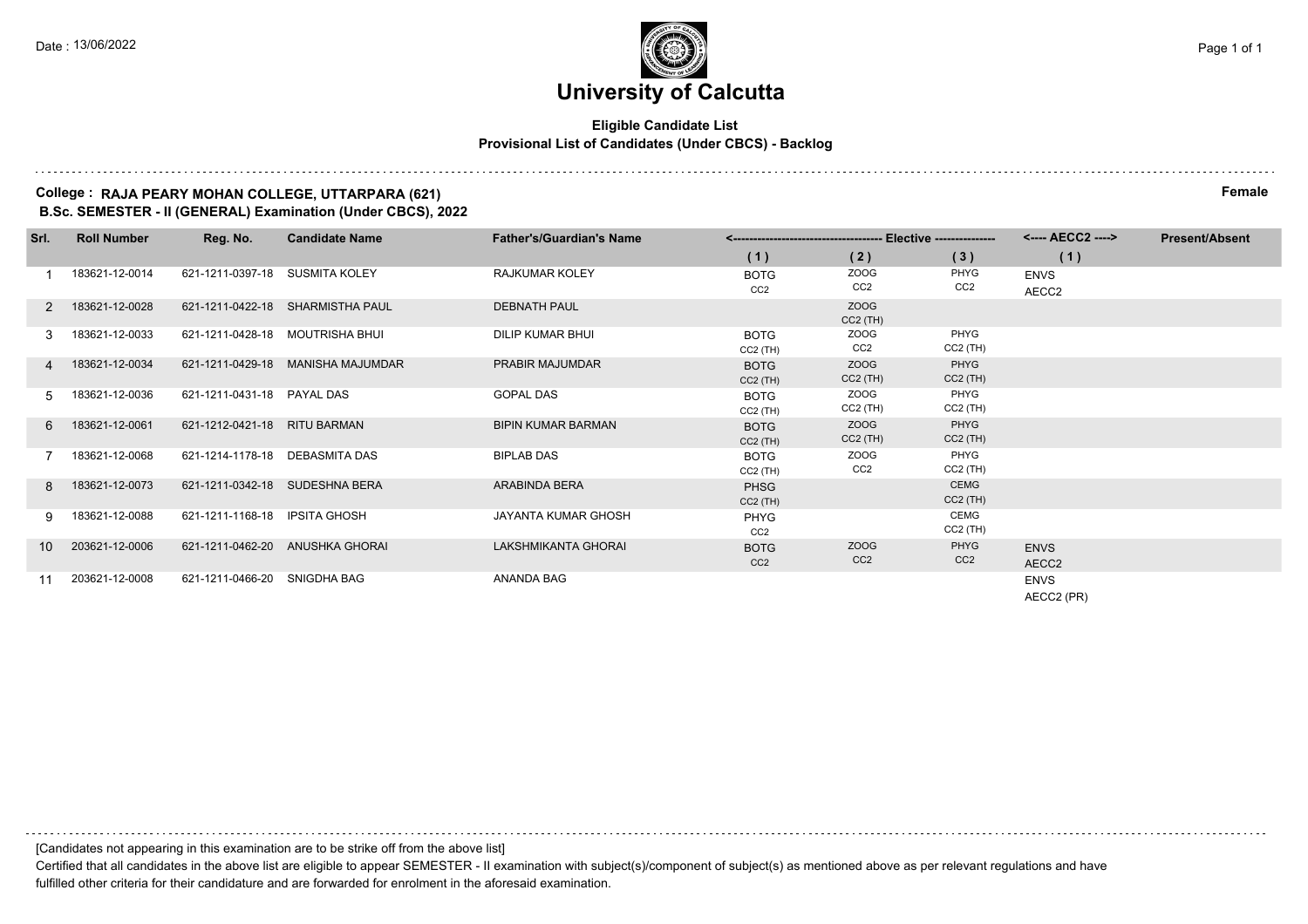#### **Eligible Candidate List Provisional List of Candidates (Under CBCS) - Backlog**

#### **College : RAJA PEARY MOHAN COLLEGE, UTTARPARA (621) Male B.Sc. SEMESTER - II (GENERAL) Examination (Under CBCS), 2022**

| Srl.            | <b>Roll Number</b> | Reg. No.                        | <b>Candidate Name</b>                 | <b>Father's/Guardian's Name</b> |                                |                                |                                | <---- AECC2 ---->         | <b>Present/Absent</b> |
|-----------------|--------------------|---------------------------------|---------------------------------------|---------------------------------|--------------------------------|--------------------------------|--------------------------------|---------------------------|-----------------------|
|                 |                    |                                 |                                       |                                 | (1)                            | (2)                            | (3)                            | (1)                       |                       |
|                 | 183621-22-0020     |                                 | 621-1111-0405-18 SUPRATIM CHAKRABORTY | SWAPAN KUMAR CHAKRABORTY        |                                |                                | PHYG<br>$CC2$ (TH)             |                           |                       |
| 2               | 183621-22-0024     | 621-1111-0435-18 KINGSHUK BARIK |                                       | <b>SANKAR BARIK</b>             | <b>BOTG</b><br>$CC2$ (PR)      | ZOOG<br>$CC2$ (PR)             | PHYG<br>$CC2$ (PR)             | <b>ENVS</b><br>AECC2 (PR) |                       |
|                 | 183621-22-0051     |                                 | 621-1111-0341-18 SAYAK MUKHERJEE      | <b>TAPAS MUKHERJEE</b>          | <b>PHSG</b><br>CC <sub>2</sub> | <b>MTMG</b><br>$CC2$ (TH)      | <b>CMSG</b><br>CC <sub>2</sub> | <b>ENVS</b><br>AECC2 (TH) |                       |
|                 | 183621-22-0060     |                                 | 621-1111-1155-18 ARIJIT ROY CHOWDHURY | PINTU ROY CHOWDHURY             | <b>PHSG</b><br>CC <sub>2</sub> | <b>MTMG</b><br>CC <sub>2</sub> | <b>CEMG</b><br>CC <sub>2</sub> | <b>ENVS</b><br>AECC2      |                       |
| 5.              | 183621-22-0072     | 621-1111-0402-18 ARIJIT SARKAR  |                                       | APURANJAN SARKAR                | PHYG<br>$CC2$ (TH)             | <b>ZOOG</b><br>$CC2$ (TH)      |                                | <b>ENVS</b><br>AECC2 (PR) |                       |
| 6               | 193621-22-0012     |                                 | 621-1111-1125-19 SHUBHOJIT KARMAKAR   | <b>BISWAJIT KARMAKAR</b>        | <b>BOTG</b><br>CC <sub>2</sub> | ZOOG<br>CC <sub>2</sub>        |                                | <b>ENVS</b><br>AECC2      |                       |
|                 | 193621-22-0037     | 621-1111-1218-19 SOUVIK DEY     |                                       | SHYAMAL DEY                     |                                | <b>ZOOG</b><br>CC <sub>2</sub> |                                |                           |                       |
| 8               | 193621-22-0086     | 621-1111-1142-19 MANJIT SINGH   |                                       | <b>MANORANJAN SINGH</b>         | <b>PHYG</b><br>CC <sub>2</sub> | <b>ZOOG</b><br>CC <sub>2</sub> |                                | <b>ENVS</b><br>AECC2      |                       |
| 9               | 203621-22-0003     | 621-1111-0453-20 TIYAS DAS      |                                       | NIRMAL KUMAR DAS                |                                |                                |                                | <b>ENVS</b><br>AECC2 (PR) |                       |
| 10              | 203621-22-0034     | 621-1111-0520-20 SHUVAM SINGH   |                                       | <b>RAJESH SINGH</b>             |                                |                                |                                | <b>ENVS</b><br>AECC2 (TH) |                       |
| 11              | 203621-22-0066     | 621-1111-0578-20 AYUSH JANA     |                                       | <b>AMIT JANA</b>                |                                | <b>ZOOG</b><br>$CC2$ (TH)      | PHYG<br>$CC2$ (TH)             | <b>ENVS</b><br>AECC2 (TH) |                       |
| 12 <sup>°</sup> | 203621-22-0075     | 621-1111-0601-20 SAYAN DAS      |                                       | <b>SANJAY DAS</b>               | <b>PHSG</b><br>CC <sub>2</sub> | <b>MTMG</b><br>$CC2$ (TH)      | <b>CEMG</b><br>CC <sub>2</sub> | <b>ENVS</b><br>AECC2 (TH) |                       |
| 13              | 203621-22-0109     |                                 | 621-1115-0454-20 SK AKIB AHAMMAD      | <b>SK MATIYAR RAHAMAN</b>       |                                |                                |                                | <b>ENVS</b><br>AECC2 (PR) |                       |

[Candidates not appearing in this examination are to be strike off from the above list]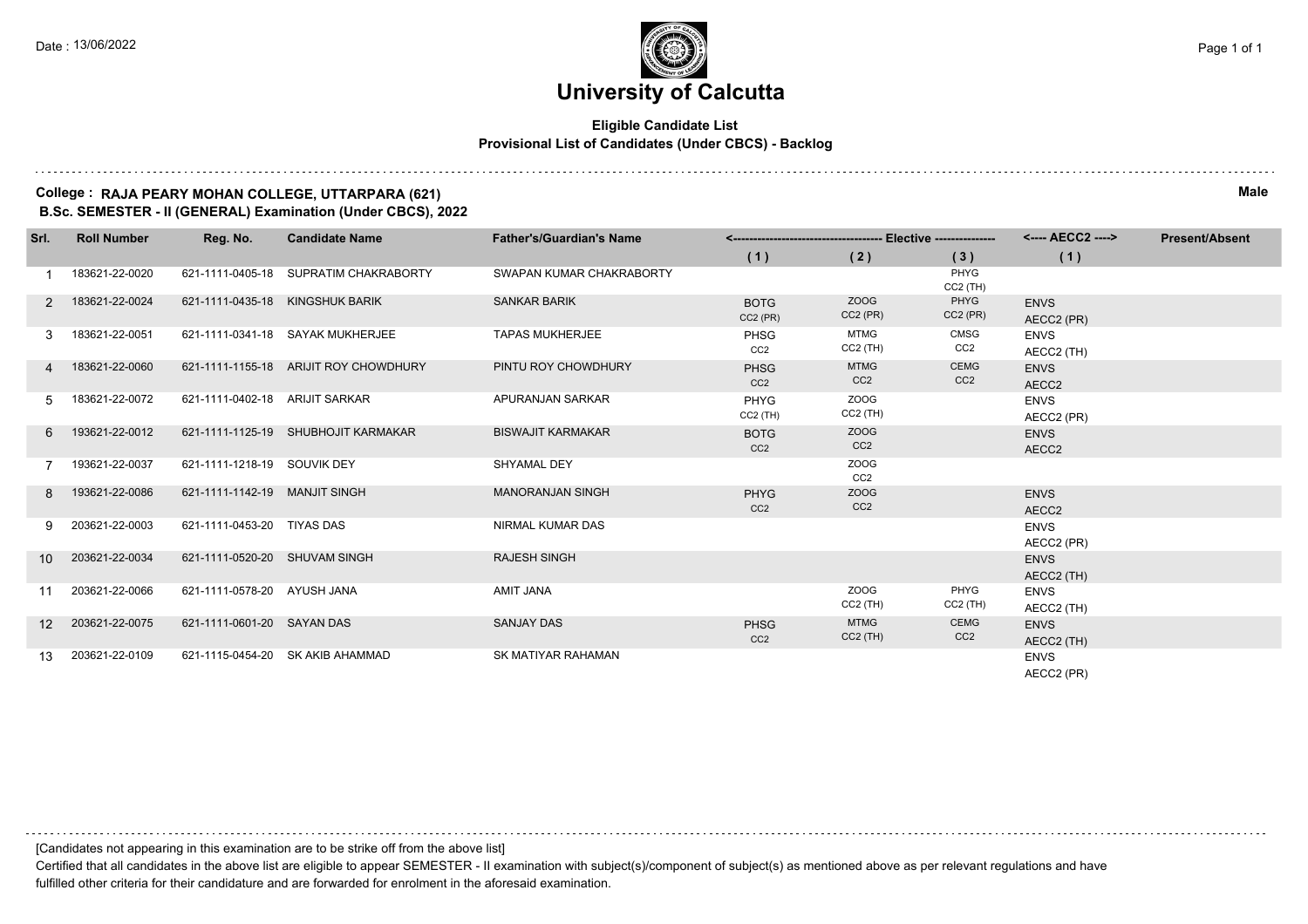#### **Eligible Candidate List Provisional List of Candidates (Under CBCS) - Backlog**

#### **College : RAJA PEARY MOHAN COLLEGE, UTTARPARA (621) Female B.Sc. SEMESTER - II (HONOURS) Examination (Under CBCS), 2022**

| Srl. | <b>Roll Number</b> | Reg. No.         | <b>Candidate Name</b> | <b>Father's/Guardian's Name</b> | ______________________________________ |     | -- Elective --------------- |             | <b>Present/Absent</b> |
|------|--------------------|------------------|-----------------------|---------------------------------|----------------------------------------|-----|-----------------------------|-------------|-----------------------|
|      |                    |                  |                       |                                 | (1)                                    | (2) | (3)                         | (1)         |                       |
|      | 183621-11-0015     | 621-1211-0242-18 | SHRADDHA SASMAL       | SUBHAS KUMAR SASMAL             | ECOA                                   |     | MTMG                        | <b>ENVS</b> |                       |
|      |                    |                  |                       |                                 | CC3 (TH), CC4 (TH)                     |     | GE2 (TH)                    | AECC2 (TH)  |                       |
|      | 193621-11-0018     | 621-1211-0249-19 | <b>BHUMISUTA GIRI</b> | CHANDRABHANU GIRI               | <b>PLSG</b>                            |     |                             |             |                       |
|      |                    |                  |                       |                                 | GE <sub>2</sub>                        |     |                             |             |                       |
|      | 193621-11-0025     | 621-1211-0257-19 | AYANTIKA MONDAL       | DULAL CHANDRA MONDAL            | <b>MTMG</b>                            |     |                             |             |                       |
|      |                    |                  |                       |                                 | GE <sub>2</sub>                        |     |                             |             |                       |
| 4    | 193621-11-0030     | 621-1211-0394-19 | <b>TIYASA DUTTA</b>   | PARESH DUTTA                    | <b>MTMG</b>                            |     |                             |             |                       |
|      |                    |                  |                       |                                 | GE <sub>2</sub>                        |     |                             |             |                       |

[Candidates not appearing in this examination are to be strike off from the above list]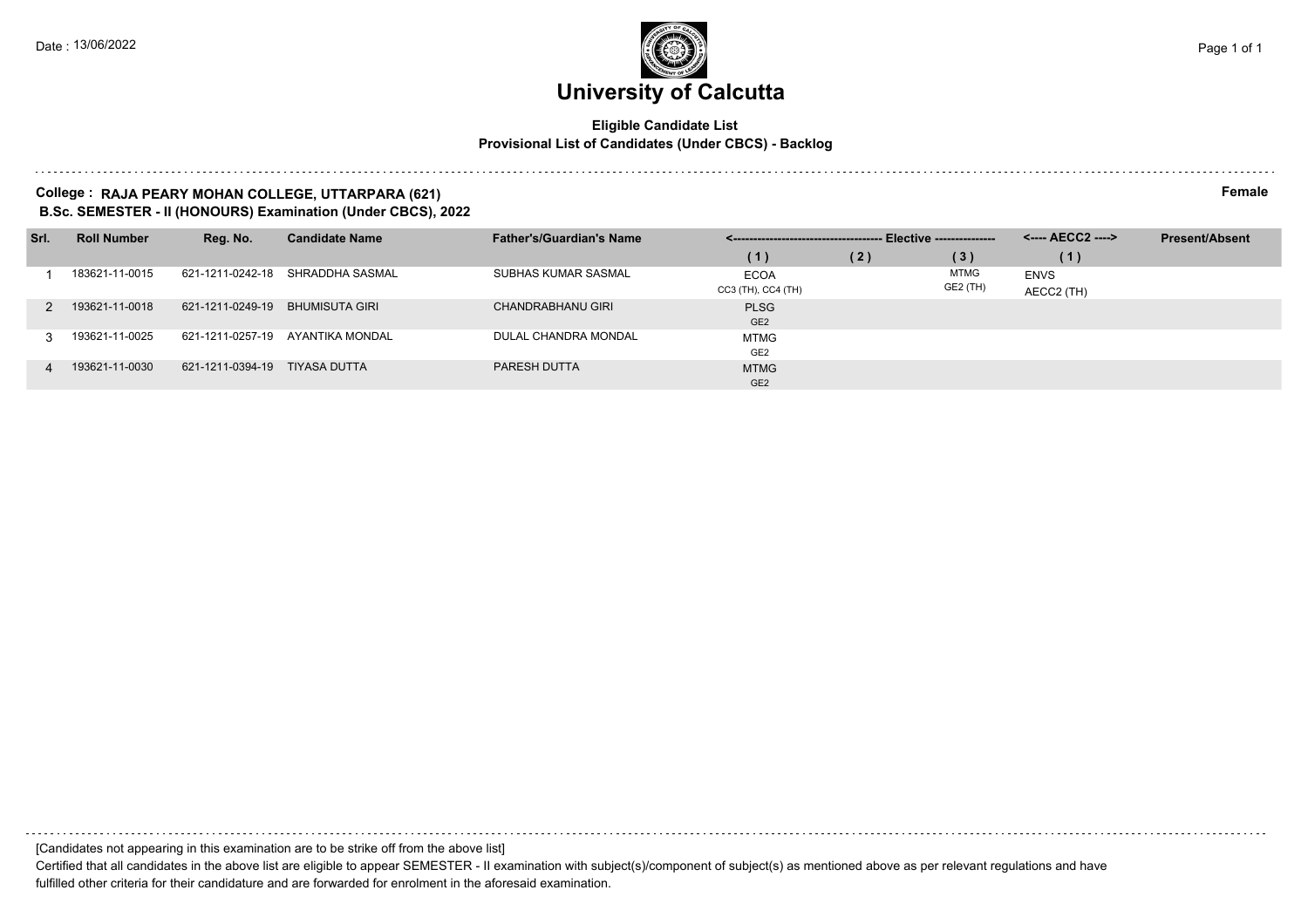#### **Eligible Candidate List Provisional List of Candidates (Under CBCS) - Backlog**

#### **College : RAJA PEARY MOHAN COLLEGE, UTTARPARA (621) Male B.Sc. SEMESTER - II (HONOURS) Examination (Under CBCS), 2022**

| Srl.        | <b>Roll Number</b> | Reg. No.         | <b>Candidate Name</b>     | <b>Father's/Guardian's Name</b> |             |     |                 | <---- AECC2 ----> | <b>Present/Absent</b> |
|-------------|--------------------|------------------|---------------------------|---------------------------------|-------------|-----|-----------------|-------------------|-----------------------|
|             |                    |                  |                           |                                 | (1)         | (2) | (3)             | (1)               |                       |
|             | 183621-21-0001     | 621-1111-0326-18 | <b>DEBARKO CHATTERJEE</b> | <b>KEDAR NATH CHATTERJEE</b>    | <b>BOTA</b> |     | <b>CEMG</b>     | <b>ENVS</b>       |                       |
|             |                    |                  |                           |                                 | CC3, CC4    |     | GE <sub>2</sub> | AECC2 (TH)        |                       |
|             | 2 193621-21-0083   | 621-1111-1437-19 | <b>PALASH BAKSHI</b>      | <b>NIRMAL BAKSHI</b>            |             |     | <b>CEMG</b>     |                   |                       |
|             |                    |                  |                           |                                 |             |     | GE <sub>2</sub> |                   |                       |
| 3 I         | 203621-21-0019     | 621-1111-0270-20 | DIPAYAN ROY               | <b>BIRESWAR ROY</b>             |             |     | PHSG            |                   |                       |
|             |                    |                  |                           |                                 |             |     | GE2 (TH)        |                   |                       |
| $\mathbf 4$ | 203621-21-0048     | 621-1111-0350-20 | SOHAM GANGULY             | <b>NA</b>                       |             |     |                 | <b>ENVS</b>       |                       |
|             |                    |                  |                           |                                 |             |     |                 | AECC2 (PR)        |                       |
| 5.          | 203621-21-0056     | 621-1111-0362-20 | ARITRA DAS                | <b>ARUP DAS</b>                 | <b>MTMA</b> |     | PHSG            | <b>ENVS</b>       |                       |
|             |                    |                  |                           |                                 | CC3, CC4    |     | GE <sub>2</sub> | AECC2             |                       |
|             | 6 203621-21-0078   | 621-1113-0293-20 | <b>RIK MURMU</b>          | SANKAR CHANDRA MURMU            |             |     |                 | <b>ENVS</b>       |                       |
|             |                    |                  |                           |                                 |             |     |                 | AECC2 (PR)        |                       |

[Candidates not appearing in this examination are to be strike off from the above list]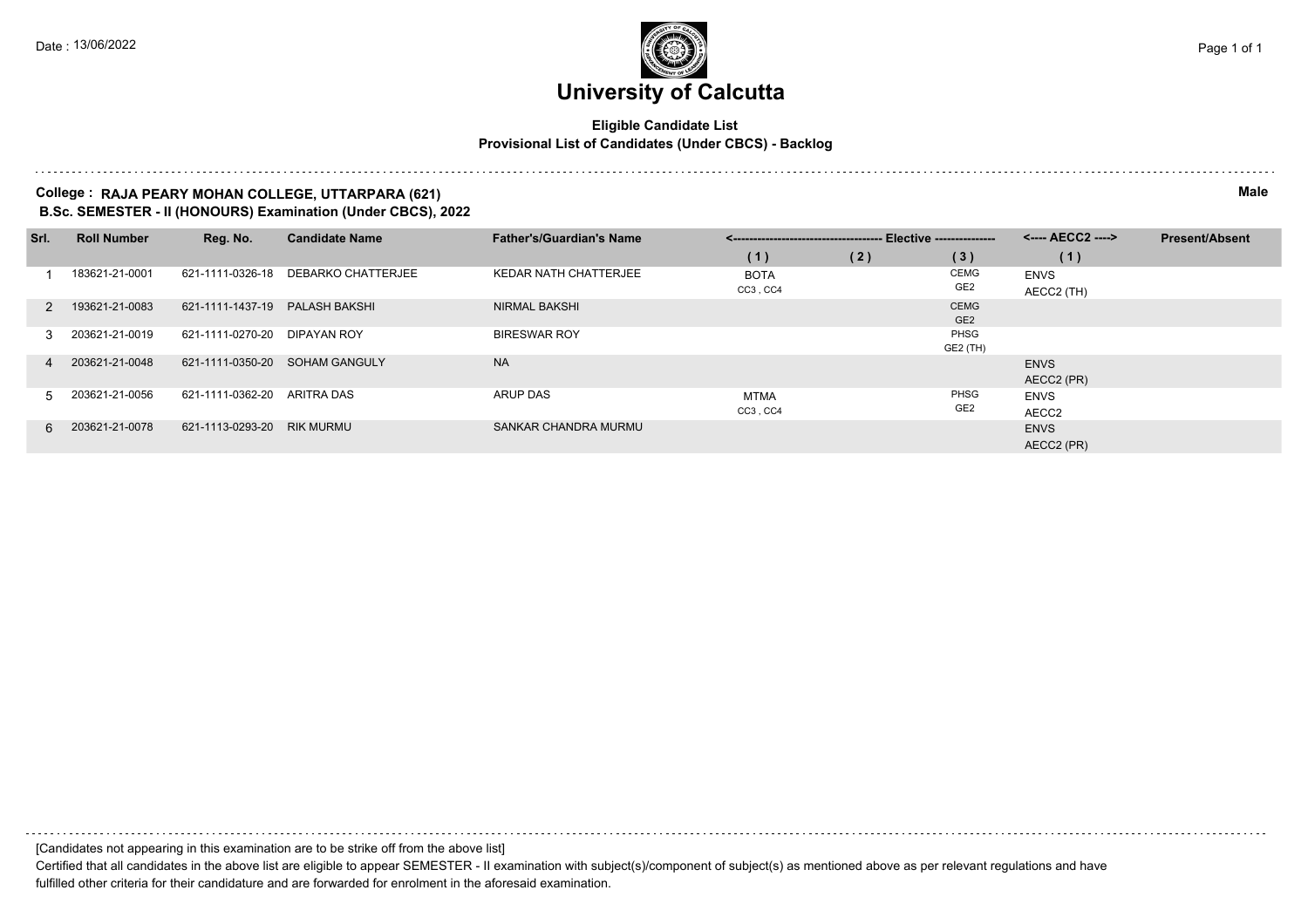#### **Eligible Candidate List Provisional List of Candidates (Under CBCS) - Regular**

#### **College : RAJA PEARY MOHAN COLLEGE, UTTARPARA (621) Female**

**B.Sc. SEMESTER - II (GENERAL) Examination (Under CBCS), 2022**

| Srl.         | <b>Roll Number</b> | Reg. No.                        | <b>Candidate Name</b>                | <b>Father's/Guardian's Name</b> |             | <------------------- Elective ------------------> |             | <---- AECC2 ----> | <b>Present/Absent</b> |
|--------------|--------------------|---------------------------------|--------------------------------------|---------------------------------|-------------|---------------------------------------------------|-------------|-------------------|-----------------------|
|              |                    |                                 |                                      |                                 | (1)         | (2)                                               | (3)         | (1)               |                       |
| $\mathbf{1}$ | 193621-12-0002     | 621-1211-1088-19                | MANASHI SAHA                         | ANUP SAHA                       | <b>BOTG</b> | ZOOG                                              | CEMG        | <b>ENVS</b>       |                       |
| $\mathbf{2}$ | 193621-12-0004     | 621-1211-1091-19                | <b>RISHITA MUKHERJEE</b>             | RABINDRANATH MUKHERJEE          | <b>BOTG</b> | ZOOG                                              | <b>PHYG</b> | <b>ENVS</b>       |                       |
| 3            | 193621-12-0006     | 621-1211-1095-19 APARNA BAKCHI  |                                      | <b>BIMAL BAKCHI</b>             | <b>BOTG</b> | ZOOG                                              | PHYG        | <b>ENVS</b>       |                       |
| 4            | 193621-12-0010     | 621-1211-1117-19 PARAMITA DAS   |                                      | AJOY KUMAR DAS                  | <b>BOTG</b> | ZOOG                                              | <b>CEMG</b> | <b>ENVS</b>       |                       |
| 5            | 193621-12-0011     | 621-1211-1120-19                | POULOMI GHOSH                        | <b>GOPAL CHANDRA GHOSH</b>      | <b>BOTG</b> | ZOOG                                              | <b>CEMG</b> | <b>ENVS</b>       |                       |
| 6            | 193621-12-0014     |                                 | 621-1211-1133-19 SOMIPARNA CHAUDHURI | <b>ARIJIT CHAUDURI</b>          | <b>BOTG</b> | ZOOG                                              | <b>PHYG</b> | <b>ENVS</b>       |                       |
| $7^{\circ}$  | 193621-12-0016     | 621-1211-1136-19 ANKANA DEY     |                                      | UJJAL KUMAR DEY                 | <b>BOTG</b> | ZOOG                                              | <b>PHYG</b> | <b>ENVS</b>       |                       |
| 8            | 193621-12-0024     | 621-1211-1172-19 BIDISHA NAG    |                                      | <b>SAMIRAN NAG</b>              | <b>BOTG</b> | ZOOG                                              | <b>PHYG</b> | <b>ENVS</b>       |                       |
| 9            | 193621-12-0030     | 621-1211-1190-19 RIMPA PAUL     |                                      | <b>HARADHAN PAUL</b>            | <b>BOTG</b> | ZOOG                                              | <b>CEMG</b> | <b>ENVS</b>       |                       |
| 10           | 193621-12-0040     |                                 | 621-1211-1214-19 APARUPA SHOME       | LATE ARUN KUMAR SHOME           | <b>BOTG</b> | ZOOG                                              | <b>PHYG</b> | <b>ENVS</b>       |                       |
| 11           | 193621-12-0043     | 621-1212-1178-19 SUNINDITA JANA |                                      | SUKUMAR JANA                    | <b>BOTG</b> | ZOOG                                              | <b>PHYG</b> | <b>ENVS</b>       |                       |
| 12           | 193621-12-0046     | 621-1214-1209-19 ANINDITA DE    |                                      | KAMAL KUMAR DE                  | <b>BOTG</b> | ZOOG                                              | <b>PHYG</b> | <b>ENVS</b>       |                       |
| 13           | 193621-12-0048     | 621-1211-1075-19 RIYA SANTRA    |                                      | <b>BIKASH SANTRA</b>            | <b>PHSG</b> | <b>MTMG</b>                                       | <b>CEMG</b> | <b>ENVS</b>       |                       |
| 14           | 193621-12-0049     |                                 | 621-1211-1076-19 NABANITA MUKHERJEE  | NABAGOPAL MUKHERJEE             | <b>PHSG</b> | <b>MTMG</b>                                       | <b>CMSG</b> | <b>ENVS</b>       |                       |
| 15           | 193621-12-0053     |                                 | 621-1211-1221-19 HRISHITA KARMAKAR   | SUBRATA KARMAKAR                | <b>PHSG</b> | <b>MTMG</b>                                       | <b>CEMG</b> | <b>ENVS</b>       |                       |
| 16           | 193621-12-0055     | 621-1214-1071-19 RIMA DUTTA     |                                      | <b>SUSANTA DUTTA</b>            | <b>PHSG</b> | <b>MTMG</b>                                       | <b>CEMG</b> | <b>ENVS</b>       |                       |
| 17           | 193621-12-0066     | 621-1211-1151-19                | SAYONI KUNDU                         | DIPANKAR KUNDU                  | <b>PHYG</b> | ZOOG                                              | <b>CEMG</b> | <b>ENVS</b>       |                       |
| 18           | 193621-12-0068     | 621-1211-1179-19                | PRITI SANTRA                         | PRADIP KUMAR SANTRA             | <b>PHYG</b> | ZOOG                                              | <b>CEMG</b> | <b>ENVS</b>       |                       |
| 19           | 193621-12-0071     |                                 | 621-1211-1208-19 SAYANTANI KOLEY     | PARESH KOLEY                    | <b>PHYG</b> | ZOOG                                              | <b>CEMG</b> | <b>ENVS</b>       |                       |
| 20           | 193621-12-0073     | 621-1214-1147-19 SIMA GHOSH     |                                      | SUBHASH CHANDRA GHOSH           | <b>PHYG</b> | ZOOG                                              | <b>CEMG</b> | <b>ENVS</b>       |                       |

[Candidates not appearing in this examination are to be strike off from the above list]

Certified that all candidates in the above list are eligible to appear SEMESTER - II examination as per relevant regulations and have fulfilled other criteria for their candidature and are forwarded for enrolment in the aforesaid examination.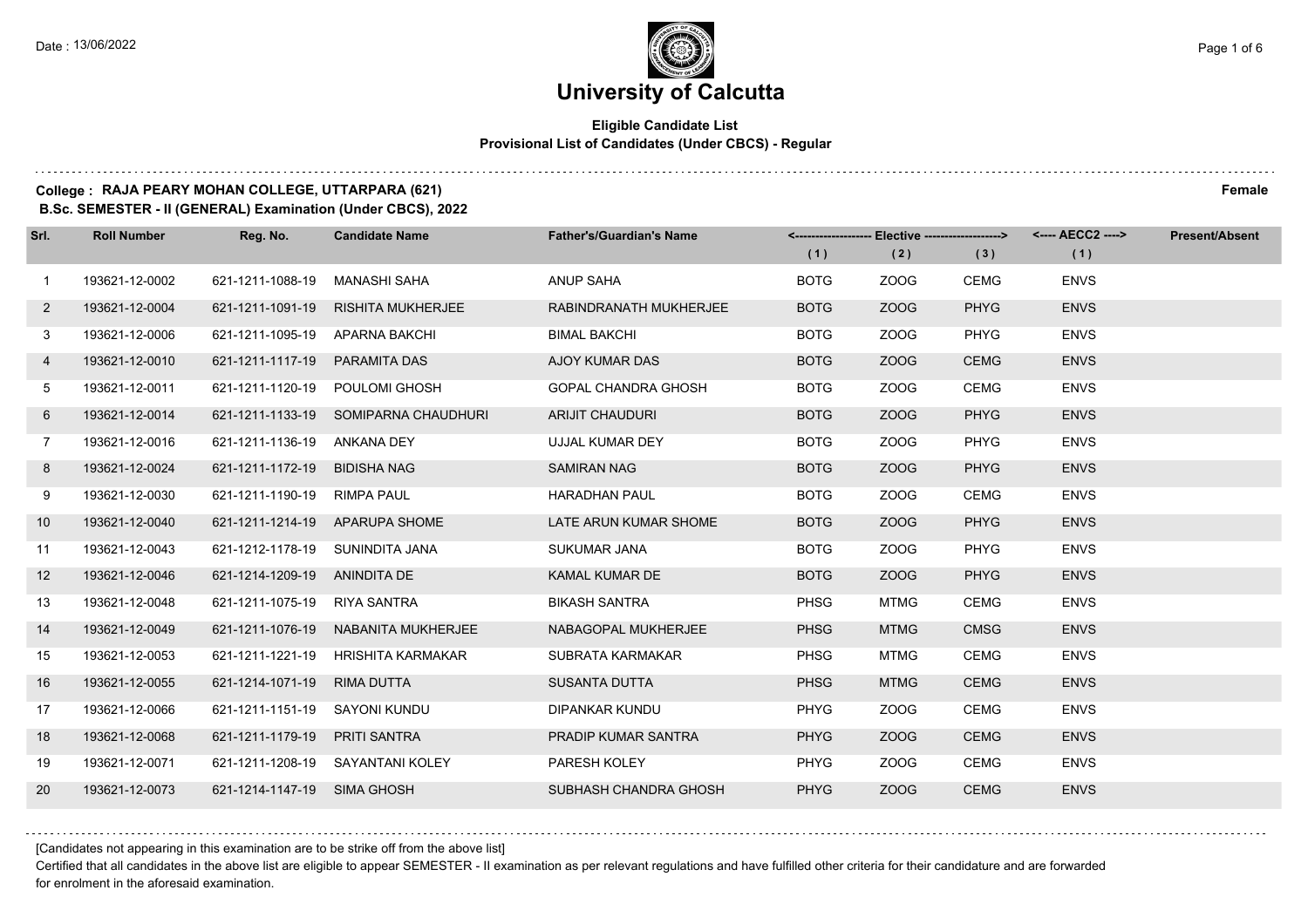#### **Eligible Candidate List Provisional List of Candidates (Under CBCS) - Regular**

### **College : RAJA PEARY MOHAN COLLEGE, UTTARPARA (621) Female**

**B.Sc. SEMESTER - II (GENERAL) Examination (Under CBCS), 2022**

| Srl. | <b>Roll Number</b> | Reg. No.                     | <b>Candidate Name</b>                | <b>Father's/Guardian's Name</b> |             | <-------------------- Elective -------------------> |             | <---- AECC2 ----> | <b>Present/Absent</b> |
|------|--------------------|------------------------------|--------------------------------------|---------------------------------|-------------|-----------------------------------------------------|-------------|-------------------|-----------------------|
|      |                    |                              |                                      |                                 | (1)         | (2)                                                 | (3)         | (1)               |                       |
| 21   | 203621-12-0001     | 621-1211-0446-20             | DEEPSHIKHA BANERJEE                  | <b>SUDIP BANERJEE</b>           | <b>BOTG</b> | ZOOG                                                | <b>PHYG</b> | <b>ENVS</b>       |                       |
| 22   | 203621-12-0002     | 621-1211-0448-20             | SHRASTHA BARH                        | AMIYA BARH                      | <b>BOTG</b> | ZOOG                                                | <b>PHYG</b> | <b>ENVS</b>       |                       |
| 23   | 203621-12-0005     | 621-1211-0458-20 ESHA HALDER |                                      | <b>BARUN KUMAR HALDER</b>       | <b>BOTG</b> | ZOOG                                                | <b>CEMG</b> | <b>ENVS</b>       |                       |
| 24   | 203621-12-0013     |                              | 621-1211-0486-20 YUKTAMUKHI MANNA    | <b>DIPAK MANNA</b>              | <b>PHYG</b> | ZOOG                                                | <b>CEMG</b> | <b>ENVS</b>       |                       |
| 25   | 203621-12-0014     | 621-1211-0496-20             | BEAUTI LAL                           | <b>HALWAI LAL</b>               | <b>PHYG</b> | ZOOG                                                | <b>CEMG</b> | <b>ENVS</b>       |                       |
| 26   | 203621-12-0016     |                              | 621-1211-0500-20 SHRITAMA GHOSH      | <b>MRINAL KANTI GHOSH</b>       | <b>BOTG</b> | ZOOG                                                | <b>PHYG</b> | <b>ENVS</b>       |                       |
| 27   | 203621-12-0018     | 621-1211-0513-20 RIMA BISWAS |                                      | <b>TAPAN BISWAS</b>             | <b>PHYG</b> | ZOOG                                                | <b>CEMG</b> | <b>ENVS</b>       |                       |
| 28   | 203621-12-0019     |                              | 621-1211-0515-20 ASHAPURNA ROY       | <b>TARAKNATH ROY</b>            | <b>BOTG</b> | ZOOG                                                | <b>PHYG</b> | <b>ENVS</b>       |                       |
| 29   | 203621-12-0022     | 621-1211-0525-20 PIASA DEY   |                                      | <b>KAMAL DEY</b>                | <b>PHYG</b> | ZOOG                                                | <b>CEMG</b> | <b>ENVS</b>       |                       |
| 30   | 203621-12-0025     |                              | 621-1211-0529-20 ANKITA MUKHERJEE    | <b>GAUTAM MUKHERJEE</b>         | <b>BOTG</b> | ZOOG                                                | <b>CEMG</b> | <b>ENVS</b>       |                       |
| 31   | 203621-12-0028     |                              | 621-1211-0538-20 SAMPREETI MANNA     | <b>SUBHASIS MANNA</b>           | <b>BOTG</b> | ZOOG                                                | PHYG        | <b>ENVS</b>       |                       |
| 32   | 203621-12-0031     | 621-1211-0547-20 ARPITA RAY  |                                      | ASHISH KUMAR RAY                | <b>BOTG</b> | ZOOG                                                | <b>PHYG</b> | <b>ENVS</b>       |                       |
| 33   | 203621-12-0032     |                              | 621-1211-0549-20 SHUBHASREE BISWAS   | ASISH KUMAR BISWAS              | <b>BOTG</b> | ZOOG                                                | <b>CEMG</b> | <b>ENVS</b>       |                       |
| 34   | 203621-12-0034     | 621-1211-0555-20             | <b>MANDIRA DAS</b>                   | <b>BASUDEV DAS</b>              | <b>PHYG</b> | ZOOG                                                | <b>CEMG</b> | <b>ENVS</b>       |                       |
| 35   | 203621-12-0035     |                              | 621-1211-0559-20 SOUMITA DASGUPTA    | SANDIP DASGUPTA                 | <b>BOTG</b> | ZOOG                                                | PHYG        | <b>ENVS</b>       |                       |
| 36   | 203621-12-0043     | 621-1211-0581-20 SIZA DAS    |                                      | SOMNATH DAS                     | <b>PHSG</b> | <b>MTMG</b>                                         | <b>CMSG</b> | <b>ENVS</b>       |                       |
| 37   | 203621-12-0044     | 621-1211-0583-20             | ARPITA MUKHERJEE                     | AMIT KUMAR MUKHERJEE            | <b>PHSG</b> | <b>MTMG</b>                                         | <b>CEMG</b> | <b>ENVS</b>       |                       |
| 38   | 203621-12-0046     |                              | 621-1211-0593-20 SUBHASREE MUKHERJEE | AMITAVA MUKHERJEE               | <b>PHSG</b> | <b>MTMG</b>                                         | <b>CMSG</b> | <b>ENVS</b>       |                       |
| 39   | 203621-12-0048     | 621-1211-0598-20             | SAYANTANI BHATTACHARYYA              | <b>BISWARUP BHATTACHARYYA</b>   | <b>PHSG</b> | <b>MTMG</b>                                         | <b>CEMG</b> | <b>ENVS</b>       |                       |
| 40   | 203621-12-0051     | 621-1212-0492-20             | KAUSHIKI BARMAN                      | LATE BISWAJIT BARMAN            | <b>BOTG</b> | ZOOG                                                | <b>PHYG</b> | <b>ENVS</b>       |                       |

[Candidates not appearing in this examination are to be strike off from the above list]

Certified that all candidates in the above list are eligible to appear SEMESTER - II examination as per relevant regulations and have fulfilled other criteria for their candidature and are forwarded for enrolment in the aforesaid examination.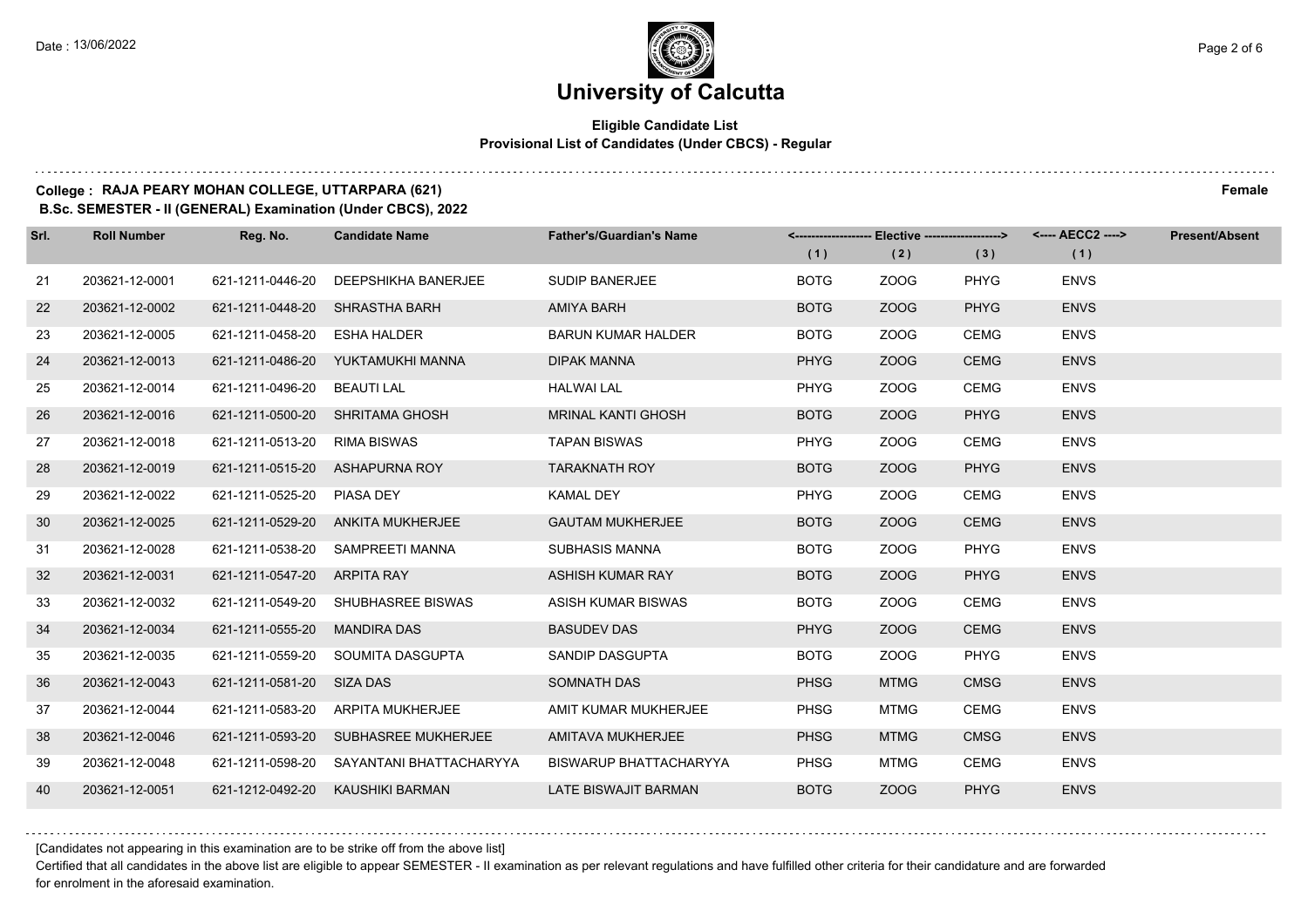$1.111$ 

## **University of Calcutta**

#### **Eligible Candidate List Provisional List of Candidates (Under CBCS) - Regular**

### **College : RAJA PEARY MOHAN COLLEGE, UTTARPARA (621) Female**

**B.Sc. SEMESTER - II (GENERAL) Examination (Under CBCS), 2022**

| Srl. | <b>Roll Number</b> | Reg. No.                      | <b>Candidate Name</b>               | <b>Father's/Guardian's Name</b> |             | <------------------- Elective ------------------> |             | <---- AECC2 ----> | <b>Present/Absent</b> |
|------|--------------------|-------------------------------|-------------------------------------|---------------------------------|-------------|---------------------------------------------------|-------------|-------------------|-----------------------|
|      |                    |                               |                                     |                                 | (1)         | (2)                                               | (3)         | (1)               |                       |
| 41   | 203621-12-0052     | 621-1213-0459-20              | LIPIKA SOREN                        | ANANDA SOREN                    | <b>BOTG</b> | ZOOG                                              | PHYG        | <b>ENVS</b>       |                       |
| 42   | 203621-12-0055     | 621-1214-0566-20              | DIPSIKHA SARKAR                     | <b>PRADIP SARKAR</b>            | <b>BOTG</b> | ZOOG                                              | <b>CEMG</b> | <b>ENVS</b>       |                       |
| 43   | 213621-12-0001     | 621-1211-0975-21              | DRISANI SUR                         | <b>PRADIP SUR</b>               | <b>PHYG</b> | ZOOG                                              | <b>CEMG</b> | <b>ENVS</b>       |                       |
| 44   | 213621-12-0002     | 621-1211-0979-21              | RETIBRATA CHAKI                     | <b>ABHIJIT CHAKI</b>            | <b>PHYG</b> | ZOOG                                              | <b>CEMG</b> | <b>ENVS</b>       |                       |
| 45   | 213621-12-0003     | 621-1211-0985-21              | ANANYA SINGHAROY                    | ABHAS SINGHA ROY                | <b>BOTG</b> | ZOOG                                              | <b>CEMG</b> | <b>ENVS</b>       |                       |
| 46   | 213621-12-0004     | 621-1211-0992-21              | BARANYA ACHARYA                     | RINKU ACHARYA                   | <b>PHYG</b> | ZOOG                                              | <b>CEMG</b> | <b>ENVS</b>       |                       |
| 47   | 213621-12-0005     | 621-1211-0999-21              | MANASHI SETT                        | <b>MRITYUNJOY SETT</b>          | <b>BOTG</b> | ZOOG                                              | <b>CEMG</b> | <b>ENVS</b>       |                       |
| 48   | 213621-12-0006     | 621-1211-1000-21              | MOUSUMI CHAKRABORTY                 | KRISHNA KANTA CHAKRABORTY       | <b>BOTG</b> | ZOOG                                              | <b>PHYG</b> | <b>ENVS</b>       |                       |
| 49   | 213621-12-0007     | 621-1211-1001-21              | SULAGNA JARH                        | ANUP JARH                       | <b>BOTG</b> | ZOOG                                              | <b>CEMG</b> | <b>ENVS</b>       |                       |
| 50   | 213621-12-0008     | 621-1211-1002-21              | ANKITA SAHA                         | <b>ASHISH SAHA</b>              | <b>BOTG</b> | ZOOG                                              | <b>PHYG</b> | <b>ENVS</b>       |                       |
| 51   | 213621-12-0009     |                               | 621-1211-1003-21 DEEPSHIKHA DEBNATH | SWAPAN DEBNATH                  | <b>BOTG</b> | ZOOG                                              | PHYG        | <b>ENVS</b>       |                       |
| 52   | 213621-12-0010     | 621-1211-1004-21 AHANA PAL    |                                     | <b>BIKASH CHANDRA PAL</b>       | <b>BOTG</b> | ZOOG                                              | <b>PHYG</b> | <b>ENVS</b>       |                       |
| 53   | 213621-12-0011     | 621-1211-1005-21              | <b>SUMONA PAL</b>                   | <b>SHANKAR PAL</b>              | <b>BOTG</b> | ZOOG                                              | <b>PHYG</b> | <b>ENVS</b>       |                       |
| 54   | 213621-12-0012     | 621-1211-1006-21 SHUVRA KAPAT |                                     | <b>LALIT KAPAT</b>              | <b>BOTG</b> | ZOOG                                              | <b>PHYG</b> | <b>ENVS</b>       |                       |
| 55   | 213621-12-0013     | 621-1211-1008-21              | ANKITA TEWARI                       | RAJKUMAR TEWARI                 | <b>BOTG</b> | ZOOG                                              | PHYG        | <b>ENVS</b>       |                       |
| 56   | 213621-12-0014     | 621-1211-1010-21              | <b>POLY SWARNAKAR</b>               | KUNTAL SWARNAKAR                | <b>BOTG</b> | ZOOG                                              | <b>PHYG</b> | <b>ENVS</b>       |                       |
| 57   | 213621-12-0015     | 621-1211-1011-21              | <b>ISHA ROY</b>                     | <b>HARI ROY</b>                 | <b>BOTG</b> | ZOOG                                              | <b>PHYG</b> | <b>ENVS</b>       |                       |
| 58   | 213621-12-0016     | 621-1211-1013-21              | <b>PRANTOSRI HOWLADER</b>           | PROSANTA HOWLADER               | <b>BOTG</b> | ZOOG                                              | <b>PHYG</b> | <b>ENVS</b>       |                       |
| 59   | 213621-12-0017     |                               | 621-1211-1014-21 DEBOLINA MUKHERJEE | SHRIMANTA MUKHERJEE             | <b>BOTG</b> | ZOOG                                              | PHYG        | <b>ENVS</b>       |                       |
| 60   | 213621-12-0018     | 621-1211-1015-21 SUKANNYA DAS |                                     | <b>HARADHAN DAS</b>             | <b>BOTG</b> | ZOOG                                              | <b>PHYG</b> | <b>ENVS</b>       |                       |

[Candidates not appearing in this examination are to be strike off from the above list]

Certified that all candidates in the above list are eligible to appear SEMESTER - II examination as per relevant regulations and have fulfilled other criteria for their candidature and are forwarded for enrolment in the aforesaid examination.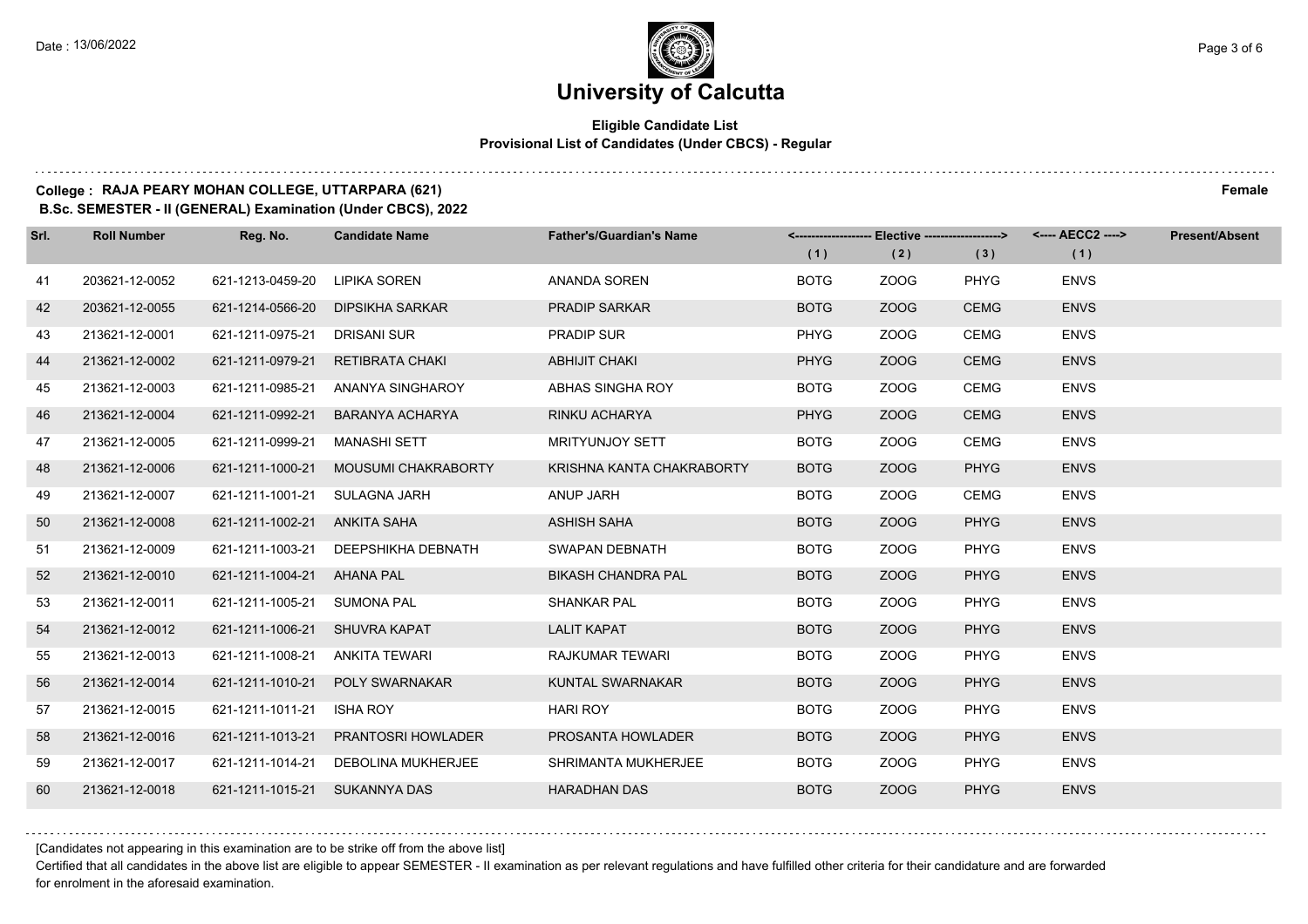#### **Eligible Candidate List Provisional List of Candidates (Under CBCS) - Regular**

### **College : RAJA PEARY MOHAN COLLEGE, UTTARPARA (621) Female**

**B.Sc. SEMESTER - II (GENERAL) Examination (Under CBCS), 2022**

| Srl. | <b>Roll Number</b> | Reg. No.                       | <b>Candidate Name</b>          | <b>Father's/Guardian's Name</b> |             | <-------------------- Elective -------------------> |             | <---- AECC2 ----> | <b>Present/Absent</b> |
|------|--------------------|--------------------------------|--------------------------------|---------------------------------|-------------|-----------------------------------------------------|-------------|-------------------|-----------------------|
|      |                    |                                |                                |                                 | (1)         | (2)                                                 | (3)         | (1)               |                       |
| 61   | 213621-12-0019     | 621-1211-1016-21               | SIRSHA BHATTACHARJEE           | SUBRATA BHATTACHARJEE           | <b>PHYG</b> | ZOOG                                                | <b>CEMG</b> | <b>ENVS</b>       |                       |
| 62   | 213621-12-0020     | 621-1211-1017-21 ANKITA SAHA   |                                | <b>GOPAL SAHA</b>               | <b>BOTG</b> | ZOOG                                                | <b>PHYG</b> | <b>ENVS</b>       |                       |
| 63   | 213621-12-0021     | 621-1211-1019-21 DEBOLINA PAUL |                                | <b>PRABIR PAUL</b>              | <b>BOTG</b> | ZOOG                                                | PHYG        | <b>ENVS</b>       |                       |
| 64   | 213621-12-0022     | 621-1211-1020-21               | MUSHKAN SINGH                  | <b>VINOD SINGH</b>              | <b>BOTG</b> | ZOOG                                                | <b>PHYG</b> | <b>ENVS</b>       |                       |
| 65   | 213621-12-0023     | 621-1211-1021-21               | <b>SRIJITA CHATTERJEE</b>      | SUKANTA CHATTERJEE              | <b>BOTG</b> | ZOOG                                                | <b>CEMG</b> | <b>ENVS</b>       |                       |
| 66   | 213621-12-0024     | 621-1211-1023-21               | PAPIYA BAKULI                  | <b>PRABIR BAKULI</b>            | <b>BOTG</b> | ZOOG                                                | <b>PHYG</b> | <b>ENVS</b>       |                       |
| 67   | 213621-12-0025     | 621-1211-1024-21               | SNEHA MAJHI                    | SAMBHU NATH MAJHI               | <b>BOTG</b> | ZOOG                                                | PHYG        | <b>ENVS</b>       |                       |
| 68   | 213621-12-0026     | 621-1211-1029-21               | <b>PRITY KOLEY</b>             | KALACHAND KOLEY                 | <b>BOTG</b> | ZOOG                                                | <b>PHYG</b> | <b>ENVS</b>       |                       |
| 69   | 213621-12-0027     | 621-1211-1030-21               | SREEMOYEE CHATTERJEE           | SUBRATA CHATTERJEE              | <b>BOTG</b> | ZOOG                                                | PHYG        | <b>ENVS</b>       |                       |
| 70   | 213621-12-0028     | 621-1211-1031-21 TANIA THAKUR  |                                | PARAMATMA THAKUR                | <b>BOTG</b> | ZOOG                                                | <b>PHYG</b> | <b>ENVS</b>       |                       |
| 71   | 213621-12-0029     |                                | 621-1211-1032-21 SUDESHNA SAHA | <b>GOUTAM SAHA</b>              | <b>PHYG</b> | ZOOG                                                | <b>CEMG</b> | <b>ENVS</b>       |                       |
| 72   | 213621-12-0030     | 621-1211-1034-21               | <b>SEHNAZ PARVIN</b>           | SHAIKH AFTABUDDIN               | <b>PHYG</b> | ZOOG                                                | <b>CEMG</b> | <b>ENVS</b>       |                       |
| 73   | 213621-12-0031     | 621-1211-1036-21               | PRAMITA DAS                    | PRASANTA DAS                    | <b>BOTG</b> | ZOOG                                                | <b>PHYG</b> | <b>ENVS</b>       |                       |
| 74   | 213621-12-0032     | 621-1211-1037-21               | ANKITA BHAWAL                  | <b>BIKASH BHAWAL</b>            | <b>PHYG</b> | ZOOG                                                | <b>CEMG</b> | <b>ENVS</b>       |                       |
| 75   | 213621-12-0033     | 621-1211-1042-21               | ANNESHA TALUKDER               | <b>RAJESH TALUKDER</b>          | <b>BOTG</b> | ZOOG                                                | PHYG        | <b>ENVS</b>       |                       |
| 76   | 213621-12-0034     | 621-1211-1043-21 TIYASA THAKUR |                                | PRALOY THAKUR                   | <b>BOTG</b> | ZOOG                                                | <b>PHYG</b> | <b>ENVS</b>       |                       |
| 77   | 213621-12-0035     | 621-1211-1044-21               | <b>BARNALI SAHA ROY</b>        | ARUN SAHA ROY                   | <b>BOTG</b> | ZOOG                                                | <b>PHYG</b> | <b>ENVS</b>       |                       |
| 78   | 213621-12-0036     | 621-1211-1046-21               | <b>SAMPA DAS</b>               | <b>ASHOK DAS</b>                | <b>BOTG</b> | ZOOG                                                | <b>PHYG</b> | <b>ENVS</b>       |                       |
| 79   | 213621-12-0037     | 621-1211-1047-21               | <b>BHOUMI GANGULY</b>          | PARTHA GANGULY                  | <b>BOTG</b> | ZOOG                                                | PHYG        | <b>ENVS</b>       |                       |
| 80   | 213621-12-0038     | 621-1211-1050-21               | PRIYANKA BOSE                  | PRADIP KUMAR BOSE               | <b>BOTG</b> | ZOOG                                                | <b>PHYG</b> | <b>ENVS</b>       |                       |

[Candidates not appearing in this examination are to be strike off from the above list]

Certified that all candidates in the above list are eligible to appear SEMESTER - II examination as per relevant regulations and have fulfilled other criteria for their candidature and are forwarded for enrolment in the aforesaid examination.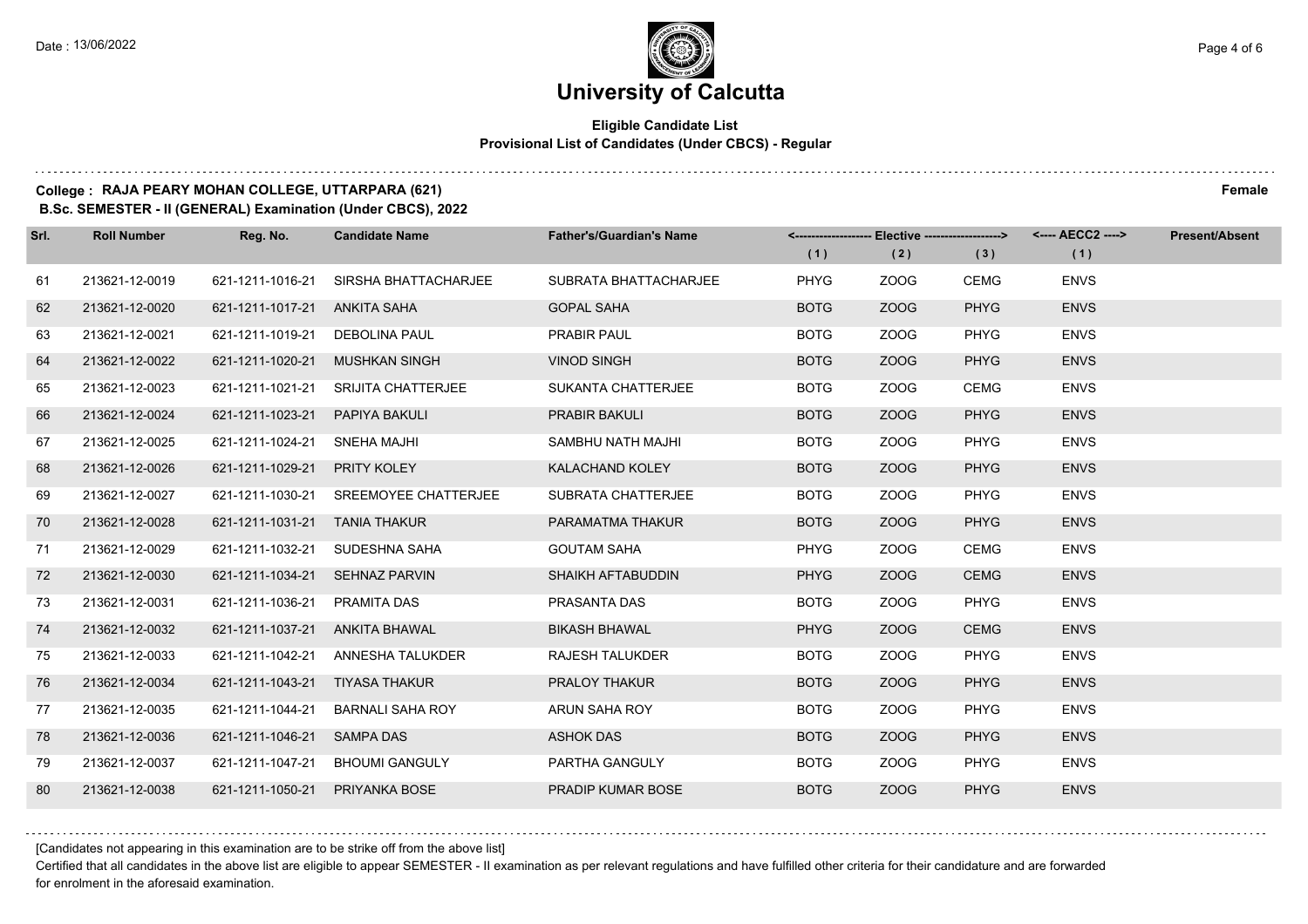#### **Eligible Candidate List Provisional List of Candidates (Under CBCS) - Regular**

#### **College : RAJA PEARY MOHAN COLLEGE, UTTARPARA (621) Female**

**B.Sc. SEMESTER - II (GENERAL) Examination (Under CBCS), 2022**

| Srl. | <b>Roll Number</b> | Reg. No.                     | <b>Candidate Name</b>          | <b>Father's/Guardian's Name</b> |             | <-------------------- Elective -------------------> |             | <---- AECC2 ----> | <b>Present/Absent</b> |
|------|--------------------|------------------------------|--------------------------------|---------------------------------|-------------|-----------------------------------------------------|-------------|-------------------|-----------------------|
|      |                    |                              |                                |                                 | (1)         | (2)                                                 | (3)         | (1)               |                       |
| 81   | 213621-12-0039     | 621-1211-1052-21             | <b>MADHURIMA PAL</b>           | SUBRATA PAL                     | <b>BOTG</b> | ZOOG                                                | <b>PHYG</b> | <b>ENVS</b>       |                       |
| 82   | 213621-12-0040     | 621-1211-1057-21             | MONOSHREE SINGHA ROY           | <b>DIPANKAR SINGHA ROY</b>      | <b>BOTG</b> | ZOOG                                                | <b>PHYG</b> | <b>ENVS</b>       |                       |
| 83   | 213621-12-0041     | 621-1211-1060-21 SAYANI DAS  |                                | PRADIP DAS                      | <b>PHYG</b> | ZOOG                                                | <b>CEMG</b> | <b>ENVS</b>       |                       |
| 84   | 213621-12-0042     | 621-1211-1063-21 SULAGNA DAS |                                | NISHAKAR DAS                    | <b>PHSG</b> | <b>MTMG</b>                                         | <b>CEMG</b> | <b>ENVS</b>       |                       |
| 85   | 213621-12-0043     | 621-1211-1067-21             | SOUMITA KAR                    | SUBODH KAR                      | <b>PHSG</b> | MTMG                                                | <b>CEMG</b> | <b>ENVS</b>       |                       |
| 86   | 213621-12-0044     | 621-1211-1069-21             | ANKITA GHOSH                   | KUMARJEET GHOSH                 | <b>PHSG</b> | <b>MTMG</b>                                         | <b>CEMG</b> | <b>ENVS</b>       |                       |
| 87   | 213621-12-0045     |                              | 621-1211-1072-21 KOYEL GOSWAMI | <b>MILAN GOSWAMI</b>            | <b>PHSG</b> | <b>MTMG</b>                                         | <b>CEMG</b> | <b>ENVS</b>       |                       |
| 88   | 213621-12-0046     | 621-1211-1076-21 SREYA KAR   |                                | <b>TAPAN KAR</b>                | <b>PHSG</b> | <b>MTMG</b>                                         | <b>CEMG</b> | <b>ENVS</b>       |                       |
| 89   | 213621-12-0047     | 621-1212-0972-21             | ANISHA SAHA                    | <b>ARUP SAHA</b>                | <b>BOTG</b> | ZOOG                                                | <b>PHYG</b> | <b>ENVS</b>       |                       |
| 90   | 213621-12-0048     | 621-1212-0991-21             | <b>SUSMITA GAYEN</b>           | <b>MIHIR GAYEN</b>              | <b>BOTG</b> | ZOOG                                                | <b>PHYG</b> | <b>ENVS</b>       |                       |
| 91   | 213621-12-0049     | 621-1212-0994-21             | PURBASA NASKAR                 | SANJOY NASKAR                   | <b>BOTG</b> | ZOOG                                                | <b>PHYG</b> | <b>ENVS</b>       |                       |
| 92   | 213621-12-0050     | 621-1213-0986-21             | <b>BARSHA SINGH SARDAR</b>     | LATE JOYRAM SINGH SARDAR        | <b>BOTG</b> | ZOOG                                                | <b>PHYG</b> | <b>ENVS</b>       |                       |
| 93   | 213621-12-0051     | 621-1213-1066-21             | PRATIKSHA HEMBRAM              | <b>TAPAN HEMBRAM</b>            | <b>PHSG</b> | <b>MTMG</b>                                         | <b>CMSG</b> | <b>ENVS</b>       |                       |
| 94   | 213621-12-0052     | 621-1214-0977-21             | <b>IBNATH NOWSIN</b>           | <b>KAZI ABU TALEB</b>           | <b>BOTG</b> | ZOOG                                                | <b>PHYG</b> | <b>ENVS</b>       |                       |
| 95   | 213621-12-0053     | 621-1214-0983-21             | <b>SREYA GHOSH</b>             | JATADHAR GHOSH                  | <b>BOTG</b> | ZOOG                                                | <b>CEMG</b> | <b>ENVS</b>       |                       |
| 96   | 213621-12-0054     | 621-1214-0984-21             | ANIRVA GHOSH                   | <b>ACHINTYA GHOSH</b>           | <b>BOTG</b> | ZOOG                                                | <b>PHYG</b> | <b>ENVS</b>       |                       |
| 97   | 213621-12-0055     | 621-1214-0988-21             | SHARMISTHA DAS                 | <b>TARAK DAS</b>                | <b>BOTG</b> | ZOOG                                                | <b>PHYG</b> | <b>ENVS</b>       |                       |
| 98   | 213621-12-0056     | 621-1214-0993-21             | PARAMITA GHOSH                 | PHANI BHUSAN GHOSH              | <b>BOTG</b> | ZOOG                                                | <b>PHYG</b> | <b>ENVS</b>       |                       |
| 99   | 213621-12-0057     | 621-1214-0995-21 TITHI PATRA |                                | <b>GANESH PATRA</b>             | <b>BOTG</b> | ZOOG                                                | <b>CEMG</b> | <b>ENVS</b>       |                       |
| 100  | 213621-12-0058     | 621-1214-1038-21             | PRIYANKA GHOSH                 | PANNALAL GHOSH                  | <b>BOTG</b> | ZOOG                                                | <b>PHYG</b> | <b>ENVS</b>       |                       |

[Candidates not appearing in this examination are to be strike off from the above list]

Certified that all candidates in the above list are eligible to appear SEMESTER - II examination as per relevant regulations and have fulfilled other criteria for their candidature and are forwarded for enrolment in the aforesaid examination.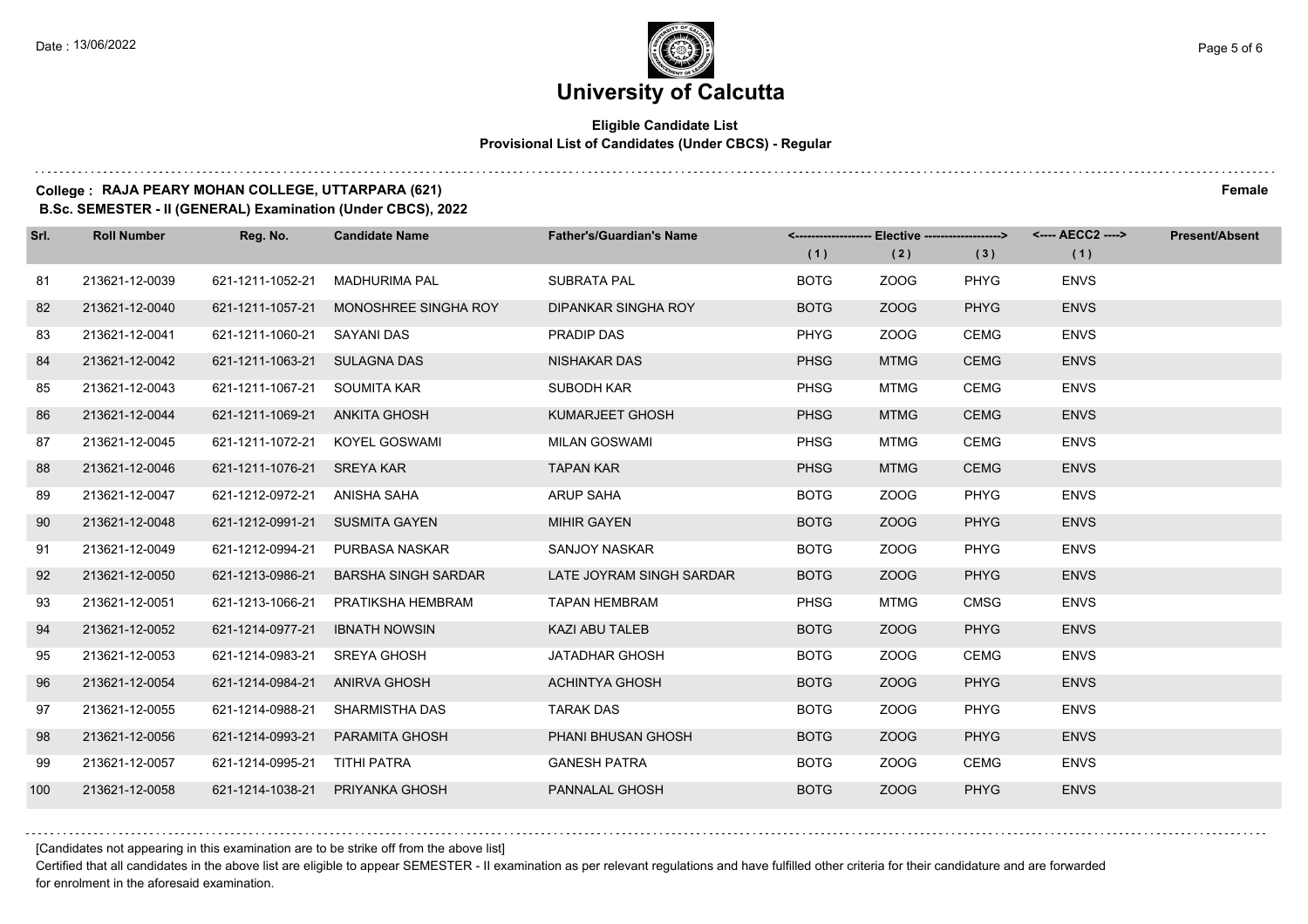#### **Eligible Candidate List Provisional List of Candidates (Under CBCS) - Regular**

#### **College : RAJA PEARY MOHAN COLLEGE, UTTARPARA (621) Female**

**B.Sc. SEMESTER - II (GENERAL) Examination (Under CBCS), 2022**

| Srl. | <b>Roll Number</b> | Reg. No.         | <b>Candidate Name</b> | <b>Father's/Guardian's Name</b> |             | - Elective -------------------> |             | <---- AECC2 ----> | <b>Present/Absent</b> |
|------|--------------------|------------------|-----------------------|---------------------------------|-------------|---------------------------------|-------------|-------------------|-----------------------|
|      |                    |                  |                       |                                 | (1)         | (2)                             | (3)         | (1)               |                       |
| 101  | 213621-12-0059     | 621-1214-1061-21 | ANKANA BASAK          | ATANU BASAK                     | <b>BOTG</b> | ZOOG                            | <b>PHYG</b> | <b>ENVS</b>       |                       |
| 102  | 213621-12-0060     | 621-1211-1256-21 | <b>PARVIN YASMEEN</b> | <b>HAFIZ RASHID</b>             | <b>BOTG</b> | ZOOG                            | <b>PHYG</b> | <b>ENVS</b>       |                       |
| 103  | 213621-12-0061     | 621-1211-1266-21 | KASTURI PAL           | KESHAB KUMAR PAL                | <b>BOTG</b> | <b>PHYG</b>                     | <b>CEMG</b> | <b>ENVS</b>       |                       |
| 104  | 213621-12-0062     | 621-1212-1258-21 | <b>SATHI ROY</b>      | <b>ASHOK KUMAR ROY</b>          | ZOOG        | <b>PHYG</b>                     | <b>CEMG</b> | <b>ENVS</b>       |                       |
| 105  | 213621-12-0063     | 621-1211-1303-21 | TULIYA MUKHOPADHYAY   | SADANANDA MUKHOPADHYAY          | <b>BOTG</b> | ZOOG                            | <b>PHYG</b> | <b>ENVS</b>       |                       |

[Candidates not appearing in this examination are to be strike off from the above list]

Certified that all candidates in the above list are eligible to appear SEMESTER - II examination as per relevant regulations and have fulfilled other criteria for their candidature and are forwarded for enrolment in the aforesaid examination.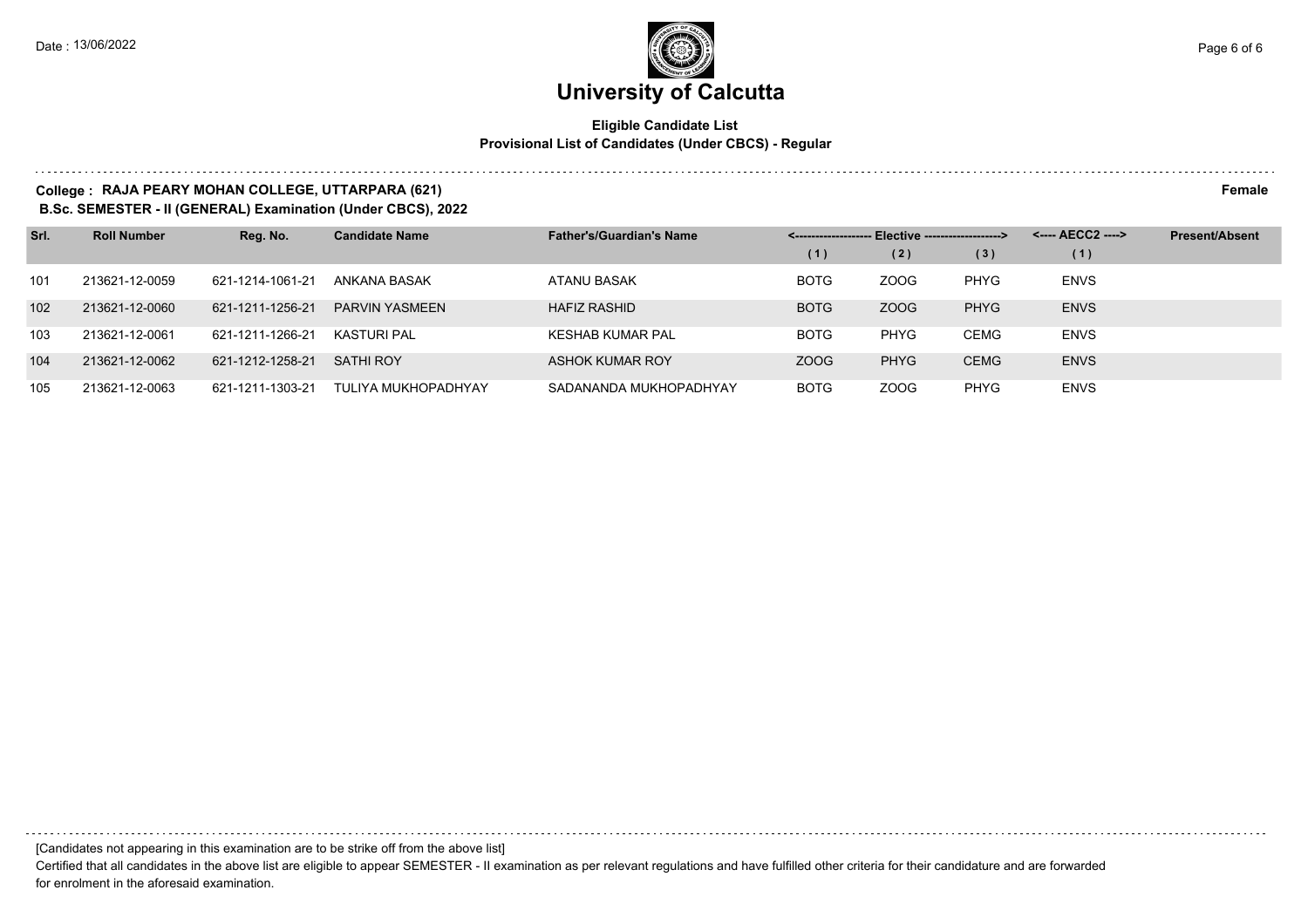#### **Eligible Candidate List Provisional List of Candidates (Under CBCS) - Regular**

### **College : RAJA PEARY MOHAN COLLEGE, UTTARPARA (621) Male**

**B.Sc. SEMESTER - II (GENERAL) Examination (Under CBCS), 2022**

| Srl.           | <b>Roll Number</b> | Reg. No.                       | <b>Candidate Name</b>               | <b>Father's/Guardian's Name</b> |             | <------------------- Elective ------------------> |             | <---- AECC2 ----> | <b>Present/Absent</b> |
|----------------|--------------------|--------------------------------|-------------------------------------|---------------------------------|-------------|---------------------------------------------------|-------------|-------------------|-----------------------|
|                |                    |                                |                                     |                                 | (1)         | (2)                                               | (3)         | (1)               |                       |
| $\overline{1}$ | 193621-22-0007     | 621-1111-1109-19               | DIPTENDU ROY                        | <b>DIPANKAR ROY</b>             | <b>BOTG</b> | ZOOG                                              | <b>PHYG</b> | <b>ENVS</b>       |                       |
| $\mathbf{2}$   | 193621-22-0010     | 621-1111-1119-19               | <b>INDRANIL KHAN</b>                | <b>GANESH CHANDRA KHAN</b>      | <b>BOTG</b> | ZOOG                                              | <b>CEMG</b> | <b>ENVS</b>       |                       |
| 3              | 193621-22-0013     |                                | 621-1111-1126-19 MRINMOY KOLEY      | SAROJ KOLEY                     | <b>BOTG</b> | ZOOG                                              | <b>CEMG</b> | <b>ENVS</b>       |                       |
| 4              | 193621-22-0015     | 621-1111-1132-19 AKASH NANDY   |                                     | AVIJIT NANDY                    | <b>BOTG</b> | ZOOG                                              | <b>PHYG</b> | <b>ENVS</b>       |                       |
| 5              | 193621-22-0016     | 621-1111-1139-19 ROHIT SINGH   |                                     | <b>DIPAK SINGH</b>              | <b>BOTG</b> | ZOOG                                              | <b>CEMG</b> | <b>ENVS</b>       |                       |
| 6              | 193621-22-0019     |                                | 621-1111-1152-19 KAZI ABDUL BATEN   | KAZI ABDUL ROFIK                | <b>BOTG</b> | ZOOG                                              | <b>PHYG</b> | <b>ENVS</b>       |                       |
| $7^{\circ}$    | 193621-22-0020     | 621-1111-1155-19 ATANU MALIK   |                                     | ASIM KUMAR MALIK                | <b>BOTG</b> | ZOOG                                              | PHYG        | <b>ENVS</b>       |                       |
| 8              | 193621-22-0023     | 621-1111-1162-19 BIPUL PAL     |                                     | SHAMBHU CHARAN PAL              | <b>BOTG</b> | ZOOG                                              | <b>CEMG</b> | <b>ENVS</b>       |                       |
| 9              | 193621-22-0025     |                                | 621-1111-1164-19 SOUMYA MONDAL      | <b>BIVASH MONDAL</b>            | <b>BOTG</b> | ZOOG                                              | <b>PHYG</b> | <b>ENVS</b>       |                       |
| 10             | 193621-22-0026     |                                | 621-1111-1167-19 SHASWATA PYNE      | SAIBAL CHANDRA PYNE             | <b>BOTG</b> | ZOOG                                              | <b>CEMG</b> | <b>ENVS</b>       |                       |
| 11             | 193621-22-0038     | 621-1111-1219-19 SUBHASIS PAL  |                                     | <b>DEBABRATA PAL</b>            | <b>BOTG</b> | ZOOG                                              | <b>CEMG</b> | <b>ENVS</b>       |                       |
| 12             | 193621-22-0041     |                                | 621-1112-1171-19 SOUMEN MALLICK     | <b>SUBRATA MALLICK</b>          | <b>BOTG</b> | ZOOG                                              | <b>PHYG</b> | <b>ENVS</b>       |                       |
| 13             | 193621-22-0042     | 621-1112-1176-19 TUHIN GAYEN   |                                     | <b>AJOY GAYEN</b>               | <b>BOTG</b> | ZOOG                                              | <b>CEMG</b> | <b>ENVS</b>       |                       |
| 14             | 193621-22-0043     | 621-1112-1181-19 AVIK MALIK    |                                     | <b>GHANTESWAR MALIK</b>         | <b>BOTG</b> | ZOOG                                              | <b>PHYG</b> | <b>ENVS</b>       |                       |
| 15             | 193621-22-0046     |                                | 621-1114-1098-19 MD SAMIMUDDIN KHAN | MD SAIFUDDIN KHAN               | <b>BOTG</b> | ZOOG                                              | <b>CEMG</b> | <b>ENVS</b>       |                       |
| 16             | 193621-22-0049     | 621-1111-1078-19               | <b>BIDESH BISWAS</b>                | <b>RAJ KUMAR BISWAS</b>         | <b>GEOG</b> | <b>MTMG</b>                                       | <b>CMSG</b> | <b>ENVS</b>       |                       |
| 17             | 193621-22-0051     | 621-1111-1052-19               | <b>BHASWAR DAS</b>                  | <b>MANAB KUMAR DAS</b>          | <b>PHSG</b> | <b>MTMG</b>                                       | <b>CEMG</b> | <b>ENVS</b>       |                       |
| 18             | 193621-22-0052     | 621-1111-1053-19 SHRIBUS KARAR |                                     | ROTIKANTA KARAR                 | <b>PHSG</b> | <b>MTMG</b>                                       | <b>CEMG</b> | <b>ENVS</b>       |                       |
| 19             | 193621-22-0055     |                                | 621-1111-1056-19 ANIMESH SANTRA     | SUSANTA SANTRA                  | <b>PHSG</b> | <b>MTMG</b>                                       | CEMG        | <b>ENVS</b>       |                       |
| 20             | 193621-22-0057     |                                | 621-1111-1060-19 AUMON KARMAKAR     | PRADIP KARMAKAR                 | <b>PHSG</b> | <b>MTMG</b>                                       | <b>CEMG</b> | <b>ENVS</b>       |                       |

[Candidates not appearing in this examination are to be strike off from the above list]

Certified that all candidates in the above list are eligible to appear SEMESTER - II examination as per relevant regulations and have fulfilled other criteria for their candidature and are forwarded for enrolment in the aforesaid examination.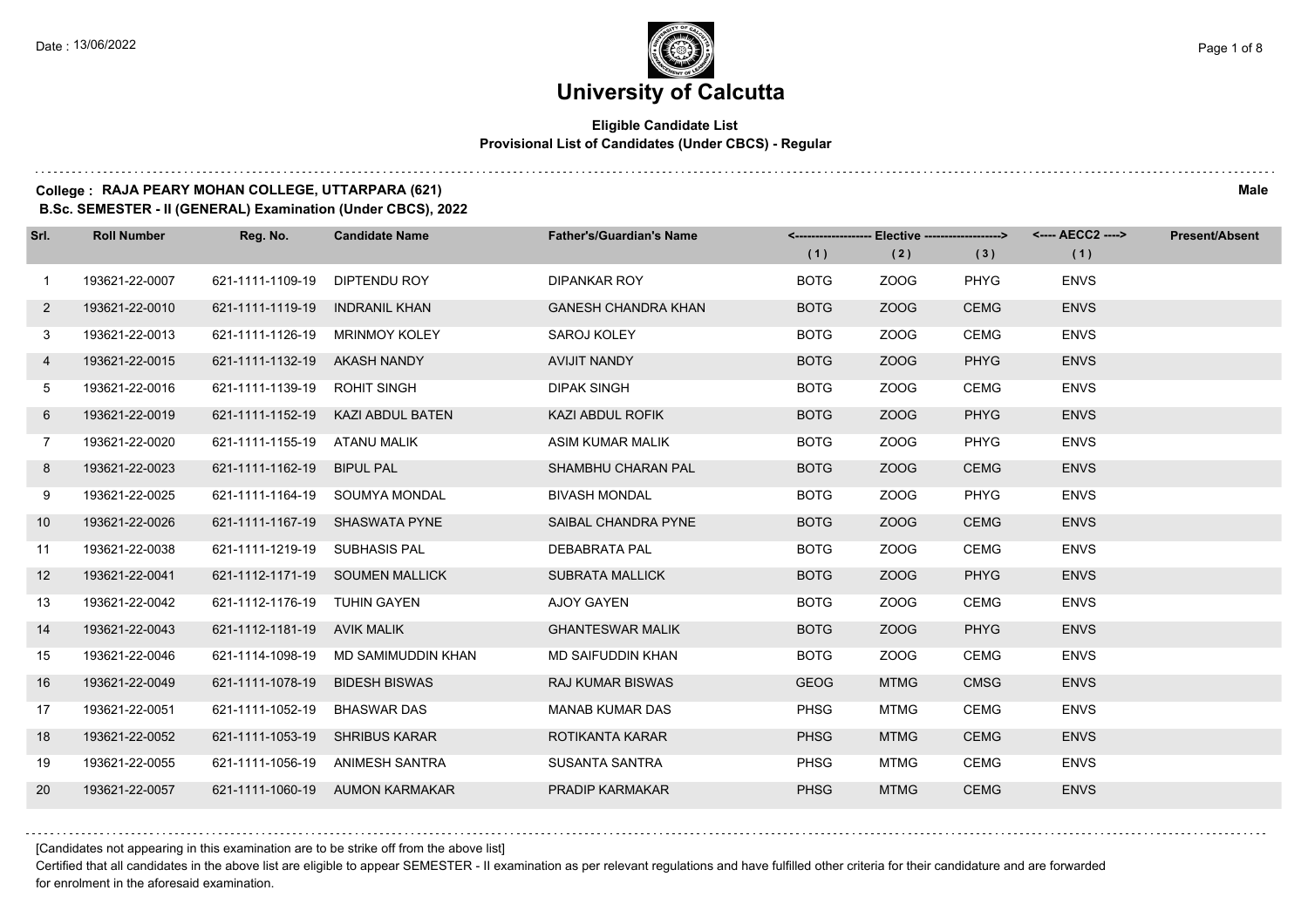#### **Eligible Candidate List Provisional List of Candidates (Under CBCS) - Regular**

#### **College : RAJA PEARY MOHAN COLLEGE, UTTARPARA (621) Male**

**B.Sc. SEMESTER - II (GENERAL) Examination (Under CBCS), 2022**

| Srl. | <b>Roll Number</b> | Reg. No.                       | <b>Candidate Name</b>                 | <b>Father's/Guardian's Name</b> |             | <-------------------- Elective ------------------> |             |             | <b>Present/Absent</b> |
|------|--------------------|--------------------------------|---------------------------------------|---------------------------------|-------------|----------------------------------------------------|-------------|-------------|-----------------------|
|      |                    |                                |                                       |                                 | (1)         | (2)                                                | (3)         | (1)         |                       |
| 21   | 193621-22-0058     | 621-1111-1064-19               | MANISH DAS                            | BANSHI BADAN DAS                | <b>PHSG</b> | MTMG                                               | <b>CEMG</b> | <b>ENVS</b> |                       |
| 22   | 193621-22-0060     |                                | 621-1111-1067-19 MD HAFIJUL HALDER    | LATE MD MAHAFUJ HALDER          | <b>PHSG</b> | <b>MTMG</b>                                        | <b>CEMG</b> | <b>ENVS</b> |                       |
| 23   | 193621-22-0061     |                                | 621-1111-1068-19 DEBJIT MUKHERJEE     | <b>BISWAJIT MUKHERJEE</b>       | <b>PHSG</b> | <b>MTMG</b>                                        | <b>CEMG</b> | <b>ENVS</b> |                       |
| 24   | 193621-22-0062     | 621-1111-1069-19 ROHAN BHAT    |                                       | LATE CHANDI CHARAN BHAT         | <b>PHSG</b> | <b>MTMG</b>                                        | <b>CEMG</b> | <b>ENVS</b> |                       |
| 25   | 193621-22-0063     |                                | 621-1111-1070-19 SANDIPAN MUKHERJEE   | RAMAKANTA MUKHERJEE             | <b>PHSG</b> | MTMG                                               | <b>CEMG</b> | <b>ENVS</b> |                       |
| 26   | 193621-22-0066     |                                | 621-1111-1077-19 ABHIK MUKHERJEE      | <b>SOUMEN MUKHERJEE</b>         | <b>PHSG</b> | <b>MTMG</b>                                        | <b>CEMG</b> | <b>ENVS</b> |                       |
| 27   | 193621-22-0067     |                                | 621-1111-1082-19 SHUBHAJIT MAZUMDER   | <b>TAPAN KANTI MAZUMDER</b>     | <b>PHSG</b> | MTMG                                               | <b>CEMG</b> | <b>ENVS</b> |                       |
| 28   | 193621-22-0068     | 621-1111-1102-19 RAJ SAHA      |                                       | NARAYAN SAHA                    | <b>PHSG</b> | <b>MTMG</b>                                        | <b>CEMG</b> | <b>ENVS</b> |                       |
| 29   | 193621-22-0069     |                                | 621-1111-1131-19 SHUBHADEEP GANGULY   | SUDIP GANGULY                   | <b>PHSG</b> | MTMG                                               | <b>CEMG</b> | <b>ENVS</b> |                       |
| 30   | 193621-22-0070     | 621-1111-1220-19 PRITAM MITRA  |                                       | <b>SWAPAN MITRA</b>             | <b>PHSG</b> | <b>MTMG</b>                                        | <b>CEMG</b> | <b>ENVS</b> |                       |
| 31   | 193621-22-0072     | 621-1112-1059-19 NABYENDU DAS  |                                       | DILIP KUMAR DAS                 | <b>PHSG</b> | <b>MTMG</b>                                        | <b>CEMG</b> | <b>ENVS</b> |                       |
| 32   | 193621-22-0073     | 621-1112-1061-19 SIBNATH MAJHI |                                       | SAMBHU NATH MAJHI               | <b>PHSG</b> | <b>MTMG</b>                                        | <b>CEMG</b> | <b>ENVS</b> |                       |
| 33   | 193621-22-0076     | 621-1112-1105-19 SUDEB BISWAS  |                                       | <b>MANIK BISWAS</b>             | <b>PHSG</b> | <b>MTMG</b>                                        | <b>CMSG</b> | <b>ENVS</b> |                       |
| 34   | 193621-22-0078     | 621-1114-1049-19 SUMAN GHOSH   |                                       | <b>BISWANATH GHOSH</b>          | <b>PHSG</b> | <b>MTMG</b>                                        | <b>CMSG</b> | <b>ENVS</b> |                       |
| 35   | 193621-22-0080     | 621-1114-1063-19 SOUMYAJIT DAS |                                       | <b>SRIBUS DAS</b>               | <b>PHSG</b> | <b>MTMG</b>                                        | <b>CEMG</b> | <b>ENVS</b> |                       |
| 36   | 193621-22-0083     |                                | 621-1111-1106-19 PRITAM BHATTACHARYYA | <b>BIDHAN BHATTACHARYYA</b>     | <b>PHYG</b> | ZOOG                                               | <b>CEMG</b> | <b>ENVS</b> |                       |
| 37   | 193621-22-0088     | 621-1111-1159-19               | PRITAM CHATTERJEE                     | <b>JAYANTA CHATTERJEE</b>       | <b>PHYG</b> | ZOOG                                               | <b>CEMG</b> | <b>ENVS</b> |                       |
| 38   | 193621-22-0089     |                                | 621-1111-1161-19 SHAWAN CHAKRABORTY   | <b>TAPAS CHAKRABORTY</b>        | <b>PHYG</b> | ZOOG                                               | <b>CEMG</b> | <b>ENVS</b> |                       |
| 39   | 193621-22-0093     |                                | 621-1111-1196-19 ABHISHEK SINGH       | LATE SANTOSH SINGH              | <b>PHYG</b> | ZOOG                                               | <b>CEMG</b> | <b>ENVS</b> |                       |
| 40   | 193621-22-0096     | 621-1112-1194-19 SUDIPTA ROY   |                                       | <b>ACHINTA ROY</b>              | <b>PHYG</b> | ZOOG                                               | <b>CEMG</b> | <b>ENVS</b> |                       |

[Candidates not appearing in this examination are to be strike off from the above list]

Certified that all candidates in the above list are eligible to appear SEMESTER - II examination as per relevant regulations and have fulfilled other criteria for their candidature and are forwarded for enrolment in the aforesaid examination.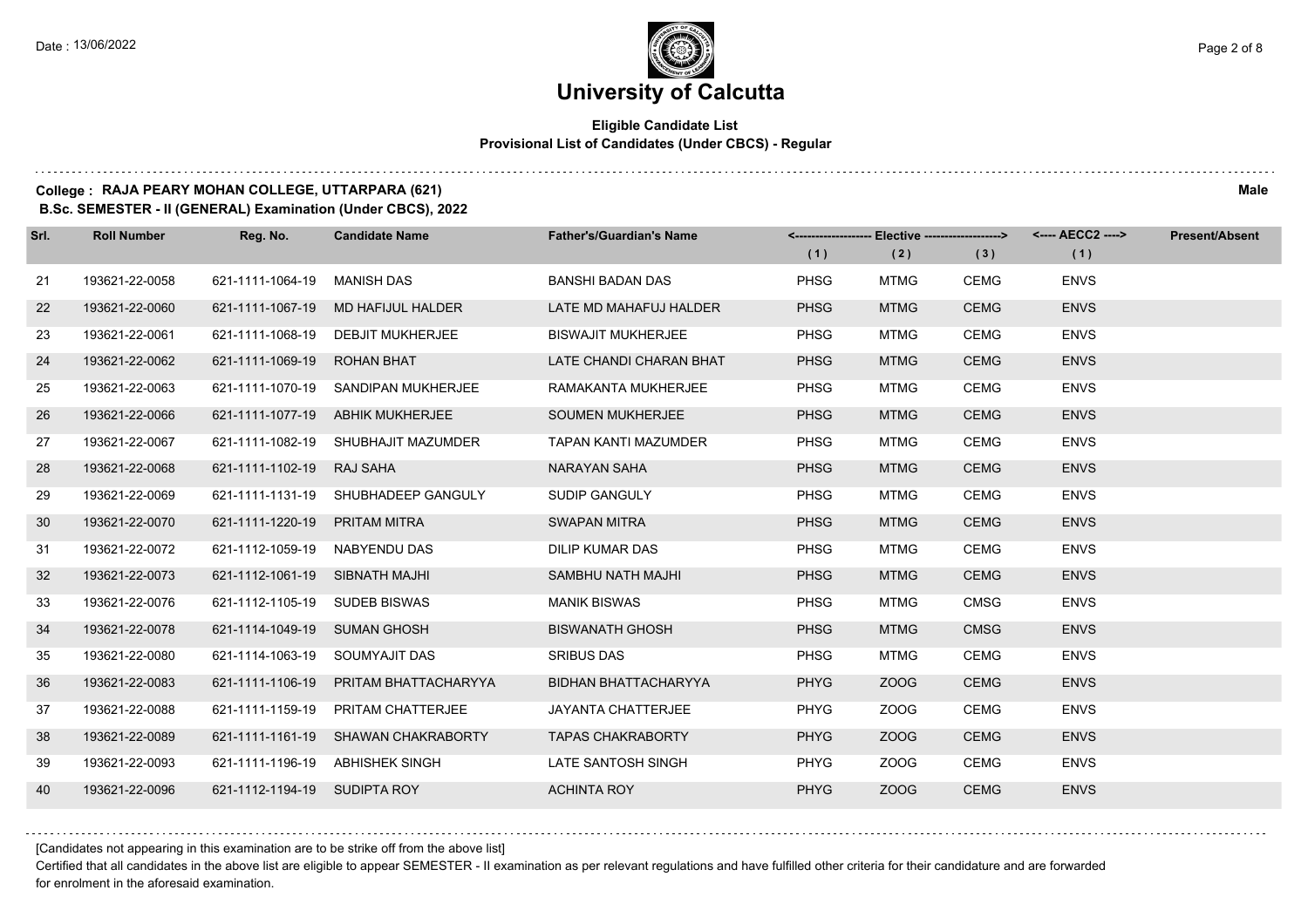#### **Eligible Candidate List Provisional List of Candidates (Under CBCS) - Regular**

#### **College : RAJA PEARY MOHAN COLLEGE, UTTARPARA (621) Male**

**B.Sc. SEMESTER - II (GENERAL) Examination (Under CBCS), 2022**

| Srl. | <b>Roll Number</b> | Reg. No.                       | <b>Candidate Name</b>                   | <b>Father's/Guardian's Name</b>             |             | <-------------------- Elective ------------------> |             | <---- AECC2 ----> | <b>Present/Absent</b> |
|------|--------------------|--------------------------------|-----------------------------------------|---------------------------------------------|-------------|----------------------------------------------------|-------------|-------------------|-----------------------|
|      |                    |                                |                                         |                                             | (1)         | (2)                                                | (3)         | (1)               |                       |
| 41   | 193621-22-0099     | 621-1114-1157-19               | <b>INDRANIL KHAN</b>                    | ANIL KUMAR KHAN                             | <b>PHYG</b> | ZOOG                                               | CEMG        | <b>ENVS</b>       |                       |
| 42   | 193621-22-0102     | 621-1111-0334-18 SOUVIK ADAK   |                                         | SADAI ADAK                                  | <b>PHSG</b> | <b>MTMG</b>                                        | <b>CMSG</b> | <b>ENVS</b>       |                       |
| 43   | 193621-22-0103     |                                | 621-1111-1433-19 KOUSHIK SAMANTA        | <b>LAKSHMON SAMANTA</b>                     | <b>PHSG</b> | <b>MTMG</b>                                        | <b>CMSG</b> | <b>ENVS</b>       |                       |
| 44   | 193621-22-0105     |                                | 621-1111-1438-19 SUBHABRATA SENGUPTA    | <b>SUBHAS SENGUPTA</b>                      | <b>BOTG</b> | ZOOG                                               | <b>CEMG</b> | <b>ENVS</b>       |                       |
| 45   | 203621-22-0001     | 621-1111-0449-20               | SAIKAT BHATTACHARYA                     | MINTU BHATTACHARYA                          | <b>BOTG</b> | ZOOG                                               | PHYG        | <b>ENVS</b>       |                       |
| 46   | 203621-22-0002     |                                | 621-1111-0452-20 SWAPNENDU SARKAR       | <b>SUBHENDU SARKAR</b>                      | <b>BOTG</b> | ZOOG                                               | <b>CEMG</b> | <b>ENVS</b>       |                       |
| 47   | 203621-22-0005     |                                | 621-1111-0461-20 SANTANU RAKSHIT        | <b>GOUTAM RAKSHIT</b>                       | <b>PHYG</b> | ZOOG                                               | <b>CEMG</b> | <b>ENVS</b>       |                       |
| 48   | 203621-22-0006     | 621-1111-0470-20 ABHISHEK NATH |                                         | <b>ASOK KUMAR NATH</b>                      | PHYG        | ZOOG                                               | <b>CEMG</b> | <b>ENVS</b>       |                       |
| 49   | 203621-22-0008     |                                | 621-1111-0478-20 SK MD MOKARRIN HOSSAIN | SK MD MOSADDEQUE HOSSAIN                    | <b>BOTG</b> | ZOOG                                               | <b>PHYG</b> | <b>ENVS</b>       |                       |
| 50   | 203621-22-0011     | 621-1111-0487-20 SANDIP PAL    |                                         | PRODIP PAL                                  | <b>BOTG</b> | ZOOG                                               | <b>PHYG</b> | <b>ENVS</b>       |                       |
| 51   | 203621-22-0016     |                                | 621-1111-0497-20 AVIJEET SHARMA         | <b>ASHIT SHARMA</b>                         | <b>BOTG</b> | ZOOG                                               | <b>PHYG</b> | <b>ENVS</b>       |                       |
| 52   | 203621-22-0017     | 621-1111-0498-20 SAYAN TANBIR  |                                         | <b>MD ASLAMUDDIN</b>                        | <b>PHYG</b> | ZOOG                                               | <b>CEMG</b> | <b>ENVS</b>       |                       |
| 53   | 203621-22-0022     | 621-1111-0506-20 SWARNADIP PAL |                                         | <b>BIMAL PAL</b>                            | <b>BOTG</b> | <b>ZOOG</b>                                        | PHYG        | <b>ENVS</b>       |                       |
| 54   | 203621-22-0028     |                                | 621-1111-0512-20 SUPRIYO MUKHOPADHYAY   | <b>HEMANTA KUMAR</b><br><b>MUKHOPADHYAY</b> | <b>BOTG</b> | ZOOG                                               | <b>CEMG</b> | <b>ENVS</b>       |                       |
| 55   | 203621-22-0032     | 621-1111-0518-20 ARKA SIKDAR   |                                         | SANKAR LAL SIKDAR                           | <b>BOTG</b> | ZOOG                                               | <b>PHYG</b> | <b>ENVS</b>       |                       |
| 56   | 203621-22-0035     |                                | 621-1111-0523-20 SOUMADIP GHOSH         | CHITTARANJAN GHOSH                          | <b>BOTG</b> | ZOOG                                               | <b>CEMG</b> | <b>ENVS</b>       |                       |
| 57   | 203621-22-0037     | 621-1111-0528-20 SAYAN DAS     |                                         | <b>MRITYUNJOY DAS</b>                       | PHYG        | ZOOG                                               | <b>CEMG</b> | <b>ENVS</b>       |                       |
| 58   | 203621-22-0038     |                                | 621-1111-0531-20 SAYANTAN MAITY         | <b>SANANDAN MAITY</b>                       | <b>BOTG</b> | ZOOG                                               | <b>CEMG</b> | <b>ENVS</b>       |                       |
| 59   | 203621-22-0041     | 621-1111-0534-20 SUBHAJIT PAL  |                                         | SWAPAN KUMAR PAL                            | <b>BOTG</b> | ZOOG                                               | CEMG        | <b>ENVS</b>       |                       |
| 60   | 203621-22-0046     |                                | 621-1111-0542-20 ROHAN BANERJEE         | <b>HARSHA PRASAD BANERJEE</b>               | <b>BOTG</b> | ZOOG                                               | <b>PHYG</b> | <b>ENVS</b>       |                       |

[Candidates not appearing in this examination are to be strike off from the above list]

Certified that all candidates in the above list are eligible to appear SEMESTER - II examination as per relevant regulations and have fulfilled other criteria for their candidature and are forwarded for enrolment in the aforesaid examination.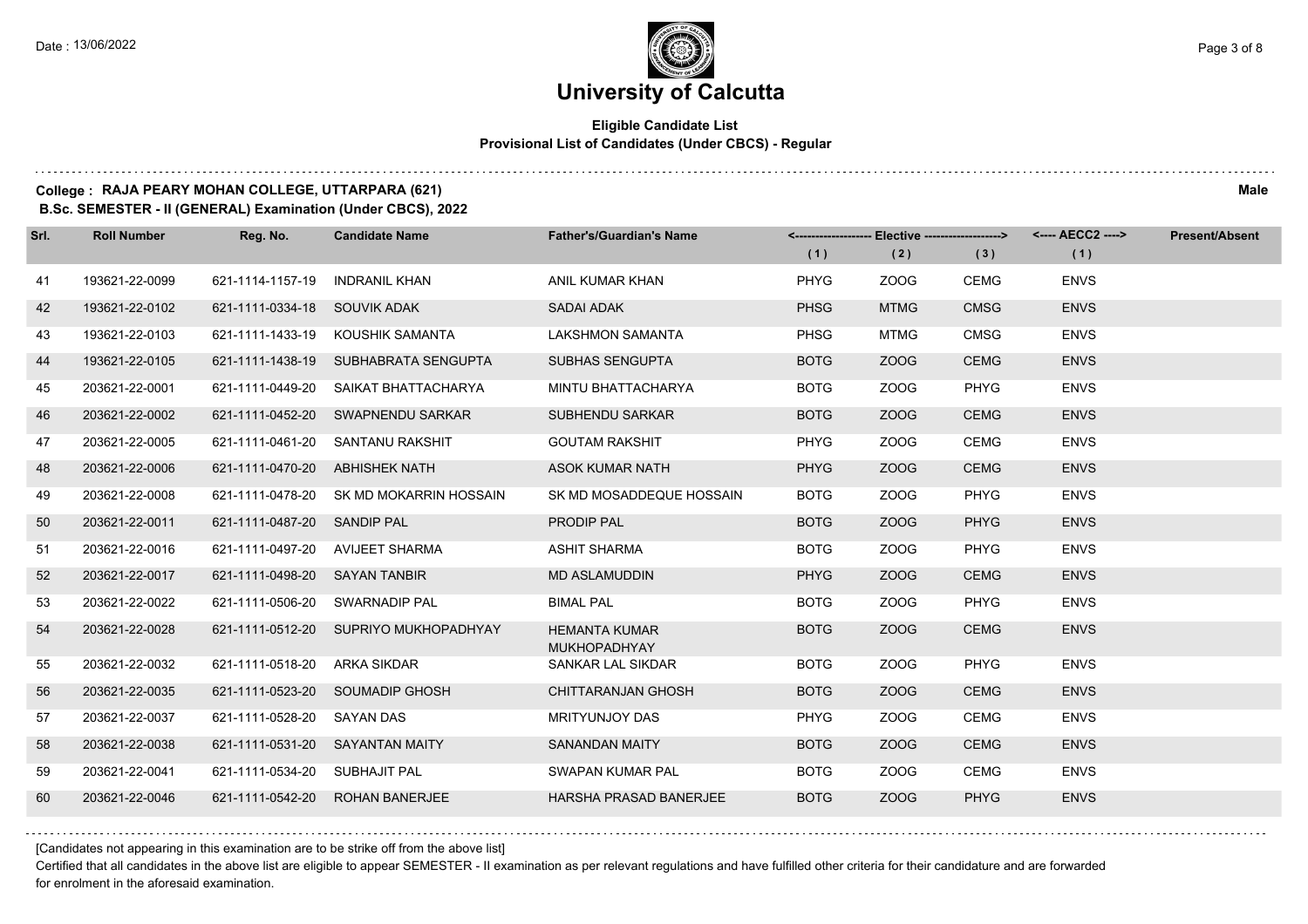#### **Eligible Candidate List Provisional List of Candidates (Under CBCS) - Regular**

#### **College : RAJA PEARY MOHAN COLLEGE, UTTARPARA (621) Male**

**B.Sc. SEMESTER - II (GENERAL) Examination (Under CBCS), 2022**

| Srl. | <b>Roll Number</b> | Reg. No.                       | <b>Candidate Name</b>                 | <b>Father's/Guardian's Name</b> |             | <------------------- Elective ------------------> |             | <---- AECC2 ----> | <b>Present/Absent</b> |
|------|--------------------|--------------------------------|---------------------------------------|---------------------------------|-------------|---------------------------------------------------|-------------|-------------------|-----------------------|
|      |                    |                                |                                       |                                 | (1)         | (2)                                               | (3)         | (1)               |                       |
| 61   | 203621-22-0050     | 621-1111-0548-20               | <b>MRINMOY ROY</b>                    | <b>MRINAL ROY</b>               | <b>BOTG</b> | ZOOG                                              | <b>PHYG</b> | <b>ENVS</b>       |                       |
| 62   | 203621-22-0054     | 621-1111-0554-20               | <b>ROHAN SANTRA</b>                   | <b>BUDDHADEB SANTRA</b>         | <b>BOTG</b> | ZOOG                                              | <b>PHYG</b> | <b>ENVS</b>       |                       |
| 63   | 203621-22-0056     | 621-1111-0557-20 ARIJIT DAS    |                                       | TIMIR BARAN DAS                 | <b>BOTG</b> | ZOOG                                              | <b>PHYG</b> | <b>ENVS</b>       |                       |
| 64   | 203621-22-0057     |                                | 621-1111-0558-20 PRATIM KR SADHUKHAN  | PRASANTA KR SADHUKHAN           | <b>BOTG</b> | ZOOG                                              | <b>PHYG</b> | <b>ENVS</b>       |                       |
| 65   | 203621-22-0058     | 621-1111-0561-20 DIBYENDU DAS  |                                       | <b>DILIP DAS</b>                | <b>BOTG</b> | ZOOG                                              | <b>CEMG</b> | <b>ENVS</b>       |                       |
| 66   | 203621-22-0060     | 621-1111-0564-20 NEEL SAMANTA  |                                       | <b>SUBHAS SAMANTA</b>           | <b>BOTG</b> | ZOOG                                              | <b>PHYG</b> | <b>ENVS</b>       |                       |
| 67   | 203621-22-0062     | 621-1111-0569-20 TARITRA DEY   |                                       | <b>GAIRICK DEY</b>              | <b>BOTG</b> | ZOOG                                              | <b>PHYG</b> | <b>ENVS</b>       |                       |
| 68   | 203621-22-0067     |                                | 621-1111-0579-20 SOUGATA BHATTACHARYA | SAJAL BHATTACHARYA              | <b>BOTG</b> | ZOOG                                              | <b>CEMG</b> | <b>ENVS</b>       |                       |
| 69   | 203621-22-0068     | 621-1111-0580-20               | SAYAN DUTTA                           | SUVANKAR DUTTA                  | <b>PHSG</b> | MTMG                                              | <b>CEMG</b> | <b>ENVS</b>       |                       |
| 70   | 203621-22-0069     | 621-1111-0582-20               | PRIYBRATA GHOSH                       | <b>KRISHNA GHOSH</b>            | <b>PHSG</b> | <b>MTMG</b>                                       | <b>CEMG</b> | <b>ENVS</b>       |                       |
| 71   | 203621-22-0070     | 621-1111-0584-20 ROHIT ROY     |                                       | <b>TAPAS ROY</b>                | <b>PHSG</b> | <b>MTMG</b>                                       | <b>CEMG</b> | <b>ENVS</b>       |                       |
| 72   | 203621-22-0071     |                                | 621-1111-0587-20 ANIT KUMAR KOLEY     | PRASANTA KOLEY                  | <b>PHSG</b> | <b>MTMG</b>                                       | <b>CEMG</b> | <b>ENVS</b>       |                       |
| 73   | 203621-22-0072     | 621-1111-0589-20               | AKASH KUMAR DEY                       | ANANDA KUMAR DEY                | <b>PHSG</b> | <b>MTMG</b>                                       | <b>CEMG</b> | <b>ENVS</b>       |                       |
| 74   | 203621-22-0073     | 621-1111-0592-20               | <b>RANABIR SAMANTA</b>                | <b>RAM PROSAD SAMANTA</b>       | <b>PHSG</b> | <b>MTMG</b>                                       | <b>CEMG</b> | <b>ENVS</b>       |                       |
| 75   | 203621-22-0074     | 621-1111-0600-20               | PRIYAM MONDAL                         | <b>RATAN MONDAL</b>             | <b>PHSG</b> | MTMG                                              | <b>CEMG</b> | <b>ENVS</b>       |                       |
| 76   | 203621-22-0076     |                                | 621-1111-0602-20 SUMANGAL KAYAL       | <b>BABLU KAYAL</b>              | <b>PHSG</b> | <b>MTMG</b>                                       | <b>CMSG</b> | <b>ENVS</b>       |                       |
| 77   | 203621-22-0079     | 621-1111-0606-20               | UJJWAL DAS                            | <b>RAJKUMAR DAS</b>             | <b>PHSG</b> | <b>MTMG</b>                                       | <b>CEMG</b> | <b>ENVS</b>       |                       |
| 78   | 203621-22-0082     |                                | 621-1111-0610-20 KOUSTAV POREL        | <b>MOHAN POREL</b>              | <b>PHSG</b> | <b>MTMG</b>                                       | <b>CEMG</b> | <b>ENVS</b>       |                       |
| 79   | 203621-22-0083     | 621-1111-0611-20 ACHINTA MALIK |                                       | SAHADEB MALIK                   | <b>PHSG</b> | <b>MTMG</b>                                       | <b>CEMG</b> | <b>ENVS</b>       |                       |
| 80   | 203621-22-0087     | 621-1112-0481-20               | <b>BISHAL NAG</b>                     | <b>KOUSHIK NAG</b>              | <b>PHYG</b> | ZOOG                                              | <b>CEMG</b> | <b>ENVS</b>       |                       |

[Candidates not appearing in this examination are to be strike off from the above list]

Certified that all candidates in the above list are eligible to appear SEMESTER - II examination as per relevant regulations and have fulfilled other criteria for their candidature and are forwarded for enrolment in the aforesaid examination.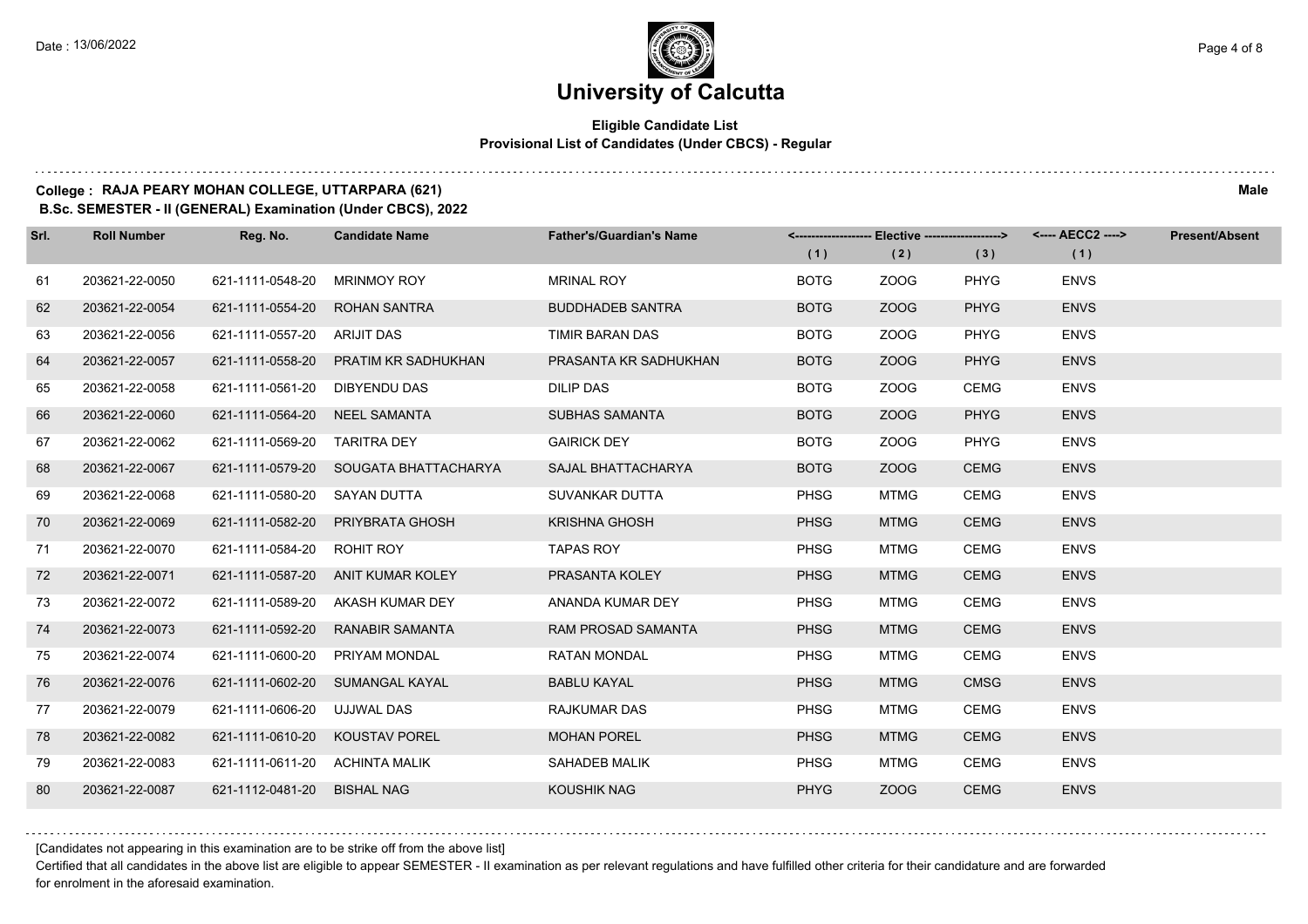#### **Eligible Candidate List Provisional List of Candidates (Under CBCS) - Regular**

### **College : RAJA PEARY MOHAN COLLEGE, UTTARPARA (621) Male**

**B.Sc. SEMESTER - II (GENERAL) Examination (Under CBCS), 2022**

| Srl. | <b>Roll Number</b> | Reg. No.                       | <b>Candidate Name</b>              | <b>Father's/Guardian's Name</b> |             | <------------------- Elective ------------------> |             | <---- AECC2 ----> | <b>Present/Absent</b> |
|------|--------------------|--------------------------------|------------------------------------|---------------------------------|-------------|---------------------------------------------------|-------------|-------------------|-----------------------|
|      |                    |                                |                                    |                                 | (1)         | (2)                                               | (3)         | (1)               |                       |
| 81   | 203621-22-0088     | 621-1112-0488-20               | SUBHAJIT DHARA                     | <b>GAUTAM KUMAR DHARA</b>       | <b>BOTG</b> | ZOOG                                              | <b>CEMG</b> | <b>ENVS</b>       |                       |
| 82   | 203621-22-0089     | 621-1112-0495-20 SOUDIP BAG    |                                    | LAKSHMI NARAYAN BAG             | <b>BOTG</b> | ZOOG                                              | <b>PHYG</b> | <b>ENVS</b>       |                       |
| 83   | 203621-22-0090     |                                | 621-1112-0563-20 ABHISHEK GHORUI   | <b>ASHOKE GHORUI</b>            | <b>BOTG</b> | ZOOG                                              | <b>PHYG</b> | <b>ENVS</b>       |                       |
| 84   | 203621-22-0092     | 621-1112-0588-20 ARIK ROY      |                                    | <b>SRIMANTA ROY</b>             | <b>PHSG</b> | <b>MTMG</b>                                       | <b>CEMG</b> | <b>ENVS</b>       |                       |
| 85   | 203621-22-0093     | 621-1112-0603-20 AMIT BHABUK   |                                    | NIRMAL CHANDRA BHABUK           | <b>PHSG</b> | MTMG                                              | <b>CEMG</b> | <b>ENVS</b>       |                       |
| 86   | 203621-22-0094     |                                | 621-1112-0609-20 SARBAJIT HALDAR   | <b>RABIN HALDAR</b>             | <b>PHSG</b> | <b>MTMG</b>                                       | <b>CEMG</b> | <b>ENVS</b>       |                       |
| 87   | 203621-22-0096     |                                | 621-1114-0447-20 ARPAN KUMAR CHALL | <b>SAMAR KUMAR CHALL</b>        | <b>BOTG</b> | ZOOG                                              | <b>PHYG</b> | <b>ENVS</b>       |                       |
| 88   | 203621-22-0101     | 621-1114-0476-20               | <b>RUPAM MODAK</b>                 | <b>DILIP KUMAR MODAK</b>        | <b>BOTG</b> | ZOOG                                              | <b>PHYG</b> | <b>ENVS</b>       |                       |
| 89   | 203621-22-0102     | 621-1114-0484-20               | SAMIR CHALL                        | <b>TAPAS KUMAR CHALL</b>        | <b>PHYG</b> | ZOOG                                              | <b>CEMG</b> | <b>ENVS</b>       |                       |
| 90   | 203621-22-0106     | 621-1114-0594-20 SUDIPTA CHALL |                                    | <b>TARUN CHALL</b>              | <b>PHSG</b> | <b>MTMG</b>                                       | <b>CEMG</b> | <b>ENVS</b>       |                       |
| 91   | 203621-22-0107     | 621-1114-0595-20 AVISHEK MODAK |                                    | SANJOY MODAK                    | <b>PHSG</b> | <b>MTMG</b>                                       | <b>CEMG</b> | <b>ENVS</b>       |                       |
| 92   | 203621-22-0110     |                                | 621-1115-0467-20 SK NADEEM ISLAM   | SK ABBAS ALI                    | <b>BOTG</b> | ZOOG                                              | <b>CEMG</b> | <b>ENVS</b>       |                       |
| 93   | 213621-22-0001     | 621-1111-0969-21               | SHAMIK KANRAR                      | SUSANTA KANRAR                  | <b>PHYG</b> | ZOOG                                              | <b>CEMG</b> | <b>ENVS</b>       |                       |
| 94   | 213621-22-0002     | 621-1111-0970-21               | <b>ROHIT KOLEY</b>                 | <b>KAMAL KOLEY</b>              | <b>PHYG</b> | ZOOG                                              | <b>CEMG</b> | <b>ENVS</b>       |                       |
| 95   | 213621-22-0003     | 621-1111-0971-21 NILOY DAS     |                                    | KALIPADA DAS                    | <b>PHYG</b> | ZOOG                                              | <b>CEMG</b> | <b>ENVS</b>       |                       |
| 96   | 213621-22-0004     | 621-1111-0973-21 JEET KAYAL    |                                    | RAJU KAYAL                      | <b>BOTG</b> | ZOOG                                              | <b>PHYG</b> | <b>ENVS</b>       |                       |
| 97   | 213621-22-0005     | 621-1111-0974-21               | KRISHNA CHANDRA PAUL               | NEMAI CHANDRA PAUL              | <b>BOTG</b> | ZOOG                                              | <b>PHYG</b> | <b>ENVS</b>       |                       |
| 98   | 213621-22-0006     | 621-1111-0981-21               | SHUBHRANGSHU KUNDU                 | ARUNANGSHU KUNDU                | <b>BOTG</b> | ZOOG                                              | <b>PHYG</b> | <b>ENVS</b>       |                       |
| 99   | 213621-22-0007     | 621-1111-0982-21               | ABESH CHAKRABORTY                  | CHINMOY CHAKRABORTY             | <b>BOTG</b> | ZOOG                                              | <b>PHYG</b> | <b>ENVS</b>       |                       |
| 100  | 213621-22-0008     | 621-1111-0996-21               | <b>HRITAM DUTTA</b>                | RAM KRISHNA DUTTA               | <b>BOTG</b> | ZOOG                                              | <b>PHYG</b> | <b>ENVS</b>       |                       |

[Candidates not appearing in this examination are to be strike off from the above list]

Certified that all candidates in the above list are eligible to appear SEMESTER - II examination as per relevant regulations and have fulfilled other criteria for their candidature and are forwarded for enrolment in the aforesaid examination.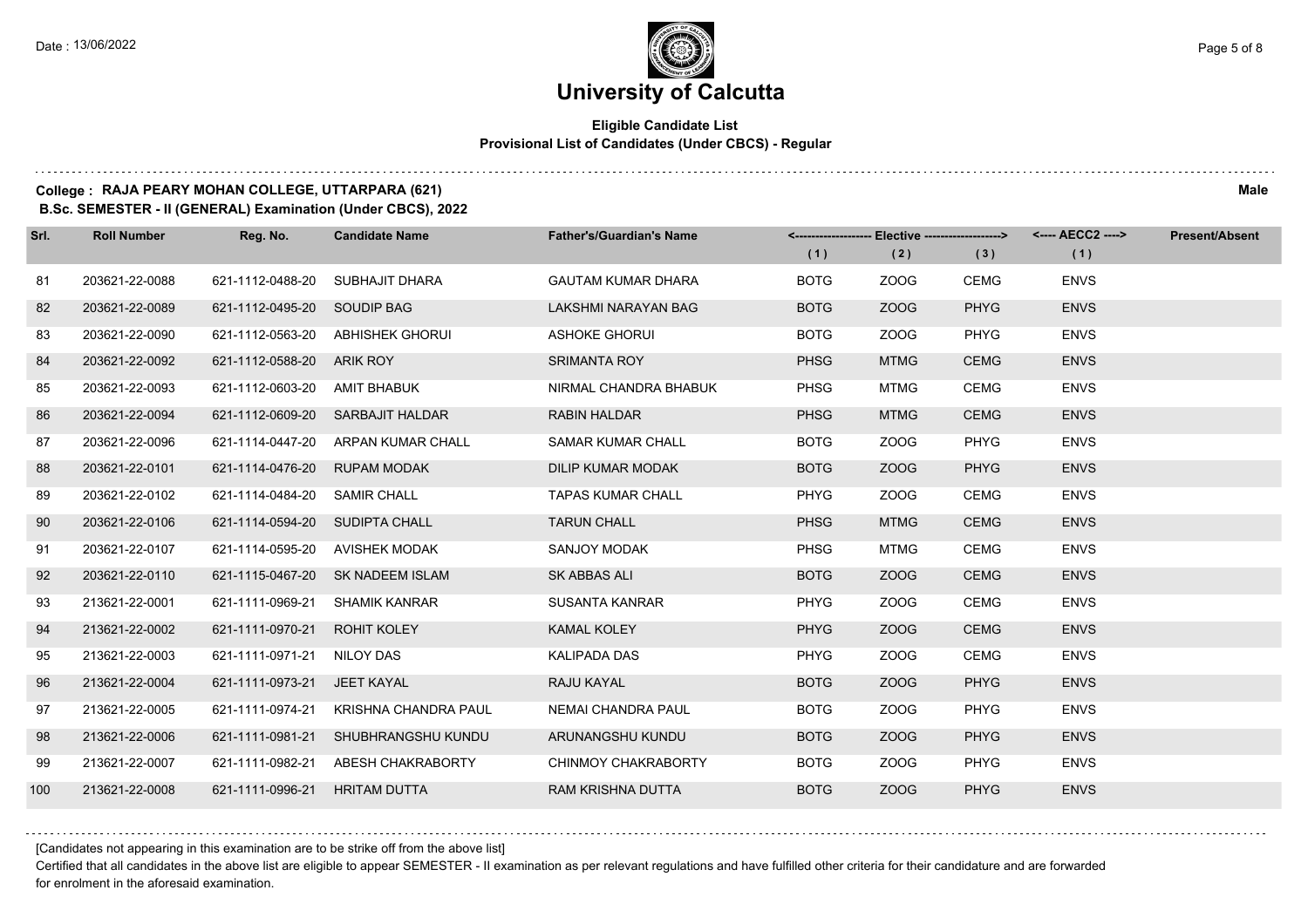#### **Eligible Candidate List Provisional List of Candidates (Under CBCS) - Regular**

#### **College : RAJA PEARY MOHAN COLLEGE, UTTARPARA (621) Male**

**B.Sc. SEMESTER - II (GENERAL) Examination (Under CBCS), 2022**

| Srl. | <b>Roll Number</b> | Reg. No.                      | <b>Candidate Name</b>                | <b>Father's/Guardian's Name</b> |             | <-------------------- Elective ------------------> |             | <---- AECC2 ----> | <b>Present/Absent</b> |
|------|--------------------|-------------------------------|--------------------------------------|---------------------------------|-------------|----------------------------------------------------|-------------|-------------------|-----------------------|
|      |                    |                               |                                      |                                 | (1)         | (2)                                                | (3)         | (1)               |                       |
| 101  | 213621-22-0009     | 621-1111-0997-21              | ARUNJYOTI BANDYOPADHYAY              | SUBHASISH BANDYOPADHYAY         | <b>BOTG</b> | ZOOG                                               | <b>PHYG</b> | <b>ENVS</b>       |                       |
| 102  | 213621-22-0010     | 621-1111-0998-21              | DIPAN SAHA BHAKTA                    | DIPANKAR SAHA BHAKTA            | <b>PHYG</b> | ZOOG                                               | <b>CEMG</b> | <b>ENVS</b>       |                       |
| 103  | 213621-22-0011     | 621-1111-1018-21              | ARPIT DATTA                          | NIMAI CHARAN DATTA              | <b>BOTG</b> | ZOOG                                               | PHYG        | <b>ENVS</b>       |                       |
| 104  | 213621-22-0012     | 621-1111-1022-21 ROHAN DEY    |                                      | SANDIP DEY                      | <b>BOTG</b> | ZOOG                                               | <b>PHYG</b> | <b>ENVS</b>       |                       |
| 105  | 213621-22-0013     | 621-1111-1025-21              | <b>RUPAM KARAR</b>                   | <b>RINTU KARAR</b>              | <b>BOTG</b> | ZOOG                                               | CEMG        | <b>ENVS</b>       |                       |
| 106  | 213621-22-0014     |                               | 621-1111-1027-21 ARKAPRAVA MUKHERJEE | KUNTAL MUKHERJEE                | <b>BOTG</b> | ZOOG                                               | <b>CEMG</b> | <b>ENVS</b>       |                       |
| 107  | 213621-22-0015     |                               | 621-1111-1028-21 MD TAHIR MALLICK    | <b>ISLAM MALLICK</b>            | <b>BOTG</b> | ZOOG                                               | <b>PHYG</b> | <b>ENVS</b>       |                       |
| 108  | 213621-22-0016     |                               | 621-1111-1033-21 SAMIR CHANDRA RAY   | SABRANJAN RAY                   | <b>BOTG</b> | ZOOG                                               | <b>PHYG</b> | <b>ENVS</b>       |                       |
| 109  | 213621-22-0017     | 621-1111-1039-21              | <b>ANKIT GIRI</b>                    | <b>LATE ASHIM GIRI</b>          | <b>BOTG</b> | ZOOG                                               | <b>PHYG</b> | <b>ENVS</b>       |                       |
| 110  | 213621-22-0018     | 621-1111-1040-21 PRITAM BOSE  |                                      | PRADIP KUMAR BOSE               | <b>BOTG</b> | ZOOG                                               | <b>PHYG</b> | <b>ENVS</b>       |                       |
| 111  | 213621-22-0019     |                               | 621-1111-1045-21 SAYAN SENGUPTA      | <b>INDRANIL SENGUPTA</b>        | <b>BOTG</b> | ZOOG                                               | PHYG        | <b>ENVS</b>       |                       |
| 112  | 213621-22-0020     | 621-1111-1048-21 RUPANKAR DEY |                                      | LATE PALASH DEY                 | <b>BOTG</b> | ZOOG                                               | <b>CEMG</b> | <b>ENVS</b>       |                       |
| 113  | 213621-22-0021     | 621-1111-1049-21              | SK SAHABUL ALI                       | LATE SK HASAN ALI               | <b>BOTG</b> | ZOOG                                               | <b>CEMG</b> | <b>ENVS</b>       |                       |
| 114  | 213621-22-0022     | 621-1111-1053-21 SAYAN DE     |                                      | ARUP KUMAR DE                   | <b>PHYG</b> | ZOOG                                               | <b>CEMG</b> | <b>ENVS</b>       |                       |
| 115  | 213621-22-0023     | 621-1111-1054-21              | ARIN BHATTACHARYA                    | KAMALESH BHATTACHARYA           | <b>BOTG</b> | ZOOG                                               | <b>PHYG</b> | <b>ENVS</b>       |                       |
| 116  | 213621-22-0024     |                               | 621-1111-1055-21 SOUVIK ADHIKARY     | SUSANTA ADHIKARY                | <b>PHYG</b> | ZOOG                                               | <b>CEMG</b> | <b>ENVS</b>       |                       |
| 117  | 213621-22-0025     | 621-1111-1059-21              | RANA KHASKEL                         | <b>GOPAL KHASKEL</b>            | <b>BOTG</b> | ZOOG                                               | PHYG        | <b>ENVS</b>       |                       |
| 118  | 213621-22-0026     | 621-1111-1065-21 SANJU DAS    |                                      | <b>SHAMBHU DAS</b>              | <b>PHSG</b> | <b>MTMG</b>                                        | <b>CEMG</b> | <b>ENVS</b>       |                       |
| 119  | 213621-22-0027     | 621-1111-1068-21 SURAJ THAKUR |                                      | <b>SHANKAR THAKUR</b>           | <b>PHSG</b> | <b>MTMG</b>                                        | <b>CEMG</b> | <b>ENVS</b>       |                       |
| 120  | 213621-22-0028     |                               | 621-1111-1071-21 JOYJIT MUKHERJEE    | <b>SURAJIT MUKHERJEE</b>        | <b>PHSG</b> | <b>MTMG</b>                                        | <b>CEMG</b> | <b>ENVS</b>       |                       |

[Candidates not appearing in this examination are to be strike off from the above list]

Certified that all candidates in the above list are eligible to appear SEMESTER - II examination as per relevant regulations and have fulfilled other criteria for their candidature and are forwarded for enrolment in the aforesaid examination.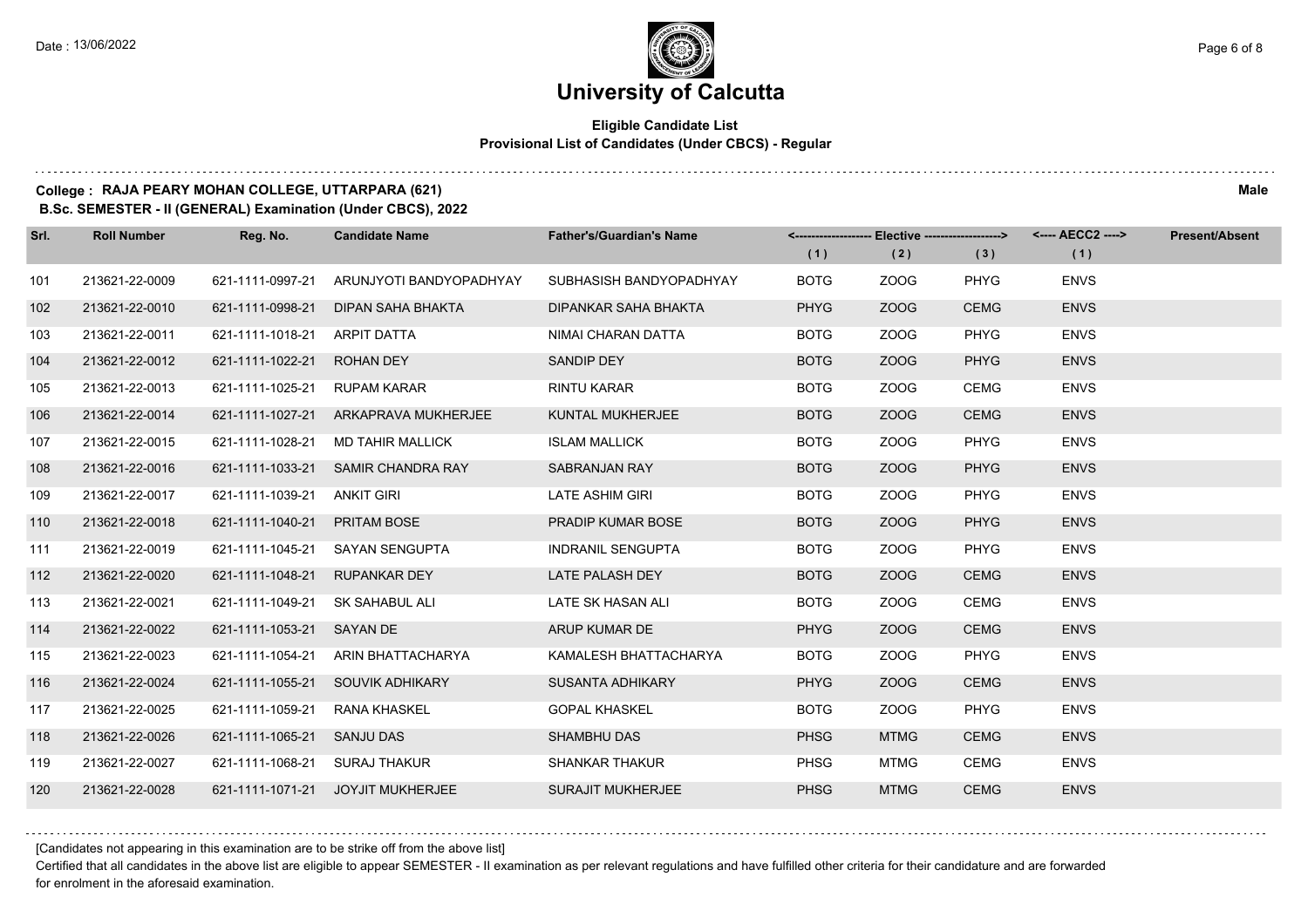#### **Eligible Candidate List Provisional List of Candidates (Under CBCS) - Regular**

### **College : RAJA PEARY MOHAN COLLEGE, UTTARPARA (621) Male**

**B.Sc. SEMESTER - II (GENERAL) Examination (Under CBCS), 2022**

| Srl. | <b>Roll Number</b> | Reg. No.                       | <b>Candidate Name</b>              | <b>Father's/Guardian's Name</b> |             | <-------------------- Elective -------------------> |             | <---- AECC2 ----> | <b>Present/Absent</b> |
|------|--------------------|--------------------------------|------------------------------------|---------------------------------|-------------|-----------------------------------------------------|-------------|-------------------|-----------------------|
|      |                    |                                |                                    |                                 | (1)         | (2)                                                 | (3)         | (1)               |                       |
| 121  | 213621-22-0029     | 621-1111-1075-21               | SOMSUBHRA PAL                      | <b>SUBIR KUMAR PAL</b>          | <b>PHSG</b> | <b>MTMG</b>                                         | <b>CMSG</b> | <b>ENVS</b>       |                       |
| 122  | 213621-22-0030     |                                | 621-1111-1077-21 SANAULLAH MOLLICK | <b>HAFIJUDDIN MOLLICK</b>       | <b>PHSG</b> | <b>MTMG</b>                                         | <b>CMSG</b> | <b>ENVS</b>       |                       |
| 123  | 213621-22-0031     | 621-1111-1078-21 TAMIM MALLICK |                                    | <b>SALIM MALLICK</b>            | PHSG        | <b>MTMG</b>                                         | <b>CMSG</b> | <b>ENVS</b>       |                       |
| 124  | 213621-22-0032     |                                | 621-1111-1079-21 SAYAN ADHIKARY    | <b>KARTICK ADHIKARY</b>         | <b>PHSG</b> | <b>MTMG</b>                                         | <b>CMSG</b> | <b>ENVS</b>       |                       |
| 125  | 213621-22-0033     | 621-1111-1080-21               | <b>SHIBAM SARKAR</b>               | LATE SANJAY SARKAR              | <b>PHSG</b> | <b>MTMG</b>                                         | <b>CEMG</b> | <b>ENVS</b>       |                       |
| 126  | 213621-22-0034     | 621-1112-0980-21 SUVRO NASKAR  |                                    | <b>SUKUMAR NASKAR</b>           | <b>PHYG</b> | ZOOG                                                | <b>CEMG</b> | <b>ENVS</b>       |                       |
| 127  | 213621-22-0035     | 621-1112-0990-21 SAMPAD DAS    |                                    | <b>ASHOKE DAS</b>               | PHYG        | ZOOG                                                | <b>CEMG</b> | <b>ENVS</b>       |                       |
| 128  | 213621-22-0036     |                                | 621-1112-1051-21 SUBHENDU PRAMANIK | SANJAY PRAMANIK                 | <b>BOTG</b> | ZOOG                                                | <b>PHYG</b> | <b>ENVS</b>       |                       |
| 129  | 213621-22-0037     | 621-1112-1056-21               | DEBANSHU MONDAL                    | <b>MADHAB MONDAL</b>            | <b>BOTG</b> | ZOOG                                                | <b>PHYG</b> | <b>ENVS</b>       |                       |
| 130  | 213621-22-0038     |                                | 621-1112-1064-21 ASHISH MONDAL     | <b>AJAY MONDAL</b>              | <b>PHSG</b> | <b>MTMG</b>                                         | <b>CMSG</b> | <b>ENVS</b>       |                       |
| 131  | 213621-22-0039     | 621-1112-1074-21               | SAYAN SAHA                         | <b>DILIP SAHA</b>               | <b>PHSG</b> | <b>MTMG</b>                                         | <b>CEMG</b> | <b>ENVS</b>       |                       |
| 132  | 213621-22-0040     | 621-1114-0976-21 SOUGATA DAS   |                                    | CHITTARANJAN DAS                | <b>BOTG</b> | ZOOG                                                | <b>PHYG</b> | <b>ENVS</b>       |                       |
| 133  | 213621-22-0041     | 621-1114-0987-21               | AVIRUP GHOSH                       | ANANTA KUMAR GHOSH              | <b>PHYG</b> | ZOOG                                                | <b>CEMG</b> | <b>ENVS</b>       |                       |
| 134  | 213621-22-0042     | 621-1114-0989-21 SOURAV BELEL  |                                    | <b>NAYAN BELEL</b>              | <b>BOTG</b> | ZOOG                                                | <b>CEMG</b> | <b>ENVS</b>       |                       |
| 135  | 213621-22-0043     | 621-1114-1007-21               | SUROJIT BAGUI                      | <b>GADADHAR BAGUI</b>           | <b>PHYG</b> | ZOOG                                                | <b>CEMG</b> | <b>ENVS</b>       |                       |
| 136  | 213621-22-0044     | 621-1114-1009-21               | <b>VIKRAM GHOSH</b>                | <b>BIVAS GHOSH</b>              | <b>PHYG</b> | ZOOG                                                | <b>CEMG</b> | <b>ENVS</b>       |                       |
| 137  | 213621-22-0045     | 621-1114-1012-21               | UMESH CHANDRA GHOSH                | GOPAL CHANDRA GHOSH             | <b>BOTG</b> | ZOOG                                                | <b>PHYG</b> | <b>ENVS</b>       |                       |
| 138  | 213621-22-0046     | 621-1114-1026-21               | <b>PUSKAR PAL</b>                  | <b>GOUTAM PAL</b>               | <b>BOTG</b> | ZOOG                                                | <b>CEMG</b> | <b>ENVS</b>       |                       |
| 139  | 213621-22-0047     |                                | 621-1114-1035-21 ARNAB PRAMANIK    | <b>ASIT PRAMANIK</b>            | PHYG        | ZOOG                                                | <b>CEMG</b> | <b>ENVS</b>       |                       |
| 140  | 213621-22-0048     | 621-1114-1041-21 SUDIPTA GHOSH |                                    | <b>SRIKANTA GHOSH</b>           | <b>BOTG</b> | ZOOG                                                | <b>PHYG</b> | <b>ENVS</b>       |                       |

[Candidates not appearing in this examination are to be strike off from the above list]

Certified that all candidates in the above list are eligible to appear SEMESTER - II examination as per relevant regulations and have fulfilled other criteria for their candidature and are forwarded for enrolment in the aforesaid examination.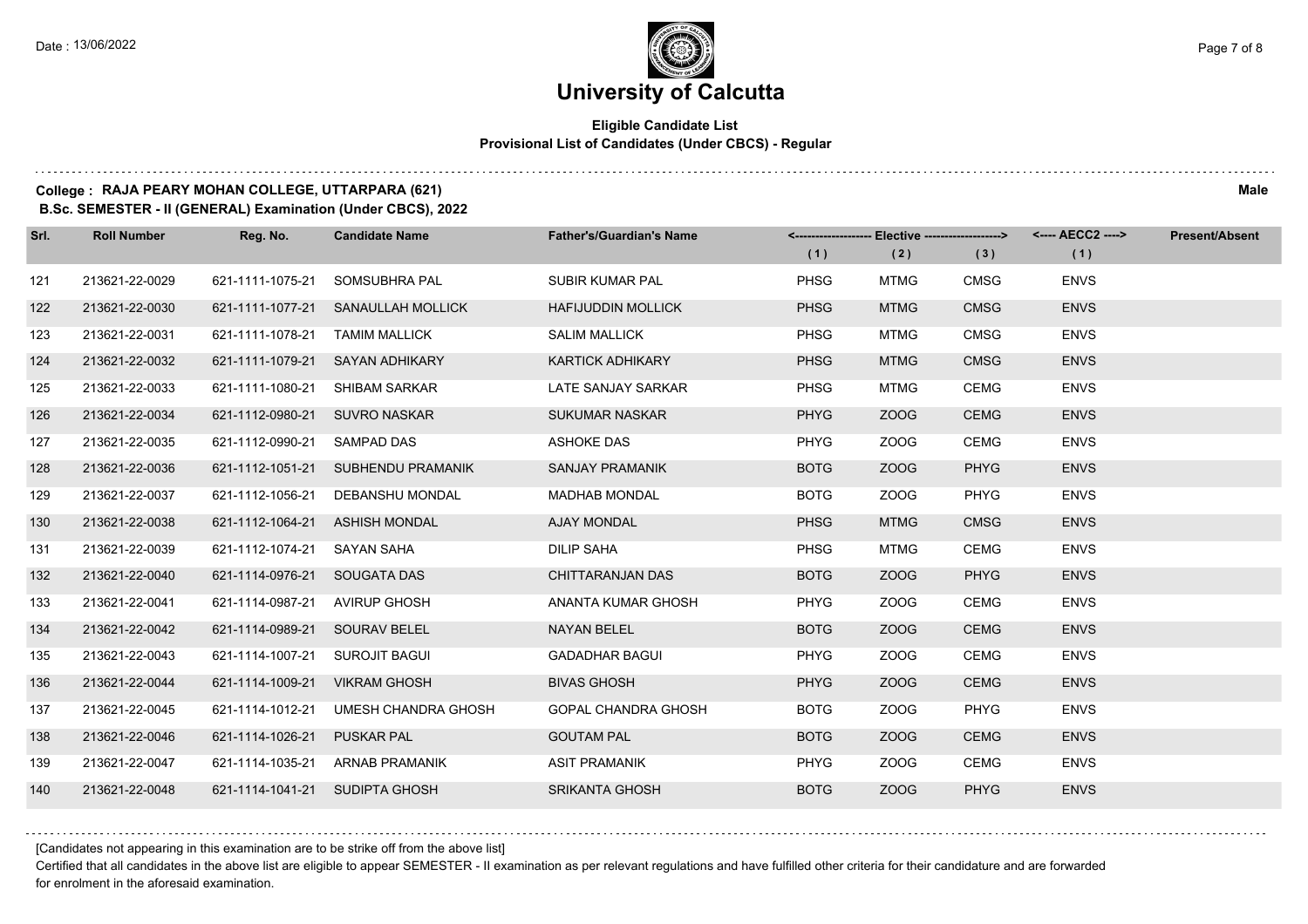#### **Eligible Candidate List Provisional List of Candidates (Under CBCS) - Regular**

#### **College : RAJA PEARY MOHAN COLLEGE, UTTARPARA (621) Male**

**B.Sc. SEMESTER - II (GENERAL) Examination (Under CBCS), 2022**

| Srl. | <b>Roll Number</b> | Reg. No.         | <b>Candidate Name</b>   | <b>Father's/Guardian's Name</b> |             | <-------------------- Elective ------------------> |             | <---- AECC2 ----> | <b>Present/Absent</b> |
|------|--------------------|------------------|-------------------------|---------------------------------|-------------|----------------------------------------------------|-------------|-------------------|-----------------------|
|      |                    |                  |                         |                                 | (1)         | (2)                                                | (3)         | (1)               |                       |
| 141  | 213621-22-0049     | 621-1114-1058-21 | ANIRBAN PAUL            | NARAYAN PAL                     | <b>BOTG</b> | ZOOG                                               | PHYG        | <b>ENVS</b>       |                       |
| 142  | 213621-22-0050     | 621-1114-1062-21 | RAKESH SADHUKHAN        | JAYANTA SADHUKHAN               | <b>PHSG</b> | <b>MTMG</b>                                        | <b>CMSG</b> | <b>ENVS</b>       |                       |
| 143  | 213621-22-0051     | 621-1114-1070-21 | SAIKAT GHOSH            | <b>ABHIJIT GHOSH</b>            | <b>PHSG</b> | MTMG                                               | CEMG        | <b>ENVS</b>       |                       |
| 144  | 213621-22-0052     | 621-1114-1073-21 | <b>PRITAM DAS</b>       | PINTU DAS                       | <b>PHSG</b> | <b>MTMG</b>                                        | <b>CEMG</b> | <b>ENVS</b>       |                       |
| 145  | 213621-22-0053     | 621-1114-1081-21 | SAIKAT GHOSH            | <b>ABHIJIT GHOSH</b>            | <b>BOTG</b> | ZOOG                                               | CEMG        | <b>ENVS</b>       |                       |
| 146  | 213621-22-0054     | 621-1115-0978-21 | SAHIL LASKAR            | <b>MOFIDUL ISLAM LASKAR</b>     | <b>PHYG</b> | ZOOG                                               | <b>CEMG</b> | <b>ENVS</b>       |                       |
| 147  | 213621-22-0055     | 621-1111-1255-21 | SHAAN AMAN              | NIYAZUDDIN SHEIKH               | <b>BOTG</b> | ZOOG                                               | PHYG        | <b>ENVS</b>       |                       |
| 148  | 213621-22-0056     | 621-1111-1257-21 | SOUMYADIP DEY           | <b>BALARAM DEY</b>              | <b>PHSG</b> | <b>MTMG</b>                                        | <b>CEMG</b> | <b>ENVS</b>       |                       |
| 149  | 213621-22-0057     | 621-1111-1290-21 | ABHRADEEP BHATTACHARYYA | MOULINATH BHATTACHARYYA         | <b>BOTG</b> | ZOOG                                               | PHYG        | <b>ENVS</b>       |                       |
| 150  | 213621-22-0058     | 621-1112-1289-21 | <b>RETESH BISWAS</b>    | <b>HRISHIKESH BISWAS</b>        | <b>BOTG</b> | ZOOG                                               | <b>PHYG</b> | <b>ENVS</b>       |                       |
| 151  | 213621-22-0059     | 621-1111-1304-21 | <b>GAUTAM GHOSH</b>     | <b>PARIMAL GHOSH</b>            | <b>PHSG</b> | MTMG                                               | CMSG        | <b>ENVS</b>       |                       |

[Candidates not appearing in this examination are to be strike off from the above list]

Certified that all candidates in the above list are eligible to appear SEMESTER - II examination as per relevant regulations and have fulfilled other criteria for their candidature and are forwarded for enrolment in the aforesaid examination.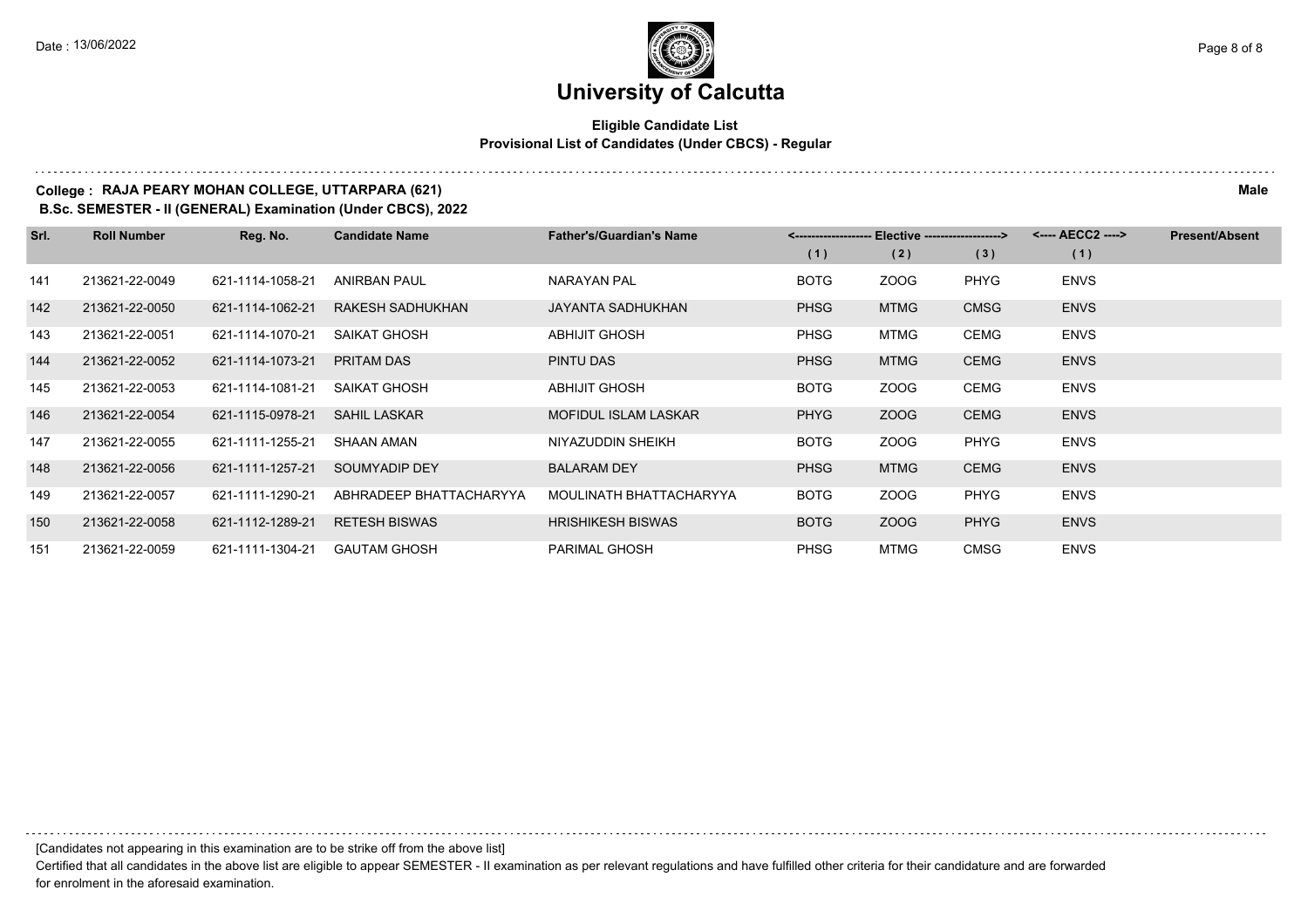#### **Eligible Candidate List Provisional List of Candidates (Under CBCS) - Regular**

#### **College : RAJA PEARY MOHAN COLLEGE, UTTARPARA (621) Female**

**B.Sc. SEMESTER - II (HONOURS) Examination (Under CBCS), 2022**

| Srl.           | <b>Roll Number</b> | Reg. No.                      | <b>Candidate Name</b>             | <b>Father's/Guardian's Name</b> |             | <-------------------- Elective -------------------> |             | <---- AECC2 ----> | <b>Present/Absent</b> |
|----------------|--------------------|-------------------------------|-----------------------------------|---------------------------------|-------------|-----------------------------------------------------|-------------|-------------------|-----------------------|
|                |                    |                               |                                   |                                 | (1)         | (2)                                                 | (3)         | (1)               |                       |
| $\mathbf{1}$   | 193621-11-0001     |                               | 621-1211-0246-19 SOMPRIYA SINHA   | PRATAP SINHA                    | <b>BOTA</b> | <b>CEMG</b>                                         | ZOOG        | <b>ENVS</b>       |                       |
| $\mathbf{2}$   | 193621-11-0002     | 621-1211-0264-19 SIMRAN PATRA |                                   | <b>JHANTU PATRA</b>             | <b>BOTA</b> | <b>CEMG</b>                                         | <b>PHYG</b> | <b>ENVS</b>       |                       |
| 3              | 193621-11-0006     |                               | 621-1211-0392-19 SANGITA KUMARI   | <b>SUKHDEV SHAW</b>             | <b>BOTA</b> | <b>CEMG</b>                                         | ZOOG        | <b>ENVS</b>       |                       |
| 4              | 193621-11-0007     |                               | 621-1212-0337-19 SUDESHNA SARKAR  | SHIBA PRASAD SARKAR             | <b>BOTA</b> | <b>PHYG</b>                                         | <b>CEMG</b> | <b>ENVS</b>       |                       |
| 5              | 193621-11-0009     | 621-1211-0318-19              | DEBALINA SAHA                     | <b>DEBASIS SAHA</b>             | <b>CEMA</b> | <b>MTMG</b>                                         | <b>PHSG</b> | <b>ENVS</b>       |                       |
| 6              | 193621-11-0049     | 621-1211-0269-19 MOUMITA DEY  |                                   | <b>SANAT DEY</b>                | <b>PHYA</b> | <b>CEMG</b>                                         | ZOOG        | <b>ENVS</b>       |                       |
| $\overline{7}$ | 193621-11-0050     |                               | 621-1211-0270-19 SWAGATA GAYEN    | <b>BAIDYANATH GAYEN</b>         | <b>PHYA</b> | <b>CEMG</b>                                         | ZOOG        | <b>ENVS</b>       |                       |
| 8              | 193621-11-0052     | 621-1211-0276-19 TUA ADAK     |                                   | <b>GANGARAM ADAK</b>            | <b>PHYA</b> | <b>CEMG</b>                                         | ZOOG        | <b>ENVS</b>       |                       |
| 9              | 193621-11-0053     |                               | 621-1212-0271-19 PRATYASHA MAITY  | <b>BISWAJIT MAITY</b>           | PHYA        | ZOOG                                                | <b>CEMG</b> | <b>ENVS</b>       |                       |
| 10             | 193621-11-0055     |                               | 621-1213-0252-19 SUBARNA BARUA    | <b>BADAL BARUA</b>              | <b>PHYA</b> | <b>BOTG</b>                                         | ZOOG        | <b>ENVS</b>       |                       |
| 11             | 193621-11-0056     |                               | 621-1214-0268-19 ESHITA SUTRADHAR | <b>TARUN KUMAR SUTRADHAR</b>    | PHYA        | <b>CEMG</b>                                         | ZOOG        | <b>ENVS</b>       |                       |
| 12             | 193621-11-0057     |                               | 621-1214-0273-19 DIBYA KARMAKAR   | KAMAL KARMAKAR                  | PHYA        | ZOOG                                                | <b>BOTG</b> | <b>ENVS</b>       |                       |
| 13             | 193621-11-0060     | 621-1211-0289-19 RUPA CHOWNI  |                                   | <b>SUNIL CHOWNI</b>             | <b>ZOOA</b> | <b>BOTG</b>                                         | <b>PHYG</b> | <b>ENVS</b>       |                       |
| 14             | 193621-11-0061     |                               | 621-1211-0290-19 SAYANTI RAKSHIT  | <b>SAMIR RAKSHIT</b>            | <b>ZOOA</b> | <b>BOTG</b>                                         | <b>CEMG</b> | <b>ENVS</b>       |                       |
| 15             | 193621-11-0063     | 621-1211-0294-19 IPSITA ROY   |                                   | ANUP ROY                        | <b>ZOOA</b> | <b>CEMG</b>                                         | <b>BOTG</b> | <b>ENVS</b>       |                       |
| 16             | 193621-11-0066     | 621-1212-0281-19 SOHINI ROY   |                                   | <b>RAJ KUMAR ROY</b>            | <b>ZOOA</b> | <b>CEMG</b>                                         | <b>BOTG</b> | <b>ENVS</b>       |                       |
| 17             | 193621-11-0067     | 621-1212-0291-19 NEHA MALIK   |                                   | <b>TUHIN MALIK</b>              | <b>ZOOA</b> | <b>BOTG</b>                                         | <b>CEMG</b> | <b>ENVS</b>       |                       |
| 18             | 193621-11-0068     | 621-1213-0278-19 SHAYANI TUDU |                                   | ABHAY TUDU                      | <b>ZOOA</b> | <b>BOTG</b>                                         | <b>PHYG</b> | <b>ENVS</b>       |                       |
| 19             | 193621-11-0069     | 621-1214-0287-19 ANKITA LAHA  |                                   | ABHAY KUMAR LAHA                | <b>ZOOA</b> | <b>BOTG</b>                                         | PHYG        | <b>ENVS</b>       |                       |
| 20             | 193621-11-0070     | 621-1214-1429-19 PIYALI MATI  |                                   | PRODYOUT MATI                   | <b>CEMA</b> | <b>MTMG</b>                                         | <b>PHSG</b> | <b>ENVS</b>       |                       |

[Candidates not appearing in this examination are to be strike off from the above list]

Certified that all candidates in the above list are eligible to appear SEMESTER - II examination as per relevant regulations and have fulfilled other criteria for their candidature and are forwarded for enrolment in the aforesaid examination.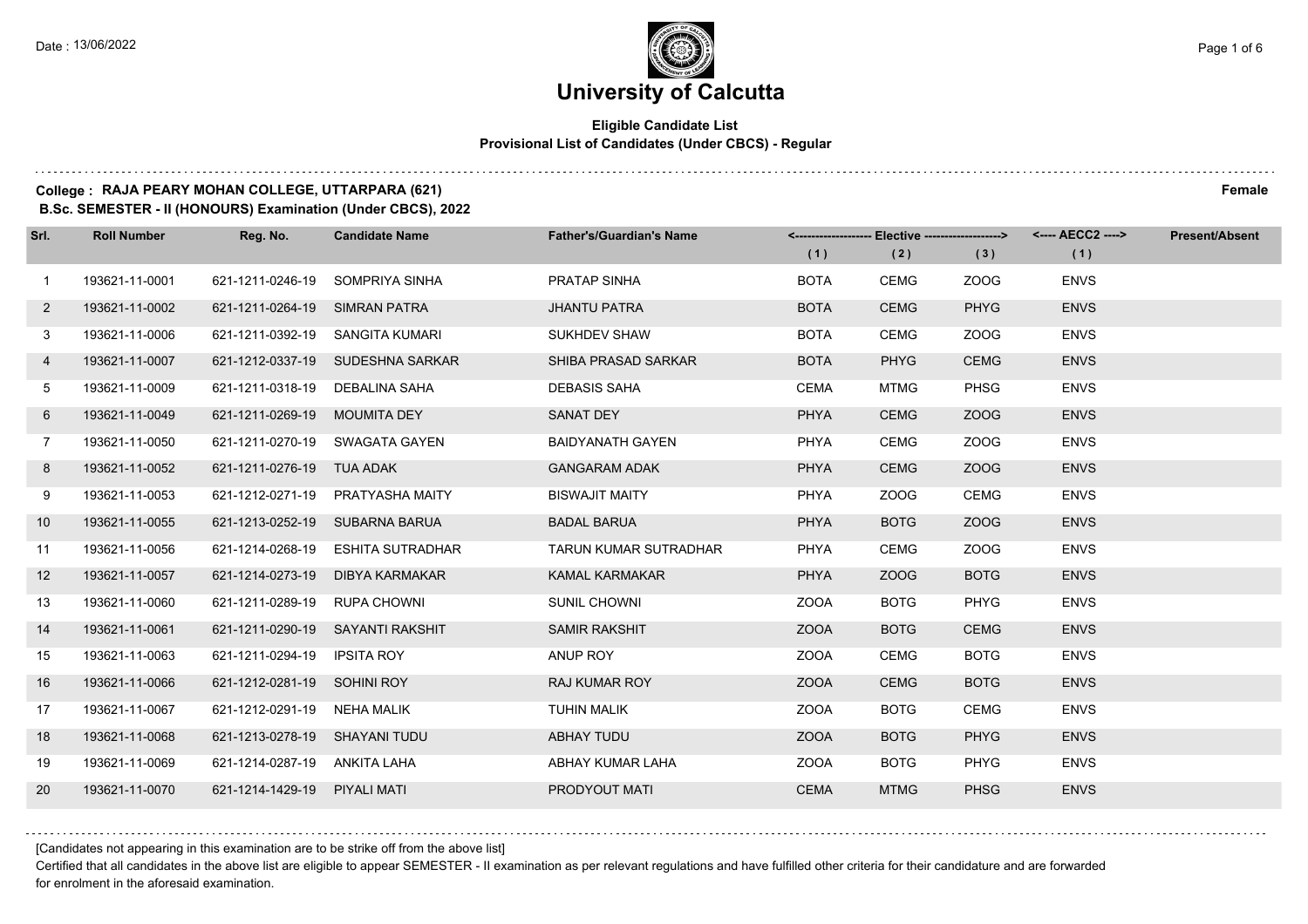#### **Eligible Candidate List Provisional List of Candidates (Under CBCS) - Regular**

#### **College : RAJA PEARY MOHAN COLLEGE, UTTARPARA (621) Female**

**B.Sc. SEMESTER - II (HONOURS) Examination (Under CBCS), 2022**

| Srl. | <b>Roll Number</b> | Reg. No.                      | <b>Candidate Name</b>                | <b>Father's/Guardian's Name</b> |             | <------------------- Elective ------------------> |             | <---- AECC2 ----> | <b>Present/Absent</b> |
|------|--------------------|-------------------------------|--------------------------------------|---------------------------------|-------------|---------------------------------------------------|-------------|-------------------|-----------------------|
|      |                    |                               |                                      |                                 | (1)         | (2)                                               | (3)         | (1)               |                       |
| 21   | 203621-11-0012     | 621-1211-0259-20              | SOHELI DOLUI                         | <b>TAPAS DOLUI</b>              | CEMA        | <b>MTMG</b>                                       | <b>PHSG</b> | <b>ENVS</b>       |                       |
| 22   | 203621-11-0016     |                               | 621-1211-0276-20 SUPARNA ACHARYA     | SUKHENDU BIKASH ACHARYA         | <b>CEMA</b> | <b>MTMG</b>                                       | <b>PHSG</b> | <b>ENVS</b>       |                       |
| 23   | 203621-11-0017     |                               | 621-1211-0280-20 SMRITIKANA PATRA    | <b>SUSANTA PATRA</b>            | CEMA        | <b>MTMG</b>                                       | <b>PHSG</b> | <b>ENVS</b>       |                       |
| 24   | 203621-11-0024     | 621-1211-0325-20 SNEHA SASMAL |                                      | <b>TAPAN SASMAL</b>             | <b>PHSA</b> | <b>MTMG</b>                                       | <b>CMSG</b> | <b>ENVS</b>       |                       |
| 25   | 203621-11-0026     | 621-1211-0331-20              | ANKITA KUNDU                         | <b>ASHOK KUNDU</b>              | <b>PHYA</b> | ZOOG                                              | <b>CEMG</b> | <b>ENVS</b>       |                       |
| 26   | 203621-11-0027     |                               | 621-1211-0333-20 SRIJA CHOWDHURY     | PROBAL KANTI CHOWDHURY          | <b>ZOOA</b> | <b>CEMG</b>                                       | <b>BOTG</b> | <b>ENVS</b>       |                       |
| 27   | 203621-11-0029     |                               | 621-1211-0339-20 MONIPROBHA GUCHHAIT | PRADIP GUCHHAIT                 | <b>PHSA</b> | <b>CEMG</b>                                       | <b>MTMG</b> | <b>ENVS</b>       |                       |
| 28   | 203621-11-0030     | 621-1211-0341-20 SREYA ADAK   |                                      | <b>MRINMOY ADAK</b>             | <b>PHYA</b> | ZOOG                                              | <b>CEMG</b> | <b>ENVS</b>       |                       |
| 29   | 203621-11-0032     | 621-1211-0346-20              | ADRIJA DEY                           | AJOY KUMAR DEY                  | <b>MTMA</b> | <b>CMSG</b>                                       | <b>PHSG</b> | <b>ENVS</b>       |                       |
| 30   | 203621-11-0035     |                               | 621-1211-0355-20 SHAMBHAVI JAISWAL   | <b>SANJAY KUMAR</b>             | <b>ZOOA</b> | <b>PHYG</b>                                       | <b>CEMG</b> | <b>ENVS</b>       |                       |
| 31   | 203621-11-0051     | 621-1212-0247-20              | SARBANI BISWAS                       | ANANDA KUMAR BISWAS             | <b>CEMA</b> | <b>PHSG</b>                                       | <b>MTMG</b> | <b>ENVS</b>       |                       |
| 32   | 203621-11-0055     |                               | 621-1212-0319-20 SUBHACHHA NASKAR    | <b>JOYANTA NASKAR</b>           | <b>PHYA</b> | <b>BOTG</b>                                       | <b>CEMG</b> | <b>ENVS</b>       |                       |
| 33   | 203621-11-0056     | 621-1213-0236-20              | SNEHA SING                           | DHARANIDHAR SING                | <b>ZOOA</b> | <b>BOTG</b>                                       | <b>PHYG</b> | <b>ENVS</b>       |                       |
| 34   | 203621-11-0057     | 621-1213-0307-20              | KANKANA HANSDA                       | SHIB CHARAN HANSDA              | <b>ZOOA</b> | <b>BOTG</b>                                       | <b>PHYG</b> | <b>ENVS</b>       |                       |
| 35   | 203621-11-0058     | 621-1213-0361-20              | SHRABANI MURMU                       | PATAL MURMU                     | <b>ZOOA</b> | <b>BOTG</b>                                       | <b>PHYG</b> | <b>ENVS</b>       |                       |
| 36   | 203621-11-0061     | 621-1214-0223-20              | INDROLEKHA ROY                       | UDAY KUMAR ROY                  | <b>BOTA</b> | ZOOG                                              | <b>PHYG</b> | <b>ENVS</b>       |                       |
| 37   | 203621-11-0064     | 621-1214-0238-20              | SUDIPA KARMAKAR                      | <b>JOYDEB KARMAKAR</b>          | <b>CEMA</b> | <b>MTMG</b>                                       | <b>PHSG</b> | <b>ENVS</b>       |                       |
| 38   | 203621-11-0065     | 621-1214-0243-20              | SNEHA MAL                            | <b>NABIN CHANDRA MAL</b>        | <b>MTMA</b> | <b>PHSG</b>                                       | <b>CEMG</b> | <b>ENVS</b>       |                       |
| 39   | 203621-11-0069     |                               | 621-1214-0297-20 SUSMITA KARMAKAR    | SUBRATA KARMAKAR                | <b>CEMA</b> | <b>MTMG</b>                                       | <b>PHSG</b> | <b>ENVS</b>       |                       |
| 40   | 203621-11-0072     | 621-1214-0320-20              | <b>INDIRA GHOSH</b>                  | <b>SANJOY GHOSH</b>             | <b>PHYA</b> | <b>BOTG</b>                                       | ZOOG        | <b>ENVS</b>       |                       |

[Candidates not appearing in this examination are to be strike off from the above list]

Certified that all candidates in the above list are eligible to appear SEMESTER - II examination as per relevant regulations and have fulfilled other criteria for their candidature and are forwarded for enrolment in the aforesaid examination.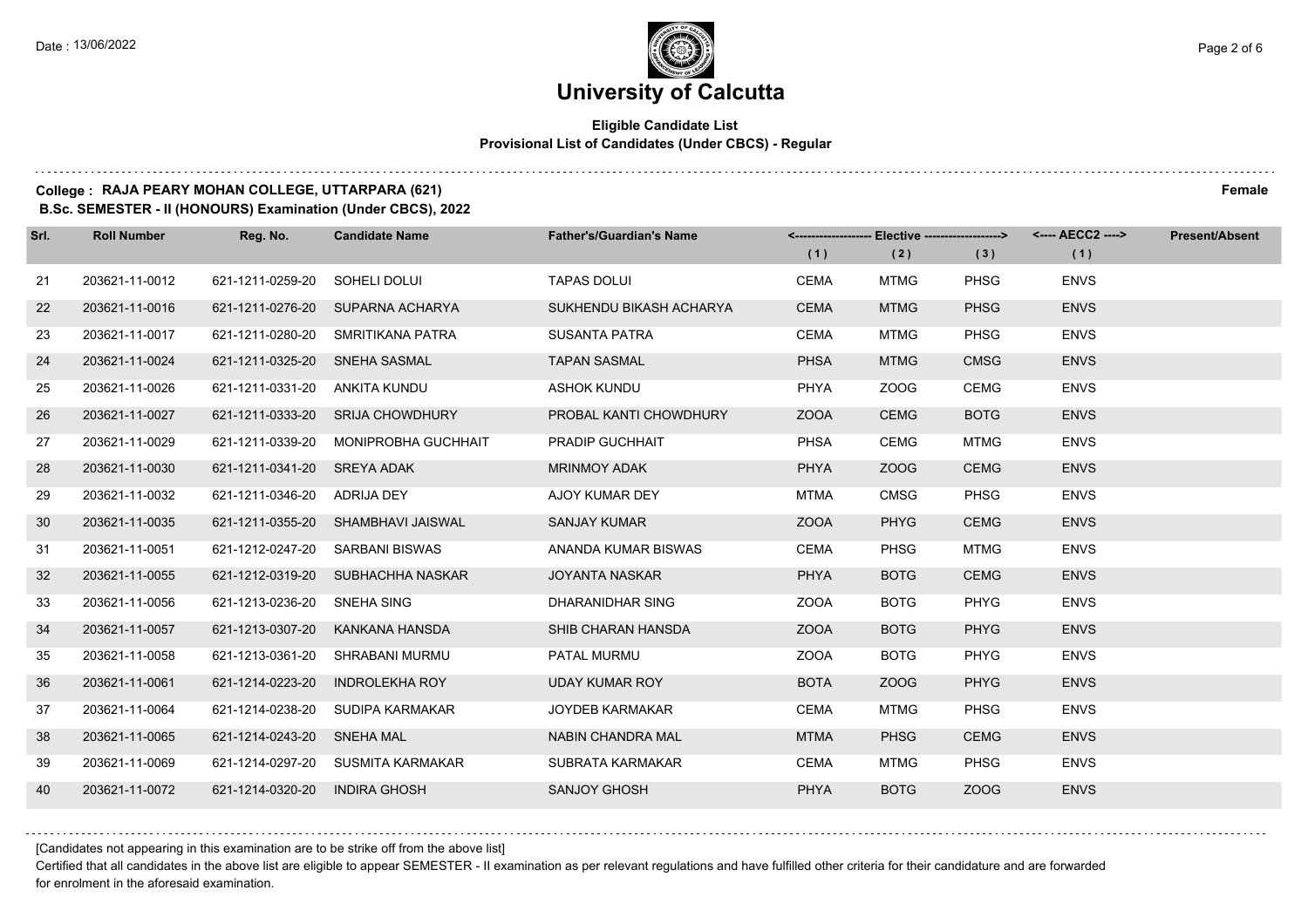#### **Eligible Candidate List Provisional List of Candidates (Under CBCS) - Regular**

#### **College : RAJA PEARY MOHAN COLLEGE, UTTARPARA (621) Female**

**B.Sc. SEMESTER - II (HONOURS) Examination (Under CBCS), 2022**

| Srl. | <b>Roll Number</b> | Reg. No.         | <b>Candidate Name</b>     | <b>Father's/Guardian's Name</b>             |             | <------------------- Elective ------------------> |             | <---- AECC2 ----> | <b>Present/Absent</b> |
|------|--------------------|------------------|---------------------------|---------------------------------------------|-------------|---------------------------------------------------|-------------|-------------------|-----------------------|
|      |                    |                  |                           |                                             | (1)         | (2)                                               | (3)         | (1)               |                       |
| 41   | 203621-11-0074     | 621-1214-0334-20 | SOMHRITA GHOSH            | <b>MRITYUNJOY GHOSH</b>                     | <b>CEMA</b> | <b>MTMG</b>                                       | <b>PHSG</b> | <b>ENVS</b>       |                       |
| 42   | 203621-11-0076     | 621-1215-0306-20 | NASRIN PARVIN KHATUN      | <b>SK JAMIR ALI</b>                         | <b>PHYA</b> | <b>CEMG</b>                                       | ZOOG        | <b>ENVS</b>       |                       |
| 43   | 203621-11-0079     | 621-1214-0361-19 | ANNWESHA DUTTA            | ANINDYA DUTTA                               | <b>PHSA</b> | <b>MTMG</b>                                       | <b>CEMG</b> | <b>ENVS</b>       |                       |
| 44   | 213621-11-0001     | 621-1211-0203-21 | SOUPARNA SARKAR           | SHIBSANKAR SARKAR                           | <b>ECOA</b> | <b>MTMG</b>                                       | <b>PLSG</b> | <b>ENVS</b>       |                       |
| 45   | 213621-11-0002     | 621-1211-0204-21 | <b>SRITAMA MANNA</b>      | <b>BIKASH MANNA</b>                         | <b>PHSA</b> | <b>MTMG</b>                                       | <b>CMSG</b> | <b>ENVS</b>       |                       |
| 46   | 213621-11-0003     | 621-1211-0208-21 | SANMITA MUKHOPADHYAY      | <b>SANKAR PRASAD</b><br><b>MUKHOPADHYAY</b> | <b>PHSA</b> | <b>CEMG</b>                                       | <b>MTMG</b> | <b>ENVS</b>       |                       |
| 47   | 213621-11-0004     | 621-1211-0209-21 | SUCHETNAA BAKSHI          | SUBHASISH BAKSHI                            | <b>ZOOA</b> | <b>BOTG</b>                                       | <b>PHYG</b> | <b>ENVS</b>       |                       |
| 48   | 213621-11-0005     | 621-1211-0216-21 | MOUMITA JANA              | ARABINDA JANA                               | <b>PHSA</b> | <b>MTMG</b>                                       | <b>CEMG</b> | <b>ENVS</b>       |                       |
| 49   | 213621-11-0006     | 621-1211-0218-21 | ESHA MITRA                | <b>SUBHASH MITRA</b>                        | <b>CEMA</b> | <b>PHSG</b>                                       | <b>MTMG</b> | <b>ENVS</b>       |                       |
| 50   | 213621-11-0007     | 621-1211-0221-21 | <b>MEGHNA CHAKRABORTY</b> | NILMADHAB CHAKRABORTY                       | <b>PHSA</b> | <b>MTMG</b>                                       | <b>CEMG</b> | <b>ENVS</b>       |                       |
| 51   | 213621-11-0008     | 621-1211-0222-21 | PRAGGNYAMITA GHOSH        | <b>NIRMAL GHOSH</b>                         | <b>PHSA</b> | <b>MTMG</b>                                       | <b>CMSG</b> | <b>ENVS</b>       |                       |
| 52   | 213621-11-0009     | 621-1211-0223-21 | ANANNYA MONDAL            | DHIRAJ KUMAR MONDAL                         | <b>MTMA</b> | <b>PHSG</b>                                       | <b>CEMG</b> | <b>ENVS</b>       |                       |
| 53   | 213621-11-0010     | 621-1211-0226-21 | <b>TRISHITA DAS</b>       | <b>BISWANATH DAS</b>                        | <b>MTMA</b> | <b>CEMG</b>                                       | <b>PHSG</b> | <b>ENVS</b>       |                       |
| 54   | 213621-11-0011     | 621-1211-0227-21 | SOMOSHRI BARIK            | <b>TAPAS BARIK</b>                          | <b>ECOA</b> | <b>MTMG</b>                                       | <b>PLSG</b> | <b>ENVS</b>       |                       |
| 55   | 213621-11-0012     | 621-1211-0228-21 | <b>TANUSHREE SAMANTA</b>  | KAMAL KUMAR SAMANTA                         | <b>CEMA</b> | <b>MTMG</b>                                       | <b>PHSG</b> | <b>ENVS</b>       |                       |
| 56   | 213621-11-0013     | 621-1211-0229-21 | <b>BIVASA SENGUPTA</b>    | <b>BIPLAB SENGUPTA</b>                      | <b>CEMA</b> | <b>PHSG</b>                                       | <b>MTMG</b> | <b>ENVS</b>       |                       |
| 57   | 213621-11-0014     | 621-1211-0240-21 | <b>SNEHA MONDAL</b>       | <b>LATE PRASUN MONDAL</b>                   | <b>ECOA</b> | <b>MTMG</b>                                       | <b>PLSG</b> | <b>ENVS</b>       |                       |
| 58   | 213621-11-0015     | 621-1211-0241-21 | SHRAMANA DAS              | <b>SANATAN DAS</b>                          | <b>MTMA</b> | <b>CEMG</b>                                       | <b>PHSG</b> | <b>ENVS</b>       |                       |
| 59   | 213621-11-0016     | 621-1211-0246-21 | ANWESHA BISWAS            | <b>ANIMESH BISWAS</b>                       | <b>ZOOA</b> | CEMG                                              | <b>BOTG</b> | <b>ENVS</b>       |                       |
| 60   | 213621-11-0017     | 621-1211-0251-21 | <b>DISHA CHAKRABORTY</b>  | <b>DIPANKAR CHAKRABORTY</b>                 | <b>CEMA</b> | <b>MTMG</b>                                       | <b>PHSG</b> | <b>ENVS</b>       |                       |

[Candidates not appearing in this examination are to be strike off from the above list]

Certified that all candidates in the above list are eligible to appear SEMESTER - II examination as per relevant regulations and have fulfilled other criteria for their candidature and are forwarded for enrolment in the aforesaid examination.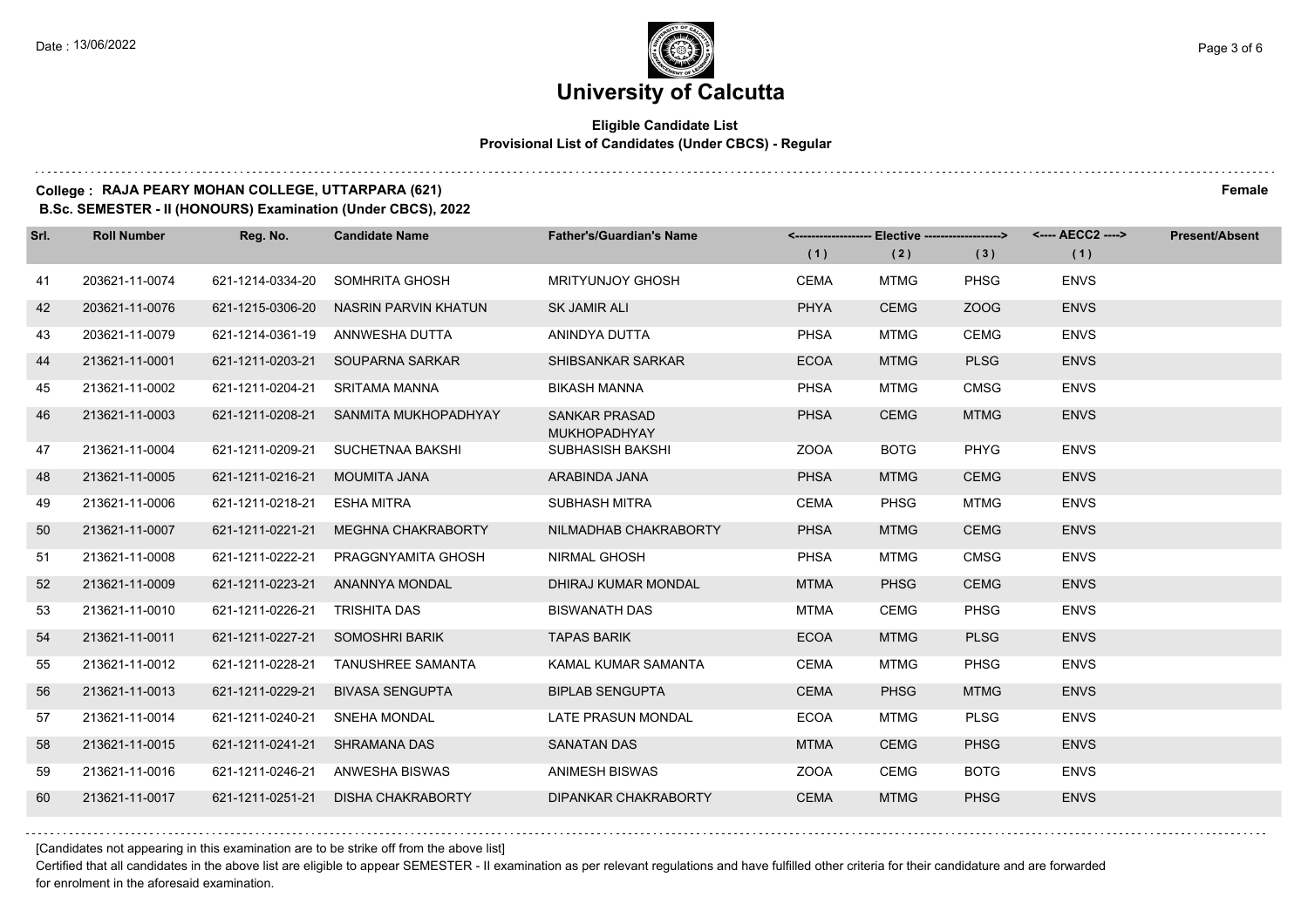#### **Eligible Candidate List Provisional List of Candidates (Under CBCS) - Regular**

#### **College : RAJA PEARY MOHAN COLLEGE, UTTARPARA (621) Female**

**B.Sc. SEMESTER - II (HONOURS) Examination (Under CBCS), 2022**

| Srl. | <b>Roll Number</b> | Reg. No.         | <b>Candidate Name</b>      | <b>Father's/Guardian's Name</b> |             | <------------------- Elective ------------------> |             |             | <b>Present/Absent</b> |
|------|--------------------|------------------|----------------------------|---------------------------------|-------------|---------------------------------------------------|-------------|-------------|-----------------------|
|      |                    |                  |                            |                                 | (1)         | (2)                                               | (3)         | (1)         |                       |
| 61   | 213621-11-0018     | 621-1211-0254-21 | NAMRATA SANTRA             | ARUN KUMAR SANTRA               | <b>ZOOA</b> | <b>CEMG</b>                                       | <b>BOTG</b> | <b>ENVS</b> |                       |
| 62   | 213621-11-0019     | 621-1211-0256-21 | DIYA PAKIRA                | <b>MUKUL PAKIRA</b>             | <b>ZOOA</b> | <b>BOTG</b>                                       | <b>PHYG</b> | <b>ENVS</b> |                       |
| 63   | 213621-11-0020     | 621-1211-0258-21 | PRIYANKA CHAKRABORTY       | LATE DEBASISH CHAKRABORTY       | <b>MTMA</b> | <b>PHSG</b>                                       | <b>CMSG</b> | <b>ENVS</b> |                       |
| 64   | 213621-11-0021     | 621-1211-0260-21 | PRIYANKA KOLEY             | <b>JAGATMOHAN KOLEY</b>         | <b>CEMA</b> | <b>MTMG</b>                                       | <b>PHSG</b> | <b>ENVS</b> |                       |
| 65   | 213621-11-0022     | 621-1211-0261-21 | <b>TAMASI CHAKRABORTY</b>  | ARUP CHAKRABORTY                | <b>ECOA</b> | <b>MTMG</b>                                       | <b>PLSG</b> | <b>ENVS</b> |                       |
| 66   | 213621-11-0023     | 621-1211-0262-21 | <b>KASTURI SARKAR</b>      | KAUSTABH SARKAR                 | <b>ZOOA</b> | <b>CEMG</b>                                       | <b>BOTG</b> | <b>ENVS</b> |                       |
| 67   | 213621-11-0024     | 621-1211-0264-21 | AISHIKI SARKAR             | ARUP KUMAR SARKAR               | <b>ZOOA</b> | <b>CEMG</b>                                       | <b>BOTG</b> | <b>ENVS</b> |                       |
| 68   | 213621-11-0025     | 621-1211-0265-21 | SHREYA GANGULY             | <b>ARINDAM GANGULY</b>          | <b>ZOOA</b> | <b>PHYG</b>                                       | <b>CEMG</b> | <b>ENVS</b> |                       |
| 69   | 213621-11-0026     | 621-1211-0266-21 | <b>MADHURYA MAITY</b>      | <b>BIRENDRA NATH MAITY</b>      | <b>BOTA</b> | <b>PHYG</b>                                       | ZOOG        | <b>ENVS</b> |                       |
| 70   | 213621-11-0027     | 621-1211-0267-21 | ANKONA MARICK              | <b>MRINMOY MARICK</b>           | <b>BOTA</b> | ZOOG                                              | <b>CEMG</b> | <b>ENVS</b> |                       |
| 71   | 213621-11-0028     | 621-1211-0271-21 | TRISHA SANTRA              | <b>TAPAN KUMAR SANTRA</b>       | <b>BOTA</b> | ZOOG                                              | <b>CEMG</b> | <b>ENVS</b> |                       |
| 72   | 213621-11-0029     | 621-1211-0275-21 | PALLABITA SADHUKHAN        | NANDADULAL SADHUKHAN            | <b>BOTA</b> | <b>CEMG</b>                                       | ZOOG        | <b>ENVS</b> |                       |
| 73   | 213621-11-0030     | 621-1211-0276-21 | <b>MOUBANI CHAKRABORTY</b> | <b>TAPAN CHAKRABORTY</b>        | <b>BOTA</b> | ZOOG                                              | <b>CEMG</b> | <b>ENVS</b> |                       |
| 74   | 213621-11-0031     | 621-1211-0277-21 | SUDIPA ROY                 | <b>SAMIR ROY</b>                | <b>ECOA</b> | <b>MTMG</b>                                       | <b>CMSG</b> | <b>ENVS</b> |                       |
| 75   | 213621-11-0032     | 621-1211-0279-21 | SONALI BISWAS              | <b>BHARATI BISWAS</b>           | <b>ZOOA</b> | <b>BOTG</b>                                       | <b>CEMG</b> | <b>ENVS</b> |                       |
| 76   | 213621-11-0033     | 621-1211-0281-21 | SOURALI MUKHERJEE          | <b>SUKHEN MUKHERJEE</b>         | <b>MTMA</b> | <b>PHSG</b>                                       | <b>CMSG</b> | <b>ENVS</b> |                       |
| 77   | 213621-11-0034     | 621-1211-0282-21 | PRATUSHA DAS               | <b>BISWAJIT DAS</b>             | <b>CEMA</b> | <b>MTMG</b>                                       | PHSG        | <b>ENVS</b> |                       |
| 78   | 213621-11-0035     | 621-1211-0283-21 | <b>BIDISHA SAMANTA</b>     | <b>BALARAM SAMANTA</b>          | <b>CEMA</b> | <b>PHSG</b>                                       | <b>MTMG</b> | <b>ENVS</b> |                       |
| 79   | 213621-11-0036     | 621-1211-0284-21 | MAYETRI DAS                | TUSHAR KANTI DAS                | <b>CEMA</b> | <b>PHSG</b>                                       | <b>MTMG</b> | <b>ENVS</b> |                       |
| 80   | 213621-11-0037     | 621-1211-0285-21 | PURBA BHOWMICK             | PARTHA BHOWMICK                 | <b>MTMA</b> | <b>PHSG</b>                                       | <b>CMSG</b> | <b>ENVS</b> |                       |

[Candidates not appearing in this examination are to be strike off from the above list]

Certified that all candidates in the above list are eligible to appear SEMESTER - II examination as per relevant regulations and have fulfilled other criteria for their candidature and are forwarded for enrolment in the aforesaid examination.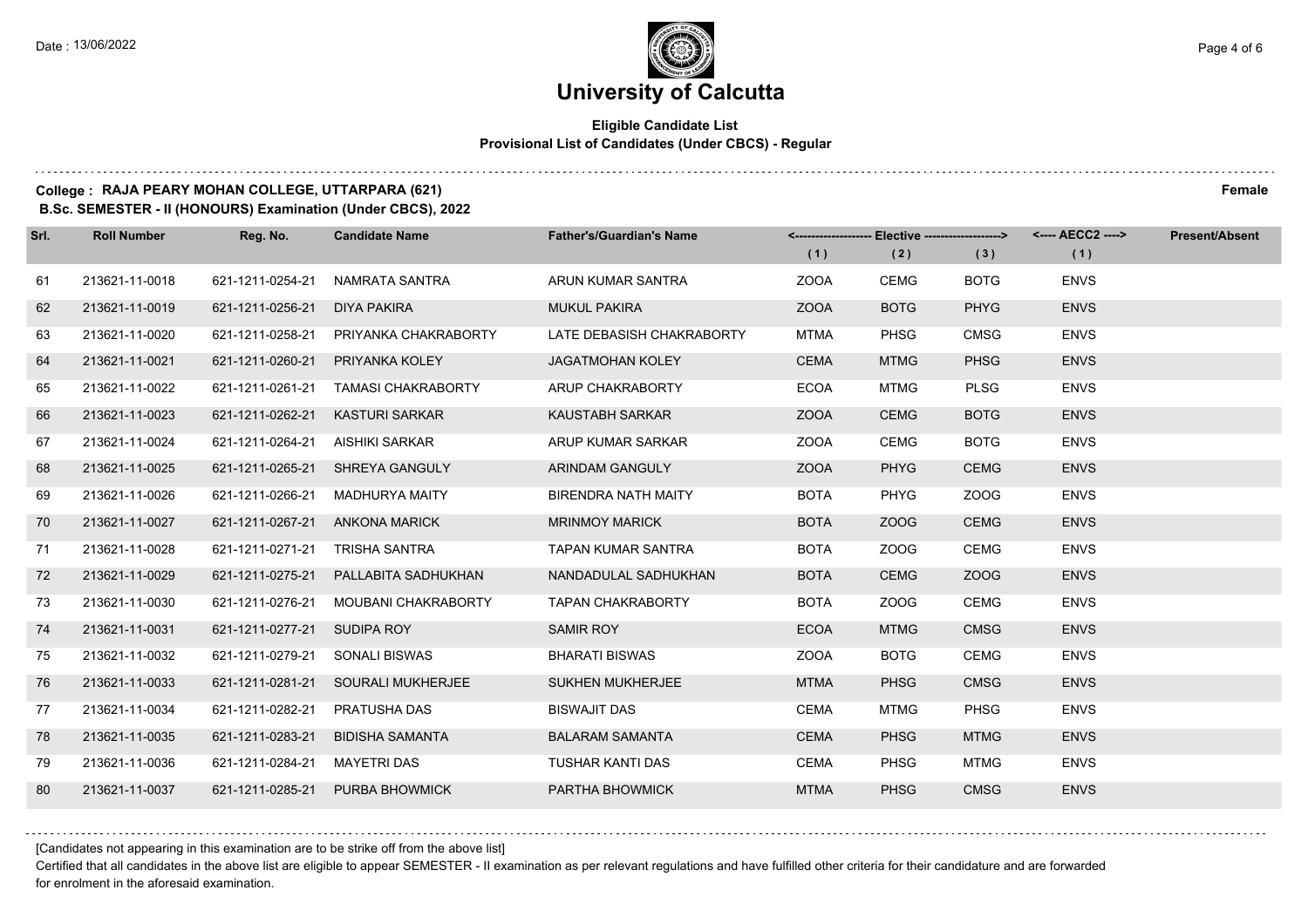#### **Eligible Candidate List Provisional List of Candidates (Under CBCS) - Regular**

#### **College : RAJA PEARY MOHAN COLLEGE, UTTARPARA (621) Female**

**B.Sc. SEMESTER - II (HONOURS) Examination (Under CBCS), 2022**

| Srl. | <b>Roll Number</b> | Reg. No.                       | <b>Candidate Name</b>             | <b>Father's/Guardian's Name</b> |             | <------------------- Elective ------------------> |             |             | <b>Present/Absent</b> |
|------|--------------------|--------------------------------|-----------------------------------|---------------------------------|-------------|---------------------------------------------------|-------------|-------------|-----------------------|
|      |                    |                                |                                   |                                 | (1)         | (2)                                               | (3)         | (1)         |                       |
| 81   | 213621-11-0038     | 621-1211-0288-21               | ARPITA DAS                        | <b>ASHOK DAS</b>                | <b>CEMA</b> | <b>PHSG</b>                                       | <b>MTMG</b> | <b>ENVS</b> |                       |
| 82   | 213621-11-0039     | 621-1211-0291-21               | <b>MEGHNA CHATTERJEE</b>          | KAJAL CHATTERJEE                | <b>PHYA</b> | ZOOG                                              | <b>BOTG</b> | <b>ENVS</b> |                       |
| 83   | 213621-11-0040     | 621-1211-0296-21               | SHINJINI BANERJEE                 | <b>SUBRATA BANERJEE</b>         | <b>BOTA</b> | ZOOG                                              | <b>PHYG</b> | <b>ENVS</b> |                       |
| 84   | 213621-11-0041     | 621-1211-0301-21 SRISHTI GHOSH |                                   | SANJIB GHOSH                    | <b>ZOOA</b> | <b>BOTG</b>                                       | <b>CEMG</b> | <b>ENVS</b> |                       |
| 85   | 213621-11-0042     | 621-1211-0304-21               | TAMASA DUTTA                      | NABA KUMAR DUTTA                | <b>ZOOA</b> | CEMG                                              | <b>PHYG</b> | <b>ENVS</b> |                       |
| 86   | 213621-11-0043     | 621-1211-0310-21               | <b>POLY SWARNAKAR</b>             | KUNTAL SWARNAKAR                | <b>PHYA</b> | ZOOG                                              | <b>BOTG</b> | <b>ENVS</b> |                       |
| 87   | 213621-11-0044     |                                | 621-1211-0313-21 CHUMKI SADHUKHAN | LAKSHMI NARAYAN SADHUKHAN       | <b>PHYA</b> | ZOOG                                              | <b>BOTG</b> | <b>ENVS</b> |                       |
| 88   | 213621-11-0045     | 621-1211-0314-21               | NIBEDITA GOSWAMI                  | LAKSHMI KANTA GOSWAMI           | <b>PHYA</b> | ZOOG                                              | <b>BOTG</b> | <b>ENVS</b> |                       |
| 89   | 213621-11-0046     | 621-1212-0201-21               | <b>DEBALINA SHEET</b>             | <b>SUKUMAR SHEET</b>            | <b>PHSA</b> | <b>CMSG</b>                                       | <b>MTMG</b> | <b>ENVS</b> |                       |
| 90   | 213621-11-0047     | 621-1212-0205-21               | NILIMA DAS                        | <b>NILMANI DAS</b>              | <b>BOTA</b> | <b>CEMG</b>                                       | ZOOG        | <b>ENVS</b> |                       |
| 91   | 213621-11-0048     | 621-1212-0243-21 KHUSHI RAM    |                                   | <b>GANESH RAM</b>               | <b>ZOOA</b> | <b>BOTG</b>                                       | PHYG        | <b>ENVS</b> |                       |
| 92   | 213621-11-0049     | 621-1212-0247-21               | KANKANA ROY                       | ASOK KUMAR ROY                  | <b>BOTA</b> | ZOOG                                              | <b>CEMG</b> | <b>ENVS</b> |                       |
| 93   | 213621-11-0050     | 621-1212-0248-21               | SUBHACHHA NASKAR                  | <b>JOYANTA NASKAR</b>           | <b>PHYA</b> | <b>BOTG</b>                                       | <b>CEMG</b> | <b>ENVS</b> |                       |
| 94   | 213621-11-0051     | 621-1212-0249-21               | <b>SUMONA DAS</b>                 | SHYAMAL DAS                     | <b>PHYA</b> | ZOOG                                              | <b>BOTG</b> | <b>ENVS</b> |                       |
| 95   | 213621-11-0052     | 621-1212-0252-21               | SUNANDA MALAKAR                   | NIRUPAM MALAKAR                 | <b>BOTA</b> | ZOOG                                              | <b>PHYG</b> | <b>ENVS</b> |                       |
| 96   | 213621-11-0053     | 621-1212-0253-21               | SRITAMA DAWAN                     | KARTIK CHANDRA DAWAN            | <b>CEMA</b> | <b>PHSG</b>                                       | <b>MTMG</b> | <b>ENVS</b> |                       |
| 97   | 213621-11-0054     | 621-1212-0272-21               | TULIKA MAJHI                      | <b>BHISMA MAJHI</b>             | <b>CEMA</b> | <b>MTMG</b>                                       | <b>PHSG</b> | <b>ENVS</b> |                       |
| 98   | 213621-11-0055     | 621-1212-0273-21 ANUSKA DAS    |                                   | <b>DEBASISH DAS</b>             | <b>BOTA</b> | ZOOG                                              | <b>CEMG</b> | <b>ENVS</b> |                       |
| 99   | 213621-11-0056     | 621-1212-0286-21 AHELI BAG     |                                   | <b>RANJIT BAG</b>               | <b>ZOOA</b> | <b>BOTG</b>                                       | PHYG        | <b>ENVS</b> |                       |
| 100  | 213621-11-0057     | 621-1212-0290-21               | <b>PRAYASHI CHOWDHURY</b>         | SOMNATH CHOWDHURY               | <b>BOTA</b> | ZOOG                                              | <b>CEMG</b> | <b>ENVS</b> |                       |

[Candidates not appearing in this examination are to be strike off from the above list]

Certified that all candidates in the above list are eligible to appear SEMESTER - II examination as per relevant regulations and have fulfilled other criteria for their candidature and are forwarded for enrolment in the aforesaid examination.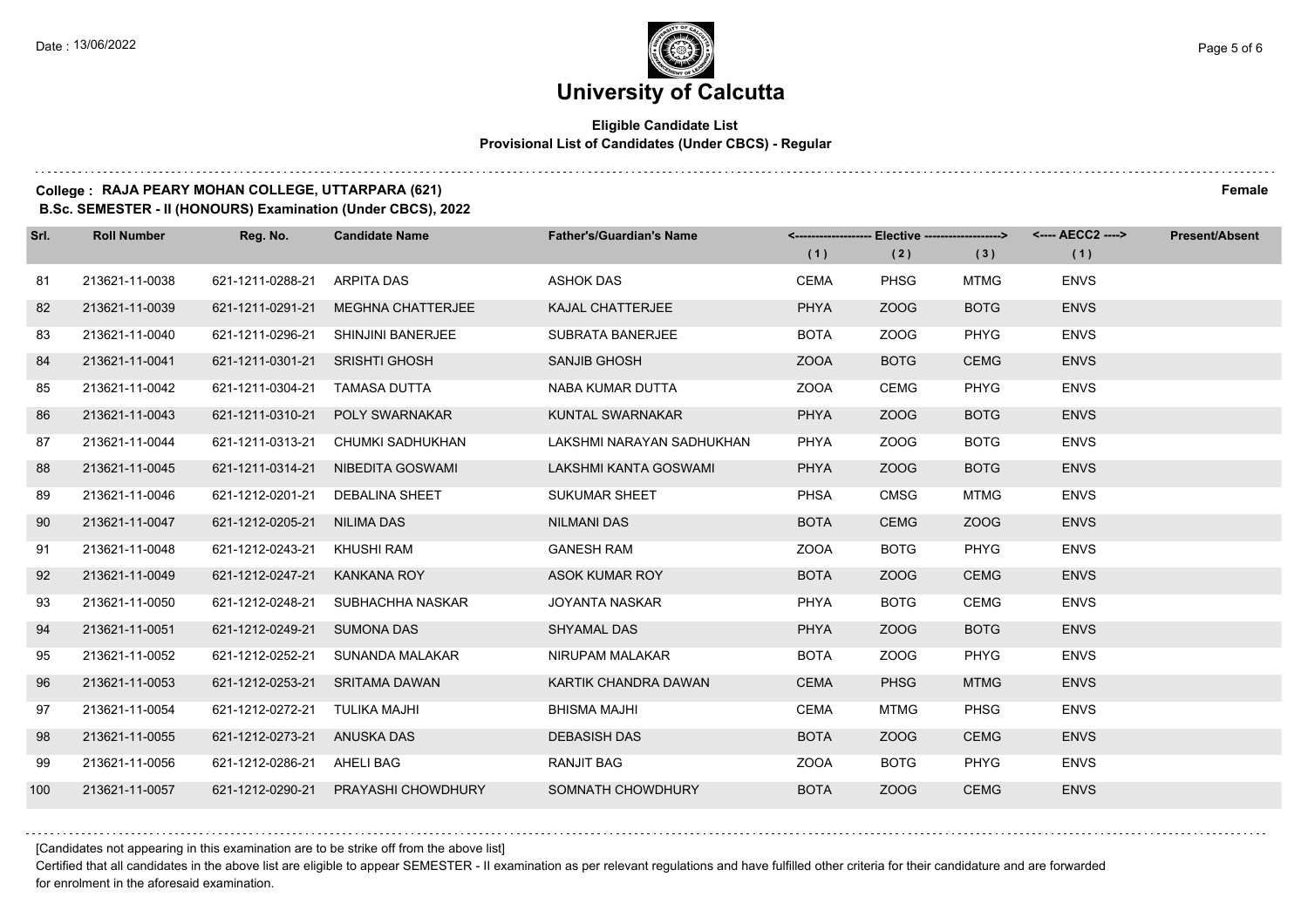#### **Eligible Candidate List Provisional List of Candidates (Under CBCS) - Regular**

#### **College : RAJA PEARY MOHAN COLLEGE, UTTARPARA (621) Female**

**B.Sc. SEMESTER - II (HONOURS) Examination (Under CBCS), 2022**

| Srl. | <b>Roll Number</b> | Reg. No.                       | <b>Candidate Name</b>            | <b>Father's/Guardian's Name</b> |             | <-------------------- Elective ------------------> |             | <---- AECC2 ----> | <b>Present/Absent</b> |
|------|--------------------|--------------------------------|----------------------------------|---------------------------------|-------------|----------------------------------------------------|-------------|-------------------|-----------------------|
|      |                    |                                |                                  |                                 | (1)         | (2)                                                | (3)         | (1)               |                       |
| 101  | 213621-11-0058     | 621-1212-0305-21               | <b>ISHIKA DAS</b>                | <b>SWAPAN DAS</b>               | <b>ZOOA</b> | PHYG                                               | <b>BOTG</b> | <b>ENVS</b>       |                       |
| 102  | 213621-11-0059     |                                | 621-1213-0211-21 SUCHETANA MURMU | <b>TARUN KUMAR KURMU</b>        | <b>CEMA</b> | <b>MTMG</b>                                        | <b>PHSG</b> | <b>ENVS</b>       |                       |
| 103  | 213621-11-0060     | 621-1213-0268-21               | CHANDRIMA BARUA                  | RATAN BARUA                     | <b>PHYA</b> | <b>BOTG</b>                                        | ZOOG        | <b>ENVS</b>       |                       |
| 104  | 213621-11-0061     | 621-1213-0295-21               | TRISHA MANDI                     | <b>JIBAN MANDI</b>              | <b>PHYA</b> | ZOOG                                               | <b>CEMG</b> | <b>ENVS</b>       |                       |
| 105  | 213621-11-0062     | 621-1214-0236-21               | SOUMILI RAKSHIT                  | SAMBHUNATH RAKSHIT              | <b>CEMA</b> | <b>PHSG</b>                                        | <b>MTMG</b> | <b>ENVS</b>       |                       |
| 106  | 213621-11-0063     | 621-1214-0255-21               | RITU GUPTA                       | DHARMENDRA GUPTA                | <b>MTMA</b> | <b>CEMG</b>                                        | <b>PHSG</b> | <b>ENVS</b>       |                       |
| 107  | 213621-11-0064     | 621-1214-0303-21               | SUSMITA PAL                      | LATE SUPRIYA KUMAR PAL          | <b>PHYA</b> | ZOOG                                               | <b>BOTG</b> | <b>ENVS</b>       |                       |
| 108  | 213621-11-0065     | 621-1215-0214-21               | NAZIFA NUSRAT                    | <b>SK NASIRUDDIN</b>            | <b>ZOOA</b> | <b>BOTG</b>                                        | <b>CEMG</b> | <b>ENVS</b>       |                       |
| 109  | 213621-11-0066     | 621-1215-0232-21               | SIFTA SAHERA ALI                 | SK MD SAHIR ALI                 | <b>PHSA</b> | CEMG                                               | <b>MTMG</b> | <b>ENVS</b>       |                       |
| 110  | 213621-11-0067     | 621-1215-0257-21               | <b>MEHRUN NISA</b>               | <b>MANJUR ALAM MULLICK</b>      | <b>CEMA</b> | <b>PHSG</b>                                        | <b>MTMG</b> | <b>ENVS</b>       |                       |
| 111  | 213621-11-0068     | 621-1215-0278-21               | <b>SAHINA PARVIN</b>             | <b>MD SAHIDULLA MOLLA</b>       | <b>ZOOA</b> | <b>PHYG</b>                                        | <b>BOTG</b> | <b>ENVS</b>       |                       |
| 112  | 213621-11-0069     | 621-1215-0309-21               | <b>ROMISHA KHATUN</b>            | <b>SK NAJRUL ISLAM</b>          | <b>PHYA</b> | ZOOG                                               | <b>CEMG</b> | <b>ENVS</b>       |                       |
| 113  | 213621-11-0070     | 621-1211-1272-21               | SHREYASI HAZRA                   | <b>DULAL HAZRA</b>              | <b>BOTA</b> | ZOOG                                               | <b>CEMG</b> | <b>ENVS</b>       |                       |
| 114  | 213621-11-0071     | 621-1211-1278-21               | <b>BANANI DHANG</b>              | <b>BISWAJIT DHANG</b>           | <b>PHYA</b> | <b>BOTG</b>                                        | ZOOG        | <b>ENVS</b>       |                       |
| 115  | 213621-11-0072     | 621-1212-1273-21               | MADHURIMA DAS                    | AMULYA DAS                      | <b>PHSA</b> | <b>CEMG</b>                                        | <b>MTMG</b> | <b>ENVS</b>       |                       |
| 116  | 213621-11-0073     | 621-1212-1311-21 SAYANI MITRA  |                                  | <b>SACHINDEV MITRA</b>          | <b>ZOOA</b> | <b>PHYG</b>                                        | <b>CEMG</b> | <b>ENVS</b>       |                       |
| 117  | 213621-11-0074     | 621-1214-1309-21 ANINDITA GOPE |                                  | <b>MILAN GOPE</b>               | <b>PHYA</b> | ZOOG                                               | <b>BOTG</b> | <b>ENVS</b>       |                       |
| 118  | 213621-11-0075     |                                | 621-1211-1318-21 SHREYA ACHARYYA | <b>ASHIS ACHARYYA</b>           | <b>MTMA</b> | <b>PHSG</b>                                        | <b>CEMG</b> | <b>ENVS</b>       |                       |

[Candidates not appearing in this examination are to be strike off from the above list]

Certified that all candidates in the above list are eligible to appear SEMESTER - II examination as per relevant regulations and have fulfilled other criteria for their candidature and are forwarded for enrolment in the aforesaid examination.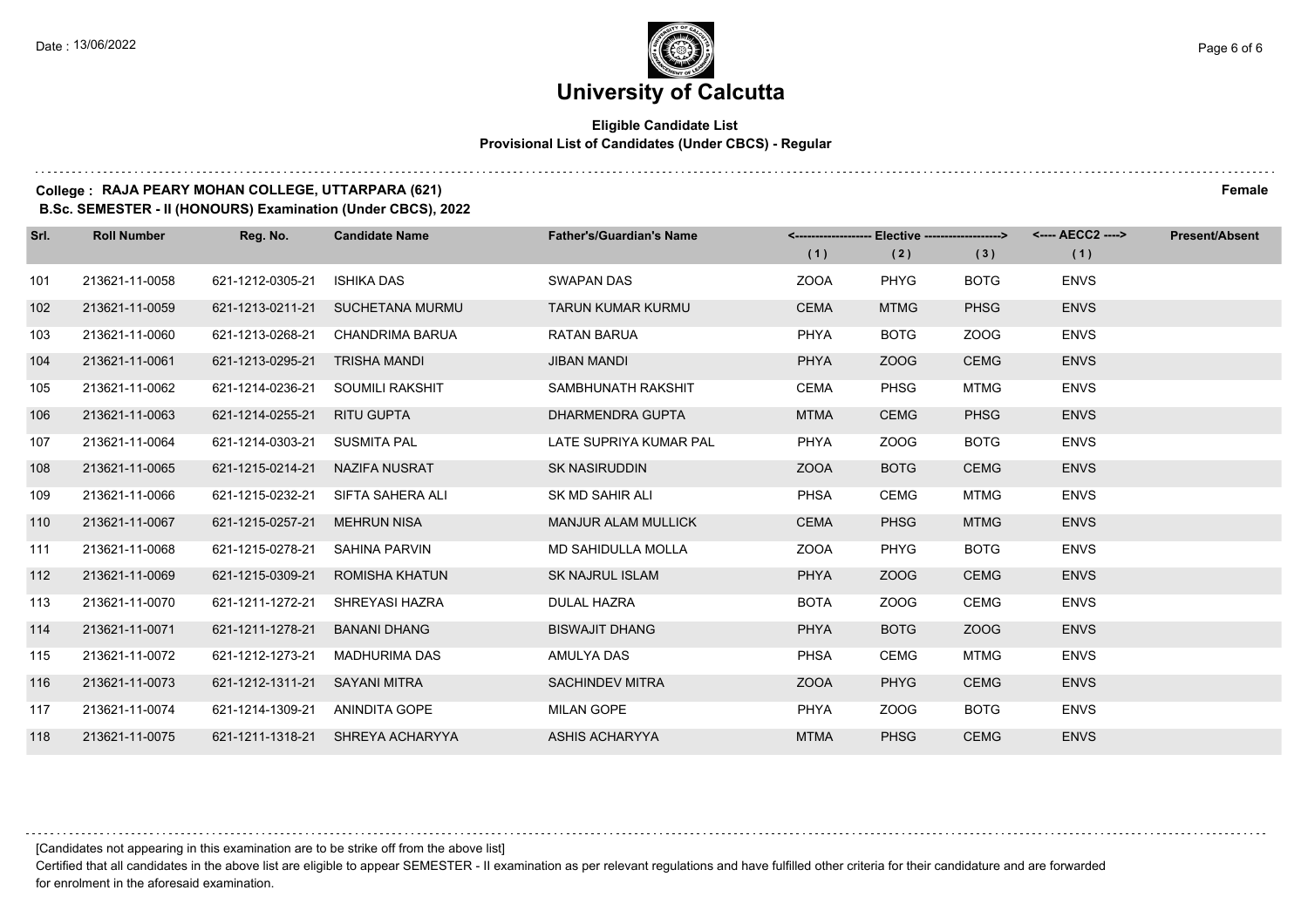#### **Eligible Candidate List Provisional List of Candidates (Under CBCS) - Regular**

#### **College : RAJA PEARY MOHAN COLLEGE, UTTARPARA (621) Male**

**B.Sc. SEMESTER - II (HONOURS) Examination (Under CBCS), 2022**

| Srl.         | <b>Roll Number</b> | Reg. No.                      | <b>Candidate Name</b>               | <b>Father's/Guardian's Name</b> |             | <-------------------- Elective -------------------> |             |             | <b>Present/Absent</b> |
|--------------|--------------------|-------------------------------|-------------------------------------|---------------------------------|-------------|-----------------------------------------------------|-------------|-------------|-----------------------|
|              |                    |                               |                                     |                                 | (1)         | (2)                                                 | (3)         | (1)         |                       |
| $\mathbf{1}$ | 193621-21-0001     | 621-1111-0390-19 SAYAN KOLEY  |                                     | <b>BIDYUT KOLEY</b>             | <b>BOTA</b> | CEMG                                                | ZOOG        | <b>ENVS</b> |                       |
| $\mathbf{2}$ | 193621-21-0014     |                               | 621-1111-0320-19 KRISHNENDU SARKAR  | <b>KAJAL KUMAR SARKAR</b>       | <b>CEMA</b> | <b>MTMG</b>                                         | <b>PHSG</b> | <b>ENVS</b> |                       |
| 3            | 193621-21-0020     | 621-1112-0313-19 SAYAN ROY    |                                     | <b>SWAPAN ROY</b>               | <b>CEMA</b> | <b>MTMG</b>                                         | <b>PHSG</b> | <b>ENVS</b> |                       |
| 4            | 193621-21-0021     | 621-1112-0391-19 SAURAV DAS   |                                     | SWAPAN DAS                      | <b>CEMA</b> | <b>MTMG</b>                                         | <b>PHSG</b> | <b>ENVS</b> |                       |
| 5            | 193621-21-0024     | 621-1114-0326-19 ROHIT DE     |                                     | RAGHUNANDAN DE                  | CEMA        | <b>MTMG</b>                                         | <b>PHSG</b> | <b>ENVS</b> |                       |
| 6            | 193621-21-0033     | 621-1111-0370-19 SAYAK DAS    |                                     | UTTAM DAS                       | <b>MTMA</b> | <b>PHSG</b>                                         | <b>CEMG</b> | <b>ENVS</b> |                       |
| $7^{\circ}$  | 193621-21-0034     | 621-1111-0373-19 ANUP MANNA   |                                     | <b>JOYDEV MANNA</b>             | MTMA        | <b>PHSG</b>                                         | <b>CEMG</b> | <b>ENVS</b> |                       |
| 8            | 193621-21-0036     | 621-1111-0382-19 SAUTIK MITRA |                                     | <b>SANJIB MITRA</b>             | <b>MTMA</b> | <b>PHSG</b>                                         | <b>CMSG</b> | <b>ENVS</b> |                       |
| 9            | 193621-21-0038     |                               | 621-1111-0385-19 VAIRAB KUMAR DAS   | <b>GOPAL CHANDRA DAS</b>        | <b>MTMA</b> | <b>PHSG</b>                                         | CEMG        | <b>ENVS</b> |                       |
| 10           | 193621-21-0043     |                               | 621-1112-0383-19 BIKRAM SANKHARI    | <b>BISWAJIT SANKHARI</b>        | <b>MTMA</b> | <b>PHSG</b>                                         | <b>CMSG</b> | <b>ENVS</b> |                       |
| 11           | 193621-21-0044     |                               | 621-1113-0369-19 HEMANTA MURMU      | <b>DULAL MURMU</b>              | MTMA        | <b>PHSG</b>                                         | <b>CEMG</b> | <b>ENVS</b> |                       |
| 12           | 193621-21-0050     | 621-1111-0341-19 ARIJIT PAL   |                                     | <b>TARUN PAL</b>                | <b>PHSA</b> | <b>MTMG</b>                                         | <b>CEMG</b> | <b>ENVS</b> |                       |
| 13           | 193621-21-0057     |                               | 621-1111-0351-19 KAUSTAV SARKAR     | SUBRATA SARKAR                  | <b>PHSA</b> | <b>MTMG</b>                                         | CEMG        | <b>ENVS</b> |                       |
| 14           | 193621-21-0064     |                               | 621-1111-0360-19 SANTANU CHATTERJEE | <b>GOUTAM CHATTERJEE</b>        | <b>PHSA</b> | <b>MTMG</b>                                         | <b>CMSG</b> | <b>ENVS</b> |                       |
| 15           | 193621-21-0066     | 621-1111-0395-19 ARIJIT DAS   |                                     | <b>TAPAS DAS</b>                | <b>PHSA</b> | <b>MTMG</b>                                         | <b>CMSG</b> | <b>ENVS</b> |                       |
| 16           | 193621-21-0067     | 621-1112-0339-19 SUPRIYA DAS  |                                     | <b>BHAIRAB CHANDRA DAS</b>      | <b>PHSA</b> | <b>MTMG</b>                                         | <b>CEMG</b> | <b>ENVS</b> |                       |
| 17           | 193621-21-0068     |                               | 621-1112-0350-19 SHUBHANJAN SHIULI  | <b>BISWANATH SHIULI</b>         | <b>PHSA</b> | <b>MTMG</b>                                         | <b>CEMG</b> | <b>ENVS</b> |                       |
| 18           | 193621-21-0076     |                               | 621-1112-0266-19 SOURAV BISWAS      | <b>GOUTAM KUMAR BISWAS</b>      | <b>PHYA</b> | ZOOG                                                | <b>BOTG</b> | <b>ENVS</b> |                       |
| 19           | 193621-21-0078     |                               | 621-1111-0284-19 SHUBHAJIT GHOSH    | <b>TAPAN GHOSH</b>              | <b>ZOOA</b> | <b>CEMG</b>                                         | <b>BOTG</b> | <b>ENVS</b> |                       |
| 20           | 193621-21-0079     | 621-1112-0293-19 SURYA DAS    |                                     | SHYAMAPADA DAS                  | <b>ZOOA</b> | <b>BOTG</b>                                         | <b>PHYG</b> | <b>ENVS</b> |                       |

[Candidates not appearing in this examination are to be strike off from the above list]

Certified that all candidates in the above list are eligible to appear SEMESTER - II examination as per relevant regulations and have fulfilled other criteria for their candidature and are forwarded for enrolment in the aforesaid examination.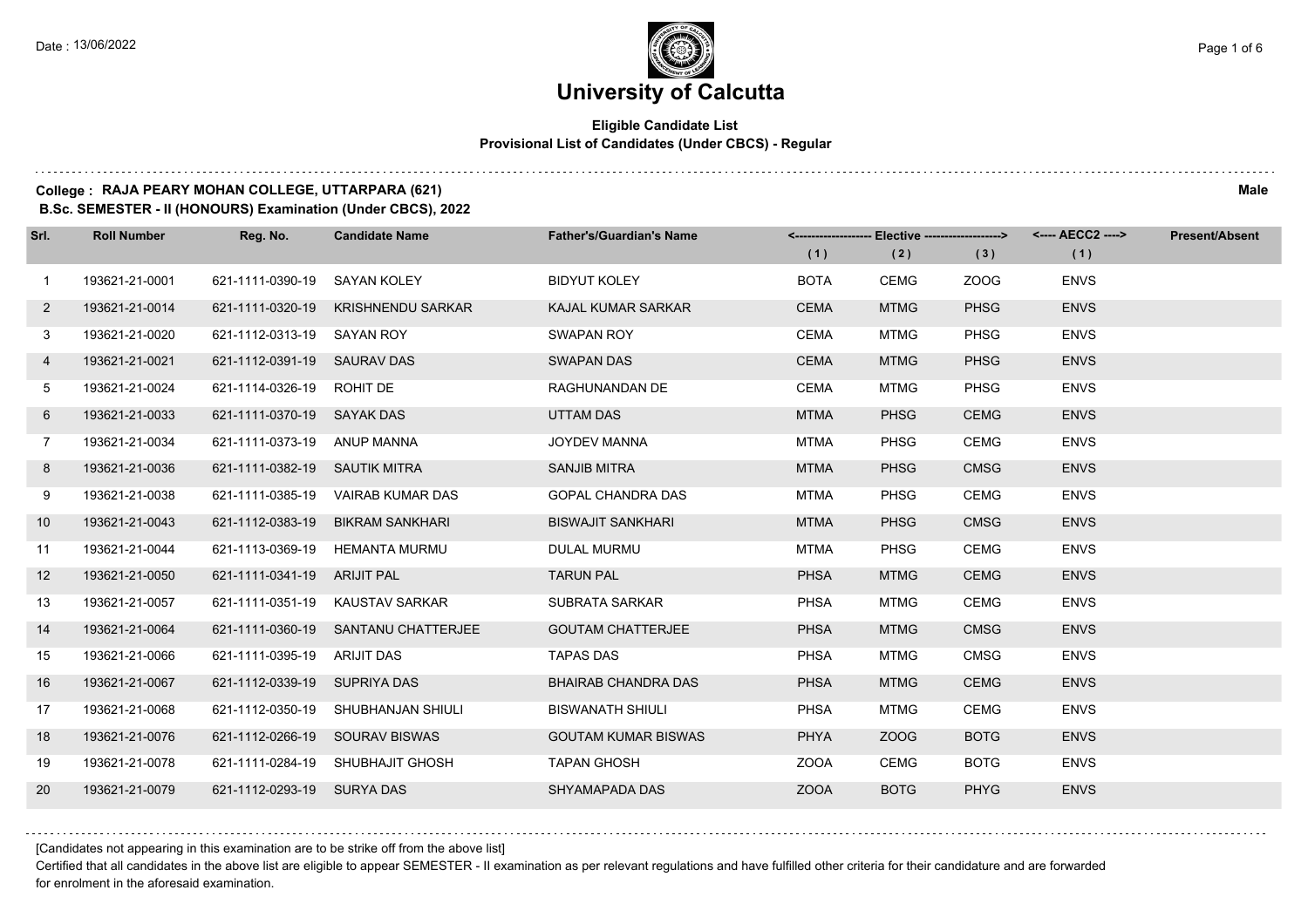#### **Eligible Candidate List Provisional List of Candidates (Under CBCS) - Regular**

#### **College : RAJA PEARY MOHAN COLLEGE, UTTARPARA (621) Male**

**B.Sc. SEMESTER - II (HONOURS) Examination (Under CBCS), 2022**

| Srl. | <b>Roll Number</b> | Reg. No.                       | <b>Candidate Name</b>               | <b>Father's/Guardian's Name</b> |             | <------------------- Elective ------------------> |             |             | <b>Present/Absent</b> |
|------|--------------------|--------------------------------|-------------------------------------|---------------------------------|-------------|---------------------------------------------------|-------------|-------------|-----------------------|
|      |                    |                                |                                     |                                 | (1)         | (2)                                               | (3)         | (1)         |                       |
| 21   | 203621-21-0001     | 621-1111-0214-20 SAYAN DEY     |                                     | <b>RAJIB DEY</b>                | <b>ECOA</b> | <b>MTMG</b>                                       | <b>PLSG</b> | <b>ENVS</b> |                       |
| 22   | 203621-21-0002     | 621-1111-0215-20 SOUMYAJIT ROY |                                     | PRASAD KUMAR ROY                | <b>PHYA</b> | ZOOG                                              | <b>CEMG</b> | <b>ENVS</b> |                       |
| 23   | 203621-21-0004     |                                | 621-1111-0219-20 ANURAG GHOSAL      | <b>BHASKAR GHOSAL</b>           | ZOOA        | <b>PHYG</b>                                       | <b>BOTG</b> | <b>ENVS</b> |                       |
| 24   | 203621-21-0010     |                                | 621-1111-0248-20 SPANDAN MANDAL     | <b>SAMAR SINHA MANDAL</b>       | <b>CEMA</b> | <b>MTMG</b>                                       | <b>PHSG</b> | <b>ENVS</b> |                       |
| 25   | 203621-21-0011     | 621-1111-0253-20               | <b>ARIJIT MALLICK</b>               | ANIL KUMAR MALLICK              | <b>PHSA</b> | CEMG                                              | <b>MTMG</b> | <b>ENVS</b> |                       |
| 26   | 203621-21-0012     | 621-1111-0258-20 SOUGATA SETH  |                                     | AMARENDRANATH SETH              | <b>MTMA</b> | <b>CEMG</b>                                       | <b>PHSG</b> | <b>ENVS</b> |                       |
| 27   | 203621-21-0013     |                                | 621-1111-0262-20 SOURADIPTA GHOSH   | <b>TUSHAR KANTI GHOSH</b>       | <b>PHSA</b> | <b>MTMG</b>                                       | CEMG        | <b>ENVS</b> |                       |
| 28   | 203621-21-0017     | 621-1111-0266-20 SOUHIT PAUL   |                                     | <b>BHOLA NATH PAUL</b>          | <b>CEMA</b> | <b>PHSG</b>                                       | <b>MTMG</b> | <b>ENVS</b> |                       |
| 29   | 203621-21-0018     | 621-1111-0267-20               | ABHIRUP BAG                         | AJAY BAG                        | <b>PHSA</b> | <b>MTMG</b>                                       | <b>CEMG</b> | <b>ENVS</b> |                       |
| 30   | 203621-21-0021     | 621-1111-0273-20 DEBJIT DAS    |                                     | <b>JOYDEB DAS</b>               | <b>ECOA</b> | <b>MTMG</b>                                       | <b>CMSG</b> | <b>ENVS</b> |                       |
| 31   | 203621-21-0022     |                                | 621-1111-0274-20 ARGHYADIP DHARA    | RAM CHANDRA DHARA               | <b>PHSA</b> | <b>MTMG</b>                                       | <b>CEMG</b> | <b>ENVS</b> |                       |
| 32   | 203621-21-0025     | 621-1111-0288-20 AVIK GHOSH    |                                     | <b>ADHIR KUMAR GHOSH</b>        | <b>CEMA</b> | <b>MTMG</b>                                       | <b>PHSG</b> | <b>ENVS</b> |                       |
| 33   | 203621-21-0028     | 621-1111-0294-20 SHUBHA DAS    |                                     | KASHINATH DAS                   | <b>MTMA</b> | PHSG                                              | <b>CMSG</b> | <b>ENVS</b> |                       |
| 34   | 203621-21-0031     | 621-1111-0308-20               | <b>DEBAJIT GHOSH</b>                | <b>AJIT GHOSH</b>               | <b>CEMA</b> | <b>PHSG</b>                                       | <b>MTMG</b> | <b>ENVS</b> |                       |
| 35   | 203621-21-0033     |                                | 621-1111-0311-20 AGNISWAR BANERJEE  | SOMENATH BANERJEE               | <b>BOTA</b> | ZOOG                                              | <b>CEMG</b> | <b>ENVS</b> |                       |
| 36   | 203621-21-0036     |                                | 621-1111-0323-20 SOUVIK MALKHANDI   | DALU MALKHANDI                  | <b>MTMA</b> | <b>PHSG</b>                                       | <b>CMSG</b> | <b>ENVS</b> |                       |
| 37   | 203621-21-0038     | 621-1111-0329-20 ANKUR ADAK    |                                     | BHUPENDRA NATH ADAK             | <b>ZOOA</b> | <b>PHYG</b>                                       | <b>BOTG</b> | <b>ENVS</b> |                       |
| 38   | 203621-21-0039     | 621-1111-0330-20 ANISH PATRA   |                                     | <b>DEBABRATA PATRA</b>          | <b>ZOOA</b> | <b>BOTG</b>                                       | <b>CEMG</b> | <b>ENVS</b> |                       |
| 39   | 203621-21-0041     |                                | 621-1111-0335-20 SOUMYADIP DHARA    | RAM CHANDRA DHARA               | <b>ZOOA</b> | <b>BOTG</b>                                       | CEMG        | <b>ENVS</b> |                       |
| 40   | 203621-21-0042     |                                | 621-1111-0337-20 ANAGH BHATTACHARYA | AMIT BHATTACHARYA               | <b>PHSA</b> | <b>MTMG</b>                                       | <b>CEMG</b> | <b>ENVS</b> |                       |

[Candidates not appearing in this examination are to be strike off from the above list]

Certified that all candidates in the above list are eligible to appear SEMESTER - II examination as per relevant regulations and have fulfilled other criteria for their candidature and are forwarded for enrolment in the aforesaid examination.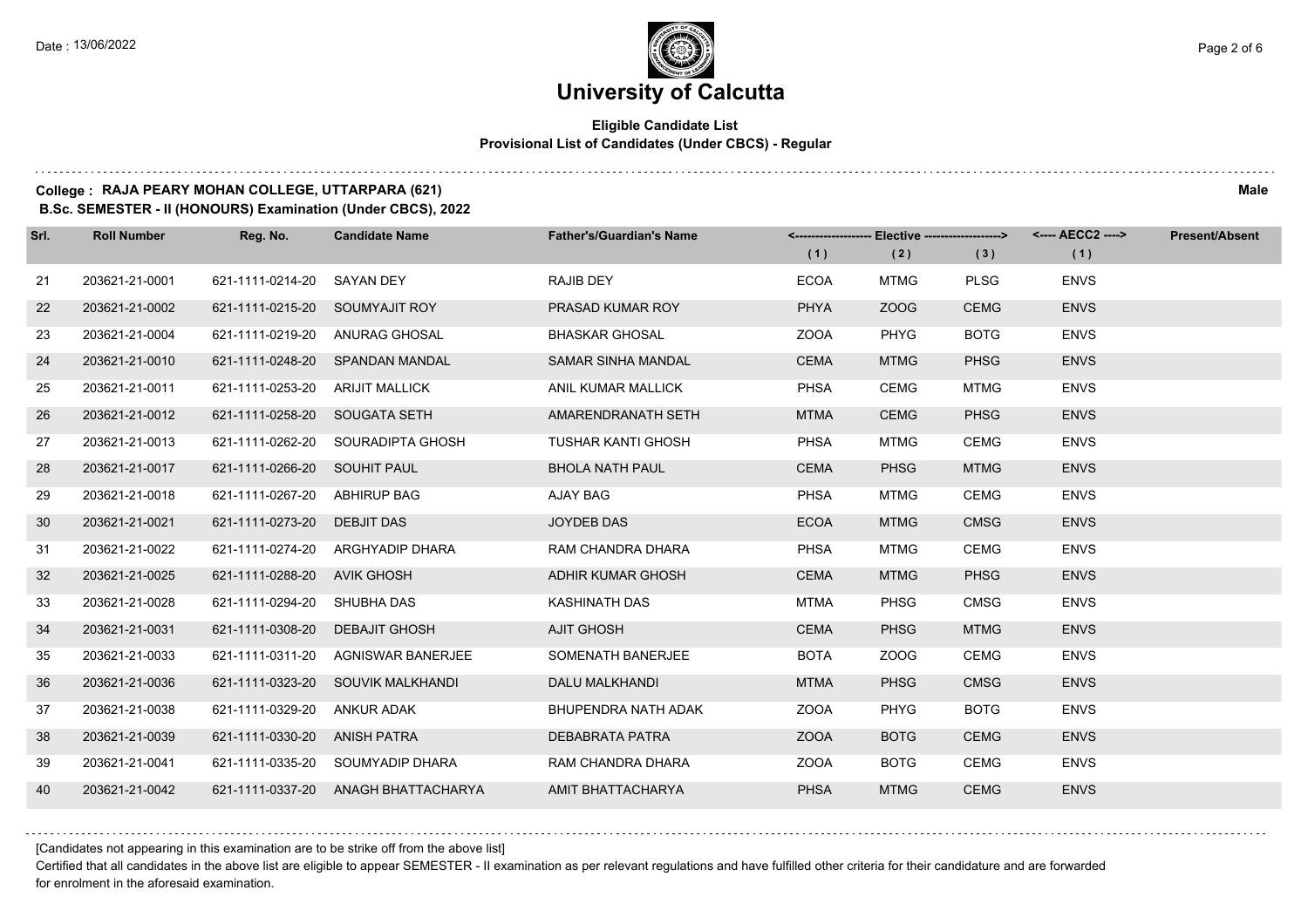#### **Eligible Candidate List Provisional List of Candidates (Under CBCS) - Regular**

#### **College : RAJA PEARY MOHAN COLLEGE, UTTARPARA (621) Male**

**B.Sc. SEMESTER - II (HONOURS) Examination (Under CBCS), 2022**

| Srl. | <b>Roll Number</b> | Reg. No.                      | <b>Candidate Name</b>                 | <b>Father's/Guardian's Name</b> |             |             | <-------------------- Elective ------------------> <---- AECC2 ----> |             | <b>Present/Absent</b> |
|------|--------------------|-------------------------------|---------------------------------------|---------------------------------|-------------|-------------|----------------------------------------------------------------------|-------------|-----------------------|
|      |                    |                               |                                       |                                 | (1)         | (2)         | (3)                                                                  | (1)         |                       |
| 41   | 203621-21-0043     | 621-1111-0340-20              | SUKALPA DHANK                         | SANJAY DHANK                    | CEMA        | <b>PHSG</b> | <b>MTMG</b>                                                          | <b>ENVS</b> |                       |
| 42   | 203621-21-0044     |                               | 621-1111-0343-20 SUBHRA KANTI SHIT    | PANCHU GOPAL SHIT               | <b>MTMA</b> | <b>PHSG</b> | <b>CEMG</b>                                                          | <b>ENVS</b> |                       |
| 43   | 203621-21-0047     | 621-1111-0348-20              | PREMANSU CHAKRABORTY                  | SUKHENDU CHAKRABORTY            | <b>MTMA</b> | <b>PHSG</b> | <b>CEMG</b>                                                          | <b>ENVS</b> |                       |
| 44   | 203621-21-0051     | 621-1111-0353-20 GOUTAM PAUL  |                                       | UTTAM KUMAR PAUL                | <b>CEMA</b> | <b>MTMG</b> | <b>PHSG</b>                                                          | <b>ENVS</b> |                       |
| 45   | 203621-21-0060     | 621-1111-0378-20              | SANMOY DE                             | <b>MRINMOY DE</b>               | <b>PHYA</b> | <b>BOTG</b> | ZOOG                                                                 | <b>ENVS</b> |                       |
| 46   | 203621-21-0061     | 621-1112-0231-20              | <b>RAJDIP MAJHI</b>                   | <b>BAPI MAJHI</b>               | <b>MTMA</b> | <b>PHSG</b> | <b>CEMG</b>                                                          | <b>ENVS</b> |                       |
| 47   | 203621-21-0062     | 621-1112-0241-20              | BIRENDRA MALIK                        | <b>BASUDEB MALIK</b>            | <b>PHSA</b> | <b>MTMG</b> | <b>CMSG</b>                                                          | <b>ENVS</b> |                       |
| 48   | 203621-21-0067     | 621-1112-0285-20 SUKDEV SEAL  |                                       | <b>LATE SHANKAR SEAL</b>        | <b>PHYA</b> | ZOOG        | <b>CEMG</b>                                                          | <b>ENVS</b> |                       |
| 49   | 203621-21-0071     |                               | 621-1112-0296-20 SOUMYADITYA SAHA     | <b>BAPPADITYA SAHA</b>          | <b>PHSA</b> | <b>CEMG</b> | <b>MTMG</b>                                                          | <b>ENVS</b> |                       |
| 50   | 203621-21-0080     | 621-1114-0234-20 AJOY SOM     |                                       | <b>ASHOK SOM</b>                | <b>PHSA</b> | <b>MTMG</b> | <b>CEMG</b>                                                          | <b>ENVS</b> |                       |
| 51   | 203621-21-0081     | 621-1114-0237-20 ADITYA DUTTA |                                       | SUBRATA DUTTA                   | <b>CEMA</b> | <b>MTMG</b> | <b>PHSG</b>                                                          | <b>ENVS</b> |                       |
| 52   | 203621-21-0083     | 621-1114-0254-20 SAYAN SIL    |                                       | <b>SAMAR KUMAR SIL</b>          | <b>PHSA</b> | <b>MTMG</b> | <b>CEMG</b>                                                          | <b>ENVS</b> |                       |
| 53   | 203621-21-0085     | 621-1114-0278-20 AKASH MONDAL |                                       | ADITYA KUMAR MONDAL             | <b>ZOOA</b> | PHYG        | <b>BOTG</b>                                                          | <b>ENVS</b> |                       |
| 54   | 203621-21-0089     | 621-1115-0255-20 AARIF SAYEED |                                       | SAYEED AHMED                    | <b>PHSA</b> | <b>CEMG</b> | <b>MTMG</b>                                                          | <b>ENVS</b> |                       |
| 55   | 203621-21-0090     | 621-1115-0299-20              | MD ZARIFUR RAHAMAN<br><b>SIDDIQUE</b> | MD MUSTAFIZUR RAHAMAN           | <b>PHSA</b> | <b>CEMG</b> | <b>MTMG</b>                                                          | <b>ENVS</b> |                       |
| 56   | 213621-21-0001     |                               | 621-1111-0207-21 TAMAL BHOWMICK       | LAXMIKANTA BHOWMICK             | <b>MTMA</b> | <b>PHSG</b> | <b>CEMG</b>                                                          | <b>ENVS</b> |                       |
| 57   | 213621-21-0002     | 621-1111-0217-21              | SWARUP SINGHA                         | <b>SUNIL KUMAR SINGHA</b>       | CEMA        | MTMG        | <b>PHSG</b>                                                          | <b>ENVS</b> |                       |
| 58   | 213621-21-0003     | 621-1111-0220-21              | ARGHA CHATTERJEE                      | <b>TARUN CHATTERJEE</b>         | <b>CEMA</b> | <b>MTMG</b> | <b>PHSG</b>                                                          | <b>ENVS</b> |                       |
| 59   | 213621-21-0004     | 621-1111-0224-21              | <b>RICK SASMAL</b>                    | <b>SISIR SASMAL</b>             | MTMA        | <b>PHSG</b> | <b>CEMG</b>                                                          | <b>ENVS</b> |                       |
| 60   | 213621-21-0005     | 621-1111-0230-21 SAYAN DAS    |                                       | ASTU CHARAN DAS                 | <b>MTMA</b> | <b>CEMG</b> | <b>PHSG</b>                                                          | <b>ENVS</b> |                       |

[Candidates not appearing in this examination are to be strike off from the above list]

Certified that all candidates in the above list are eligible to appear SEMESTER - II examination as per relevant regulations and have fulfilled other criteria for their candidature and are forwarded for enrolment in the aforesaid examination.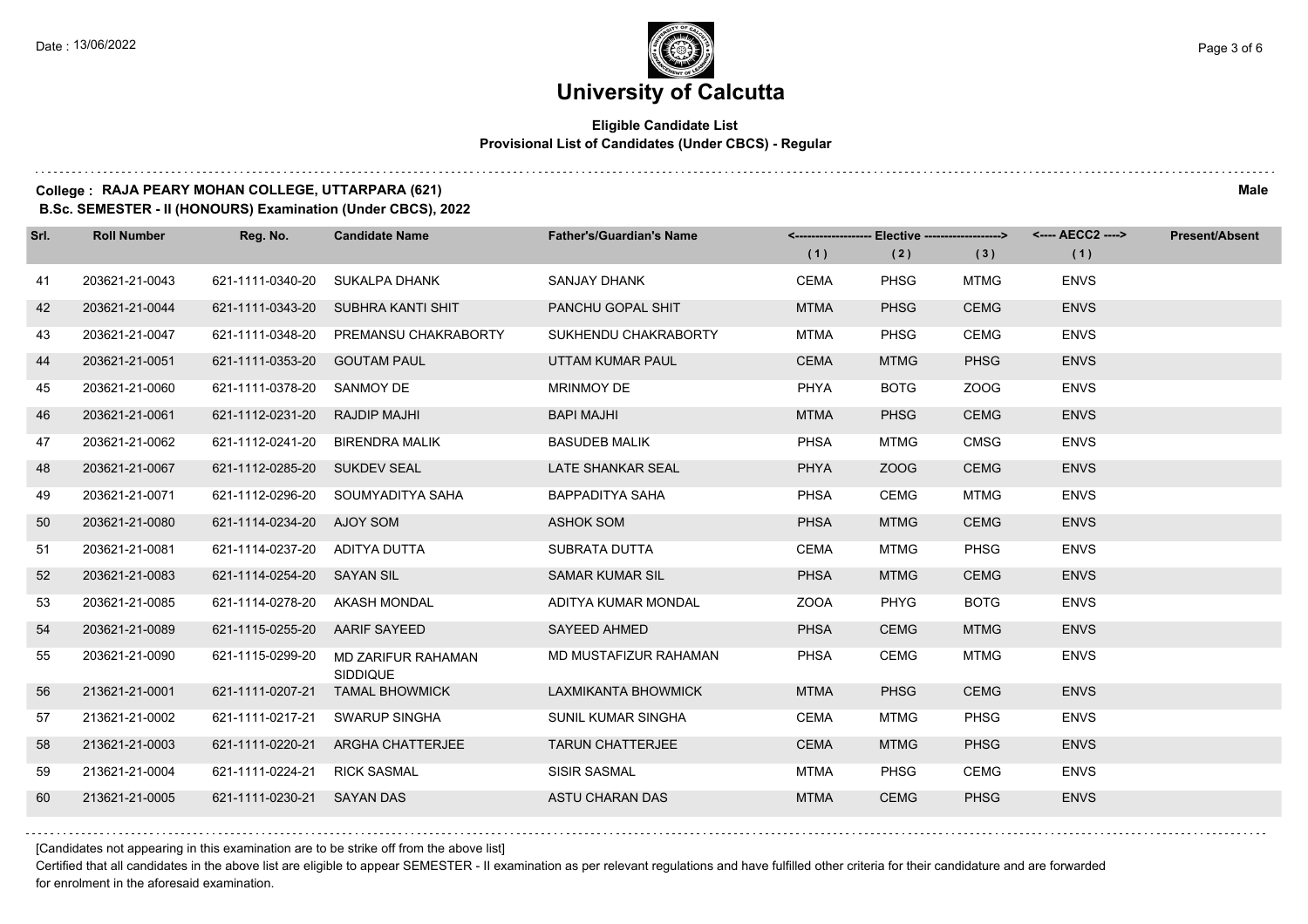#### **Eligible Candidate List Provisional List of Candidates (Under CBCS) - Regular**

#### **College : RAJA PEARY MOHAN COLLEGE, UTTARPARA (621) Male**

**B.Sc. SEMESTER - II (HONOURS) Examination (Under CBCS), 2022**

| Srl. | <b>Roll Number</b> | Reg. No.                      | <b>Candidate Name</b>   | <b>Father's/Guardian's Name</b> |             | <-------------------- Elective ------------------> |             |             | <b>Present/Absent</b> |
|------|--------------------|-------------------------------|-------------------------|---------------------------------|-------------|----------------------------------------------------|-------------|-------------|-----------------------|
|      |                    |                               |                         |                                 | (1)         | (2)                                                | (3)         | (1)         |                       |
| 61   | 213621-21-0006     | 621-1111-0231-21              | SAMYARUP DUTTA          | SWARUP KUMAR DUTTA              | <b>ECOA</b> | <b>MTMG</b>                                        | <b>CMSG</b> | <b>ENVS</b> |                       |
| 62   | 213621-21-0007     | 621-1111-0237-21              | <b>HRITAM DAS</b>       | <b>BHOLANATH DAS</b>            | <b>MTMA</b> | <b>PHSG</b>                                        | <b>CEMG</b> | <b>ENVS</b> |                       |
| 63   | 213621-21-0008     | 621-1111-0239-21              | INDRANIL BHATTACHARYA   | SANDIPAN BHATTACHARYA           | MTMA        | <b>PHSG</b>                                        | CEMG        | <b>ENVS</b> |                       |
| 64   | 213621-21-0009     | 621-1111-0242-21              | RAHUL PAL               | <b>SUSANTA PAL</b>              | <b>MTMA</b> | <b>PHSG</b>                                        | <b>CEMG</b> | <b>ENVS</b> |                       |
| 65   | 213621-21-0010     | 621-1111-0244-21              | BAIDURJYA SIKDAR        | <b>VIVEKANANDA SIKDAR</b>       | <b>PHSA</b> | CEMG                                               | MTMG        | <b>ENVS</b> |                       |
| 66   | 213621-21-0011     | 621-1111-0250-21              | KRISHNENDU GOSWAMI      | <b>JYOTIRMOY GOSWAMI</b>        | <b>PHSA</b> | <b>MTMG</b>                                        | <b>CMSG</b> | <b>ENVS</b> |                       |
| 67   | 213621-21-0012     | 621-1111-0263-21 SANTU DAS    |                         | LAKSHMI NARAYAN DAS             | <b>PHSA</b> | <b>MTMG</b>                                        | <b>CMSG</b> | <b>ENVS</b> |                       |
| 68   | 213621-21-0013     | 621-1111-0269-21              | <b>PRITAM TALUKDER</b>  | PINTU TALUKDER                  | <b>BOTA</b> | <b>CEMG</b>                                        | ZOOG        | <b>ENVS</b> |                       |
| 69   | 213621-21-0014     | 621-1111-0280-21              | AYUSH SHAW              | SURENDRA PRASAD SHAW            | <b>ECOA</b> | <b>CMSG</b>                                        | <b>MTMG</b> | <b>ENVS</b> |                       |
| 70   | 213621-21-0015     | 621-1111-0287-21              | <b>SHUVAM DAS</b>       | <b>JAGANNATH DAS</b>            | <b>MTMA</b> | <b>PHSG</b>                                        | <b>CEMG</b> | <b>ENVS</b> |                       |
| 71   | 213621-21-0016     | 621-1111-0292-21              | SETABJA ROYCHOWDHURY    | SANDIPAN ROYCHOWDHURY           | <b>PHYA</b> | ZOOG                                               | <b>CEMG</b> | <b>ENVS</b> |                       |
| 72   | 213621-21-0017     | 621-1111-0293-21              | SANKHA SUBHRA BERA      | <b>MRINAL KANTI BERA</b>        | <b>PHSA</b> | <b>MTMG</b>                                        | <b>CEMG</b> | <b>ENVS</b> |                       |
| 73   | 213621-21-0018     | 621-1111-0294-21              | <b>ATANU GHOSH</b>      | NAKUL CHANDRA GHOSH             | <b>CEMA</b> | <b>MTMG</b>                                        | <b>PHSG</b> | <b>ENVS</b> |                       |
| 74   | 213621-21-0019     | 621-1111-0297-21              | <b>UJAN SANYAL</b>      | <b>GOUTAM KUMAR SANYAL</b>      | <b>CEMA</b> | <b>MTMG</b>                                        | <b>PHSG</b> | <b>ENVS</b> |                       |
| 75   | 213621-21-0020     | 621-1111-0298-21              | RITU RANJAN CHAKRABARTY | SAURABH CHAKRABARTI             | <b>MTMA</b> | PHSG                                               | <b>CEMG</b> | <b>ENVS</b> |                       |
| 76   | 213621-21-0021     | 621-1111-0299-21 TITASH DEY   |                         | SHYAMAL DEY                     | <b>PHSA</b> | <b>MTMG</b>                                        | <b>CMSG</b> | <b>ENVS</b> |                       |
| 77   | 213621-21-0022     | 621-1111-0300-21              | <b>MAYANK MISHRA</b>    | <b>MANOJ MISHRA</b>             | <b>CEMA</b> | <b>PHSG</b>                                        | <b>MTMG</b> | <b>ENVS</b> |                       |
| 78   | 213621-21-0023     | 621-1111-0302-21              | SUNIT KUMAR DAS         | <b>SANAT KUMAR DAS</b>          | <b>CEMA</b> | <b>PHSG</b>                                        | <b>MTMG</b> | <b>ENVS</b> |                       |
| 79   | 213621-21-0024     | 621-1111-0306-21 PRATYAY SEN  |                         | PRASANTA KMAR SEN               | <b>MTMA</b> | <b>PHSG</b>                                        | <b>CEMG</b> | <b>ENVS</b> |                       |
| 80   | 213621-21-0025     | 621-1111-0308-21 AGNISH DATTA |                         | <b>TANMOY DATTA</b>             | <b>CEMA</b> | <b>PHSG</b>                                        | <b>MTMG</b> | <b>ENVS</b> |                       |

[Candidates not appearing in this examination are to be strike off from the above list]

Certified that all candidates in the above list are eligible to appear SEMESTER - II examination as per relevant regulations and have fulfilled other criteria for their candidature and are forwarded for enrolment in the aforesaid examination.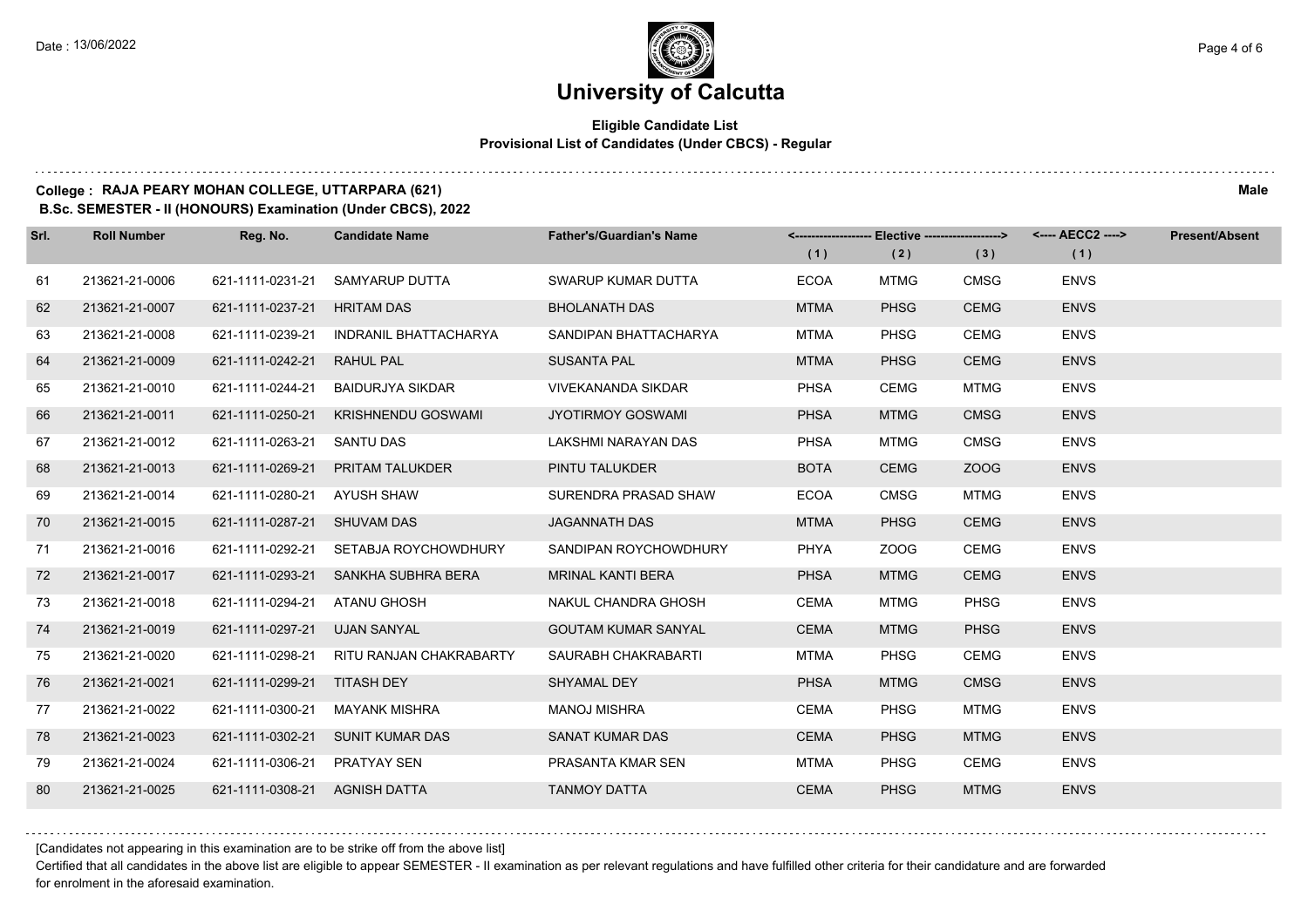#### **Eligible Candidate List Provisional List of Candidates (Under CBCS) - Regular**

#### **College : RAJA PEARY MOHAN COLLEGE, UTTARPARA (621) Male**

**B.Sc. SEMESTER - II (HONOURS) Examination (Under CBCS), 2022**

| Srl. | <b>Roll Number</b> | Reg. No.         | <b>Candidate Name</b> | <b>Father's/Guardian's Name</b> |             | <------------------- Elective ------------------> |             |             | <b>Present/Absent</b> |
|------|--------------------|------------------|-----------------------|---------------------------------|-------------|---------------------------------------------------|-------------|-------------|-----------------------|
|      |                    |                  |                       |                                 | (1)         | (2)                                               | (3)         | (1)         |                       |
| 81   | 213621-21-0026     | 621-1111-0311-21 | RAHUL PODDAR          | ANIMESH PODDAR                  | <b>PHSA</b> | <b>MTMG</b>                                       | <b>CMSG</b> | <b>ENVS</b> |                       |
| 82   | 213621-21-0027     | 621-1111-0312-21 | PRITAM CHAKRABORTY    | PRABAL CHAKRABORTY              | <b>PHSA</b> | <b>MTMG</b>                                       | <b>CEMG</b> | <b>ENVS</b> |                       |
| 83   | 213621-21-0028     | 621-1111-0317-21 | <b>RIK BANERJEE</b>   | JAYANTA BANERJEE                | <b>ZOOA</b> | CEMG                                              | <b>PHYG</b> | <b>ENVS</b> |                       |
| 84   | 213621-21-0029     | 621-1111-0318-21 | DIPRANJAN CHATTERJEE  | <b>MONORANJAN CHATTERJEE</b>    | <b>ZOOA</b> | <b>CEMG</b>                                       | <b>PHYG</b> | <b>ENVS</b> |                       |
| 85   | 213621-21-0030     | 621-1111-0319-21 | MAINAK DAS            | ABINASH DAS                     | <b>BOTA</b> | ZOOG                                              | <b>PHYG</b> | <b>ENVS</b> |                       |
| 86   | 213621-21-0031     | 621-1112-0202-21 | ARPAN BODAK           | <b>GHANASHYAM BODAK</b>         | <b>MTMA</b> | <b>CEMG</b>                                       | <b>PHSG</b> | <b>ENVS</b> |                       |
| 87   | 213621-21-0032     | 621-1112-0210-21 | ARYADEB MANDAL        | RABINDRANATH MANDAL             | <b>CEMA</b> | <b>PHSG</b>                                       | <b>MTMG</b> | <b>ENVS</b> |                       |
| 88   | 213621-21-0033     | 621-1112-0212-21 | SAYAK KHAN            | <b>SUSANTA KHAN</b>             | <b>ZOOA</b> | <b>CEMG</b>                                       | <b>BOTG</b> | <b>ENVS</b> |                       |
| 89   | 213621-21-0034     | 621-1112-0213-21 | RANAJIT NASKAR        | <b>ARUN NASKAR</b>              | <b>PHSA</b> | <b>MTMG</b>                                       | <b>CEMG</b> | <b>ENVS</b> |                       |
| 90   | 213621-21-0035     | 621-1112-0225-21 | ANUBHAB BISWAS        | SANKAR CHANDRA BISWAS           | <b>PHSA</b> | <b>MTMG</b>                                       | <b>CEMG</b> | <b>ENVS</b> |                       |
| 91   | 213621-21-0036     | 621-1112-0233-21 | <b>TUSHAR NASKAR</b>  | <b>GOURANGA NASKAR</b>          | CEMA        | <b>MTMG</b>                                       | <b>PHSG</b> | <b>ENVS</b> |                       |
| 92   | 213621-21-0037     | 621-1112-0234-21 | <b>MAINAK SARKAR</b>  | ARABINDA SARKAR                 | <b>PHSA</b> | <b>CEMG</b>                                       | <b>MTMG</b> | <b>ENVS</b> |                       |
| 93   | 213621-21-0038     | 621-1112-0235-21 | PRATYAY MONDAL        | PRANAB KUMAR MONDAL             | <b>MTMA</b> | PHSG                                              | <b>CMSG</b> | <b>ENVS</b> |                       |
| 94   | 213621-21-0039     | 621-1112-0238-21 | MUNNA KUMAR RAM       | <b>SARJUN RAM</b>               | <b>PHSA</b> | <b>MTMG</b>                                       | <b>CMSG</b> | <b>ENVS</b> |                       |
| 95   | 213621-21-0040     | 621-1112-0274-21 | SANTANU KHANRA        | <b>ROBIN KHANRA</b>             | <b>CEMA</b> | <b>PHSG</b>                                       | MTMG        | <b>ENVS</b> |                       |
| 96   | 213621-21-0041     | 621-1112-0307-21 | <b>DEBASHIS DAS</b>   | <b>DIPANKAR DAS</b>             | <b>ECOA</b> | <b>PLSG</b>                                       | <b>MTMG</b> | <b>ENVS</b> |                       |
| 97   | 213621-21-0042     | 621-1112-0315-21 | <b>DIPAK HALDER</b>   | <b>SANATAN HALDER</b>           | <b>BOTA</b> | ZOOG                                              | <b>PHYG</b> | <b>ENVS</b> |                       |
| 98   | 213621-21-0043     | 621-1113-0259-21 | <b>ANIMESH SAREN</b>  | <b>CHUNARAM SAREN</b>           | <b>ZOOA</b> | <b>CEMG</b>                                       | <b>BOTG</b> | <b>ENVS</b> |                       |
| 99   | 213621-21-0044     | 621-1114-0200-21 | ANIRBAN KARMAKAR      | RABINDRANATH KARMAKAR           | <b>CEMA</b> | <b>MTMG</b>                                       | <b>PHSG</b> | <b>ENVS</b> |                       |
| 100  | 213621-21-0045     | 621-1114-0206-21 | DEBSHRUTI DEY         | <b>RANJIT DEY</b>               | <b>PHSA</b> | <b>MTMG</b>                                       | <b>CMSG</b> | <b>ENVS</b> |                       |

[Candidates not appearing in this examination are to be strike off from the above list]

Certified that all candidates in the above list are eligible to appear SEMESTER - II examination as per relevant regulations and have fulfilled other criteria for their candidature and are forwarded for enrolment in the aforesaid examination.